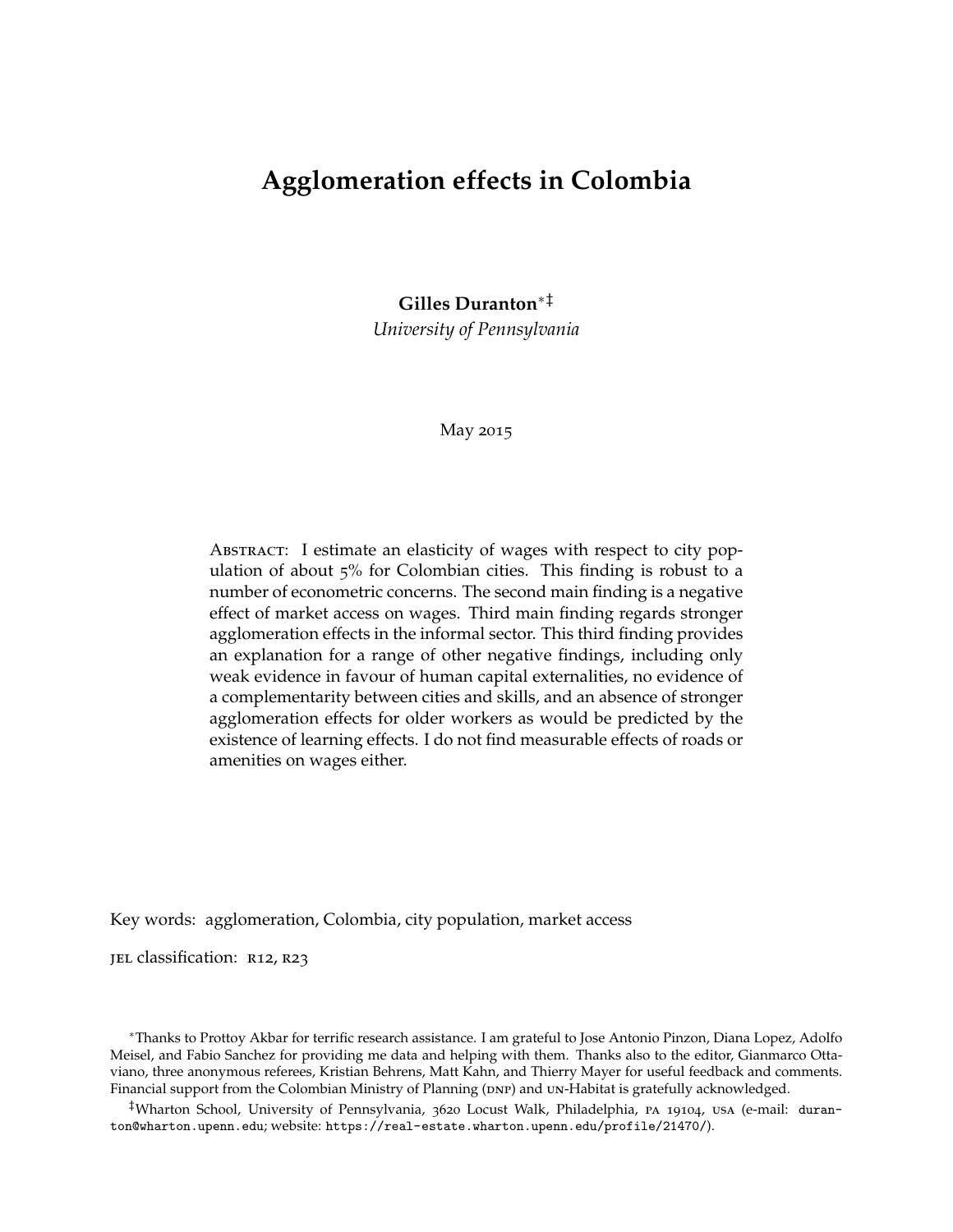<span id="page-1-0"></span>Figure 1: Population and wages in Colombian municipalities, 2008-2012



The vertical axis represents centered (natural) log municipal wages computed using 2008-2012 individual wage data after conditioning out year effects and individual characteristics. The horizontal axis represents log 2010 population in the urban part of municipalities. There are 583 municipalities. The slope of the regression line is 0.051 and the R-squared is 12%.

#### **1. Introduction**

In this paper I estimate agglomeration effects for cities in Colombia. My preferred estimate regarding the elasticity of wages with respect to city population is about 5%. Figure [1](#page-1-0) provides a summary illustration for the recent years. It plots a log municipal wage index and log municipal population. The slope of the regression line in the figure is 5.1%. This finding is robust to a number of econometric concerns. My second main finding is a negative effect of market access on wages. Places with good external market access actually offer lower nominal wages. This is consistent with better market access allowing local workers to consume a broader variety of goods at a lower price coupled with a notion of spatial equilibrium leading to real wage equalisation. To my knowledge, this result is novel in the literature.

Third, I find evidence of stronger agglomeration effects in the informal sector. This finding provides an interesting unified explanation for a range of other negative findings. There is only weak evidence favour of human capital externalities, whereby wages in cities would increase with the local share of educated workers, all else equal. There is no evidence of a complementarity between city population and individual skills. I also find higher returns to city size for younger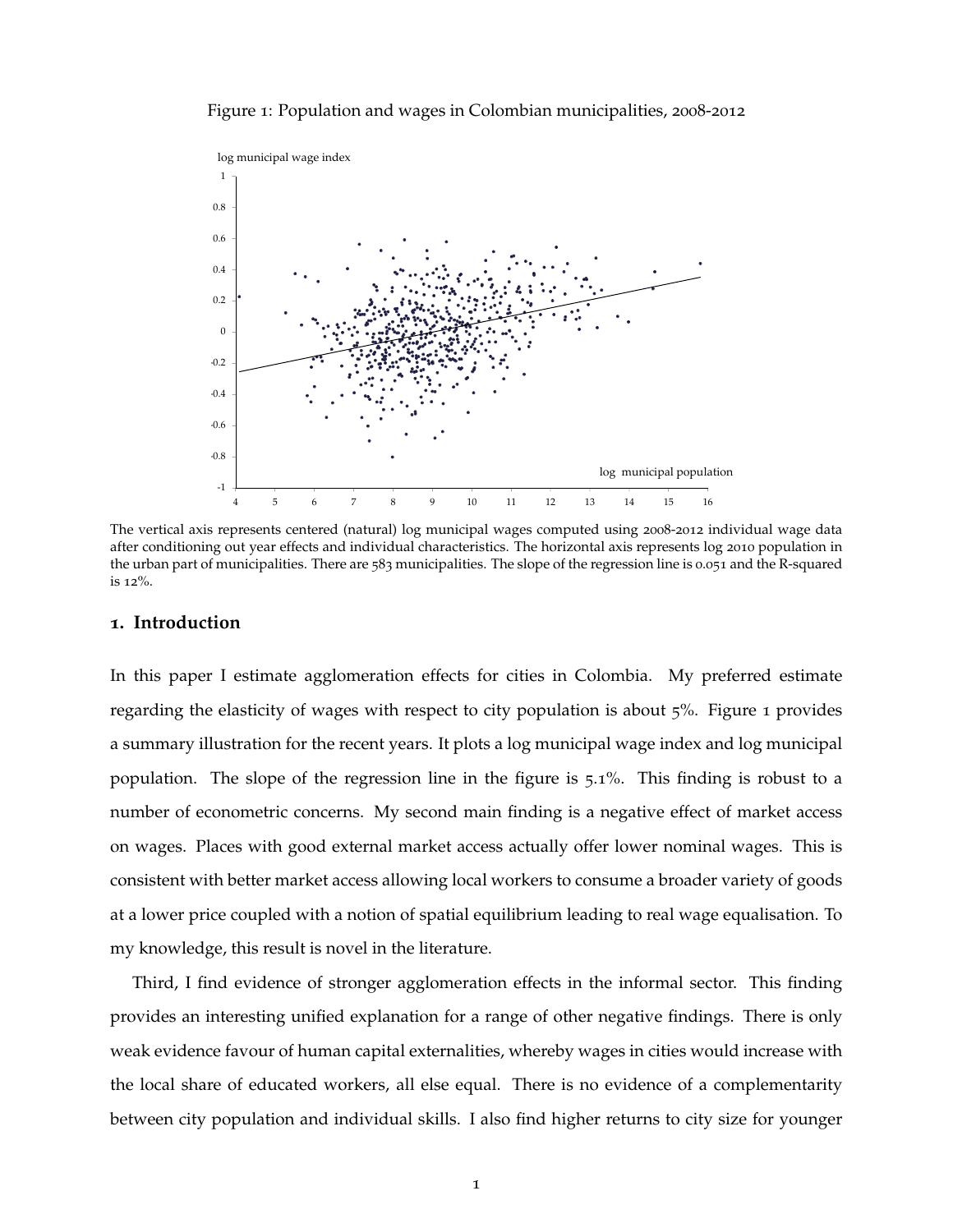workers. This is opposite of what would be predicted by the existence of greater learning effects in larger cities. I do not find measurable effects of roads or amenities on wages either. Given the precision of most estimates, these negative results should be thought as zeroes rather than inconclusive findings.

This investigation is important for several reasons. First, many surveys on urbanisation in developing countries lament the paucity of results about agglomeration economies in these countries [\(Henderson,](#page-37-0) [2005](#page-37-0), [Overman and Venables,](#page-37-1) [2005](#page-37-1), [Duranton,](#page-36-0) [2014](#page-36-0)). This analysis hopes to be part of what will hopefully be a broader knowledge base about urbanisation and its effects in developing countries. For instance, the elasticity of wages with respect to city population of 5% found for Colombia is slightly larger than comparable estimates for cities in developed counties as discussed in [Puga](#page-37-2) ([2010](#page-37-2)). At the same time, this elasticity of 5% is also smaller than recent findings for less advanced developing countries like China or India [\(Chauvin, Glaeser, and Tobio,](#page-35-0) [2013](#page-35-0), [Combes,](#page-35-1) [Démurger, and Shi,](#page-35-1) [2015](#page-35-1)). This perhaps suggests that agglomeration effects are stronger in less advanced countries. In turn, if this is confirmed, understanding this feature in greater depth and confirming the conjecture proposed below should become an important research priority.

Second, this study wishes to take a *broad look* at agglomeration effects in Colombia. Most studies in the literature focus on specific dimensions of agglomeration economies or specific identification issues. For instance [Ciccone and Hall](#page-35-2) ([1996](#page-35-2)) and many others have focused on the possible endogeneity of city population. [Rauch](#page-37-3) ([1993](#page-37-3)), [Moretti](#page-37-4) ([2004](#page-37-4)) and many of their followers have explored the effect of city education on wages. [Glaeser and Maré](#page-36-1) ([2001](#page-36-1)) and [De la Roca and Puga](#page-36-2) ([2012](#page-36-2)) emphasised possible learning effects associated with larger cities. [Glaeser and Resseger](#page-36-3) ([2010](#page-36-3)) also suggest a complementarity between education and city population, etc. Although data and space limitations make it impossible to take into account everything that previous literature has considered, it is important to develop a more integrated approach that brings together most of the first-order issues highlighted by past research. This more integrated approach should also be useful to assess the robustness of many previous piecemeal findings and offer a broad assessment of agglomeration effects in Colombia.

Finally, knowing more about the benefits from cities is important for Colombia. As the Government of Colombia makes significant change to its system of municipal finance and ponders more broadly what sort of urban policy it intends to develop and implement [\(Samad, Lozano-Gracia,](#page-38-0) [and Panman,](#page-38-0) [2012](#page-38-0), [Barco,](#page-35-3) [2013](#page-35-3)), it is important to know more about the economic benefit and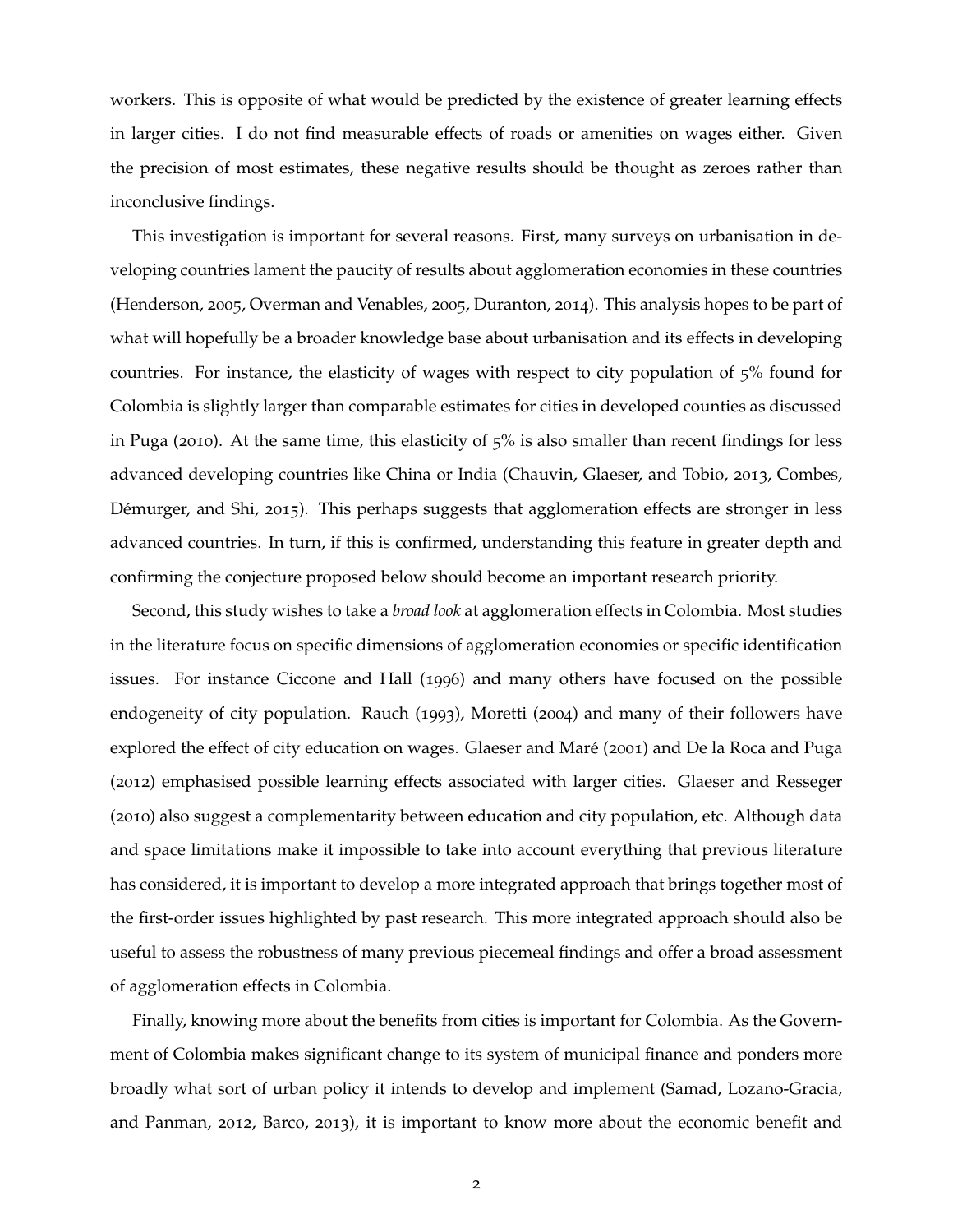costs of cities in Colombia. This paper is part of that enterprise.

To fulfill the objectives of this paper, one key tradeoff must be resolved. Namely, available data preclude the use of some of the econometrically more advanced approaches that have been developed in the literature that are often extremely data-intensive and thus impossible to implement for most developing countries. For instance [Combes, Duranton, Gobillon, and Roux](#page-35-4) ([2010](#page-35-4)) use a rich panel of workers to control for unobserved individual characteristics that may be correlated with location choices. Such rich data are not available in Colombia, nor in most developing countries. Hence, expanding our knowledge base on agglomeration effects in developing countries will require some methodological compromises. At the same time, serious identification concerns should not be ignored. Put differently, although this study does not attempt to push the methodological frontier on the study of agglomeration effects, it endeavours to use the best available approaches given the data at hand.

Because comparability across countries is important, this study will focus mostly on widely available data.<sup>[1](#page-3-0)</sup> It will also report both positive and negative results. Despite being often perceived unhelpful for publication, negative results should be reported. Otherwise it is impossible to know whether a relationship is absent because of a lack of positive result or because of a lack of investigation.

The rest of this paper is organised as follows. Section [2](#page-3-1) describes the data. Section [3](#page-8-0) discusses some simple agglomeration theory, its predictions, and the associated econometrics. Section [4](#page-13-0) presents the main results regarding the elasticity of wages with respect to city population. Section [5](#page-22-0) reports and discusses results about human capital externalities, market access, and infrastructure and amenities. Finally, section [6](#page-34-0) concludes.

### <span id="page-3-1"></span>**2. Context and data**

At the end of our study period in 2010, Colombia had a population of about 44 million over a territory of 1.1 million square kilometers. It is located at the Northern tip of South America. Like many countries of this continent, it is already highly urbanised with 75% of its population living in cities. Hence, the magnitude of agglomeration economies is a concern for a vast majority of the

<span id="page-3-0"></span><sup>1</sup>For instance, the innovative study of [Greenstone, Hornbeck, and Moretti](#page-36-4) ([2010](#page-36-4)) uses data from jurisdictions competing to host new large assembly plants. The ingenious design of the study circumvents serious identification concerns about unobserved local characteristics potentially correlated with employment changes. There is no hope of collecting such data for most countries. Nonetheless, there would be significant value replicating this study for a developing country but this represents a separate research project.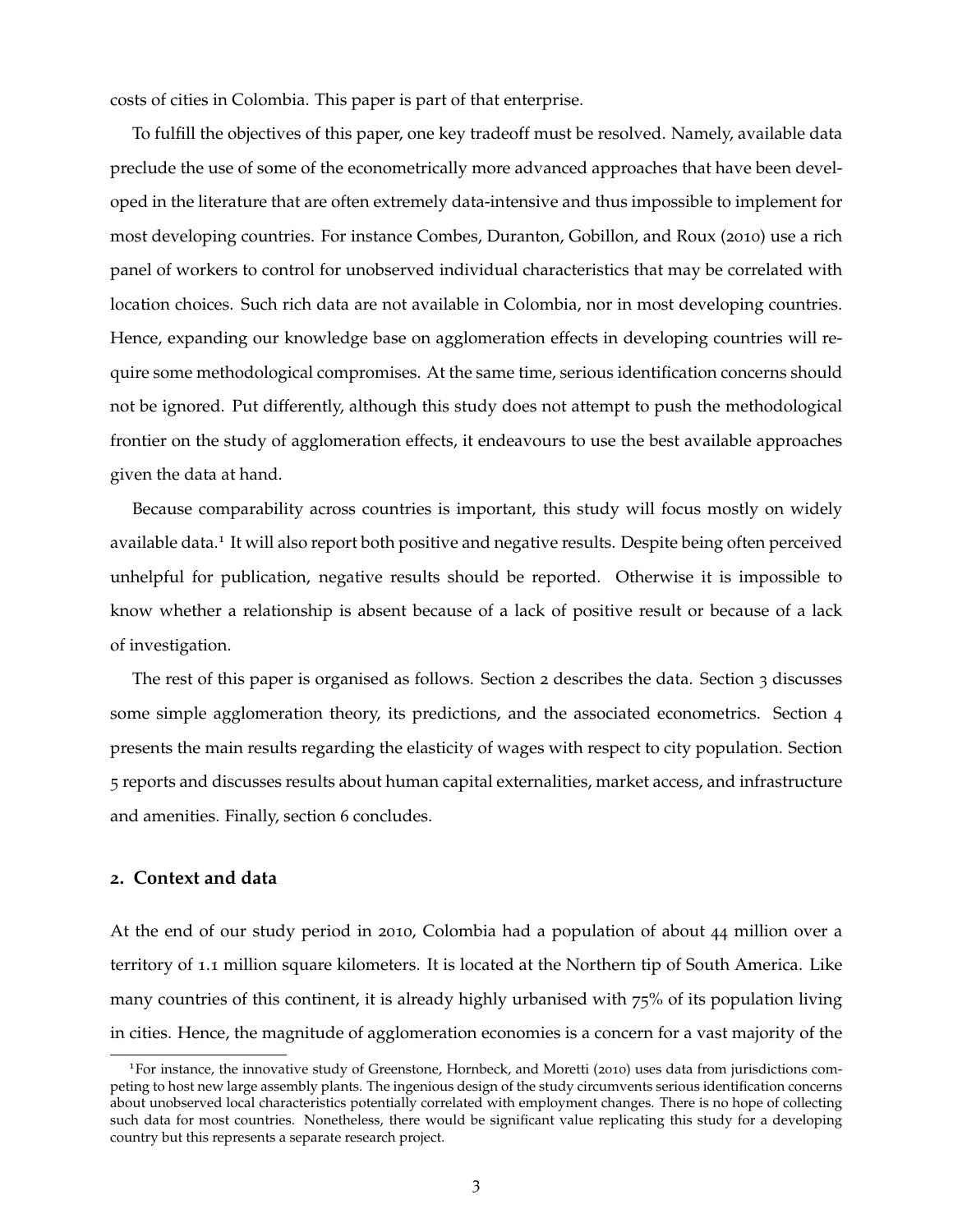population. Colombia is also economically more advanced than developing countries in Africa and much of Asia with a GDP per capita of about \$8,000. While many developing countries are dominated by a primate city, Colombia has a balanced urban system with 60 municipalities with a population above 100,000. This provides useful variations for the estimation of agglomeration effects.

Note also that the geography of Colombia is extremely varied with much of its territory either dominated by the mountains of the Andes or, at the other extreme lowlands covered by an equatorial jungle. As a result, most of the Colombian population lives either along the Caribbean coast or on the high plateaus of the interior. We also keep in mind the existence of large spatial disparities within Colombia. The GDP per capita of the poorest Colombian department is only about a sixth of that of Bogotá. It is important to know how much of these disparities can be accounted for by agglomeration effects. Figure [2](#page-5-0) provides for a map of the country and its main municipalities.

To measure agglomeration effects, much of extant research uses large-scale administrative data either at the worker or at the firm level. Such data only cover formal employment and would be inappropriate for cities in developing countries where half or more of the labour force is in the informal sector. I rely instead on the Colombian Great Integrated Household Survey (geih) administered by the Colombian National Statistical Agency (DANE) between 1996 and [2](#page-4-0)012.<sup>2</sup> This survey provides detailed information about a large cross-section of Colombian households including age, gender, year of education, municipality of residence, number of hours worked, and labour income.[3](#page-4-1) The initial data contain 5,437,894 observations ranging from 44,709 in 1996 to 647,050 in 2012. After eliminating individuals with no labour income and the 0.5% of workers with the lowest and highest wages every year, there are 2,739,768 observations left.

It is important to understand who the data cover and what is measured by labour income. First, and to repeat, the GEIH surveys household members that work in both the formal and the informal sector. In line with previous work on this survey, I use a broad definition of labour income that covers formal- and informal-sector wages as well as earned labour income for self-employed, be they street-sellers or taxi-drivers. My objective is to measure agglomeration effects across most of the workforce to avoid the potential selection issues one would face when focusing only on formal-

<span id="page-4-1"></span><span id="page-4-0"></span><sup>2</sup>Sometimes, the survey is conducted across consecutive years. That is why 2006 and 2007 appear as missing.

<sup>&</sup>lt;sup>3</sup>The GEIH has been widely used by prior research, including [Attanasio, Goldberg, and Pavcnik](#page-35-5) ([2004](#page-35-5)) on the wage effects of trade reform or [Angrist and Kugler](#page-35-6) ([2008](#page-35-6)) on the effect of violence on wages, among many others. See panel a of table [1](#page-6-0) for some descriptive statistics.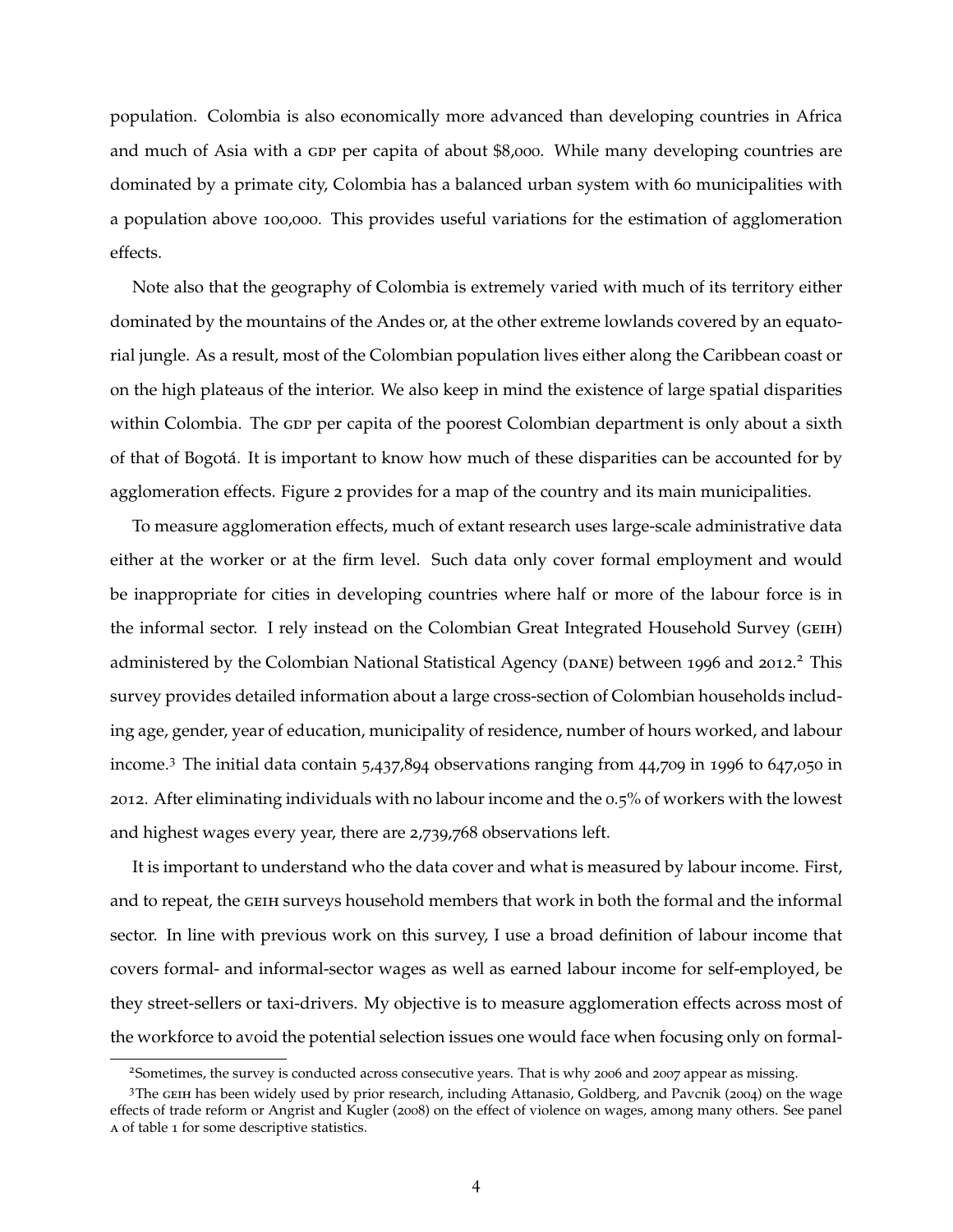

<span id="page-5-0"></span>Figure 2: Map of Colombia and its main municipalities

Map using 2010 DANE population estimates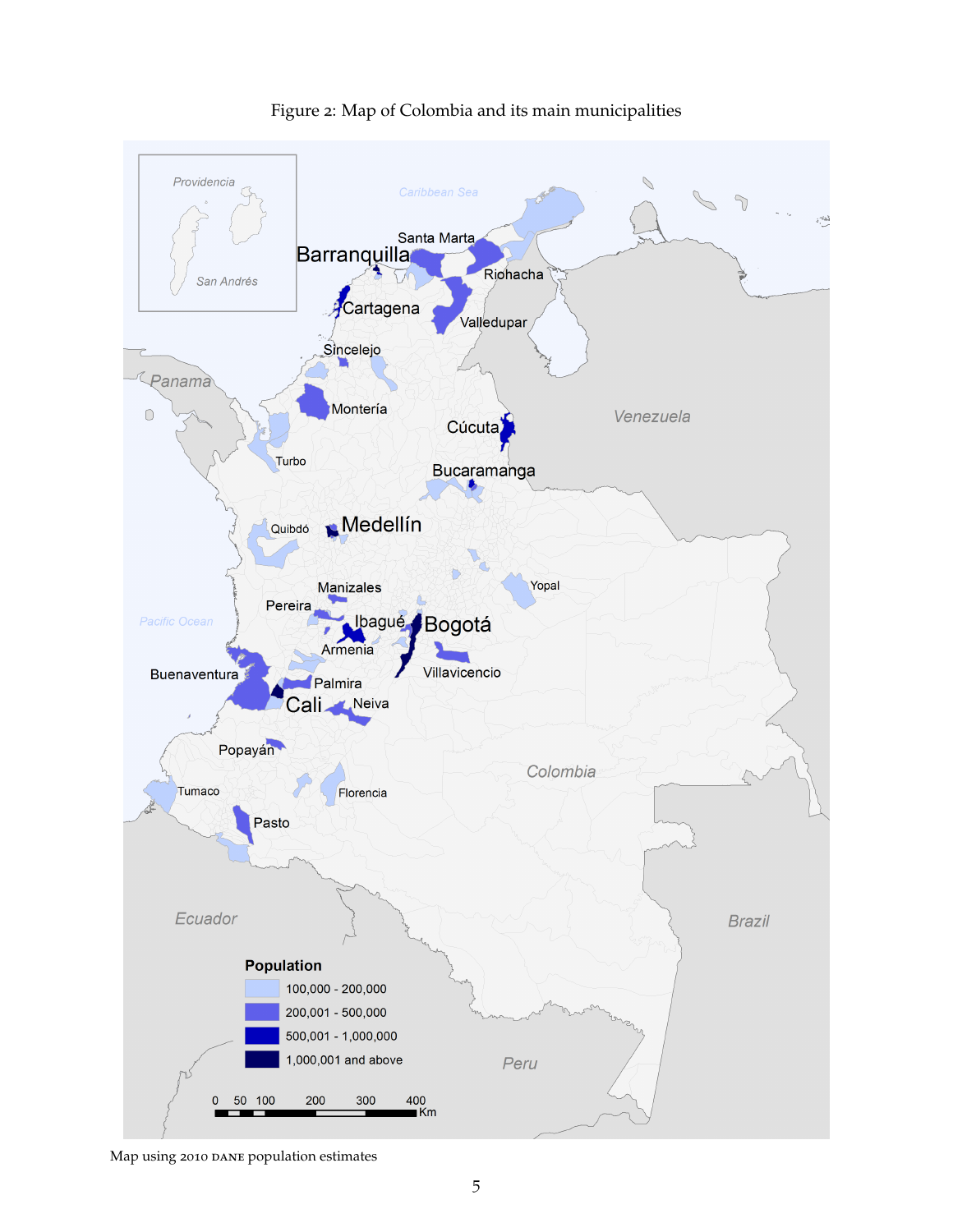| Panel A: Individual observations.      | 1996     | 2004    | 2012    | all years | std. dev.<br>(all years) |
|----------------------------------------|----------|---------|---------|-----------|--------------------------|
| $%$ male                               | 62.67    | 57.13   | 55.30   | 56.80     | 49.53                    |
| Average age                            | 35.55    | 37.71   | 39.03   | 38.06     | 13.31                    |
| Average years of schooling             | 7.52     | 8.50    | 9.40    | 8.88      | 4.71                     |
| Median municipal urban population      | 262,171  | 356,461 | 320,721 | 304,062   | 1,521,714                |
| Panel B: 645 Municipalities.           | p25      | median  | p75     | mean      | std. dev.                |
| Total population (1993)                | 9,510    | 17,568  | 33,733  | 50,810    | 248,533                  |
| Total population (2005)                | 8,588    | 16,587  | 32,319  | 56,701    | 302,248                  |
| % pop. with postsecondary educ. (2005) | 8.26     | 11.79   | 18.55   | 14.69     | 8.70                     |
| Market access index                    | 30,941   | 123,036 | 280,977 | 201,870   | 239,181                  |
| Road length (km, 2012)                 | 0        | 10.60   | 23.07   | 16.87     | 23.30                    |
| Distance to main road (km, 2012)       | $\theta$ | 0       | 9.15    | 6.77      | 15.77                    |

<span id="page-6-0"></span>Table 1: Descriptive statistics

sector employees. This said, my coverage is less than 100% of participating workers because I need to exclude family helpers who report zero earnings to the survey. Because the earnings of self-employed may be differentially distorted across cities, I estimate some regressions on a more restricted sample that includes only wage earners. For similar reasons and to detect differential selection effects into occupations, I also verify the main results on a sample of only formal-sector workers.

Several other features of the GEIH are worth keeping in mind. First, as already mentioned the different waves of the geih are repeated cross-sections with no individual identifiers. This feature prevents us from including individual fixed effects in our estimations as [Combes](#page-35-4) *et al.* ([2010](#page-35-4)). Second, parts of the Colombian territory that were more recently administratively integrated with the rest of the country (the so called new departments) are not covered. This does not matter much for our purpose because these areas are extremely lightly populated and contain no significant city. In addition, this survey is not representative for smaller cities. Although this problem is likely to be much attenuated since I consider cities by size and not individually, I deal with it either by controlling for individual characteristics of workers or by restricting the sample to the larger cities. Finally, the exact definition of labour income in the survey changed twice during the study period. There is a first change in 2000 in how hourly wages are computed and a second in 2005 when several other surveys were integrated into the National Household Survey to form the GEIH. These changes were hopefully minor and uncorrelated with the questions at hand. However, and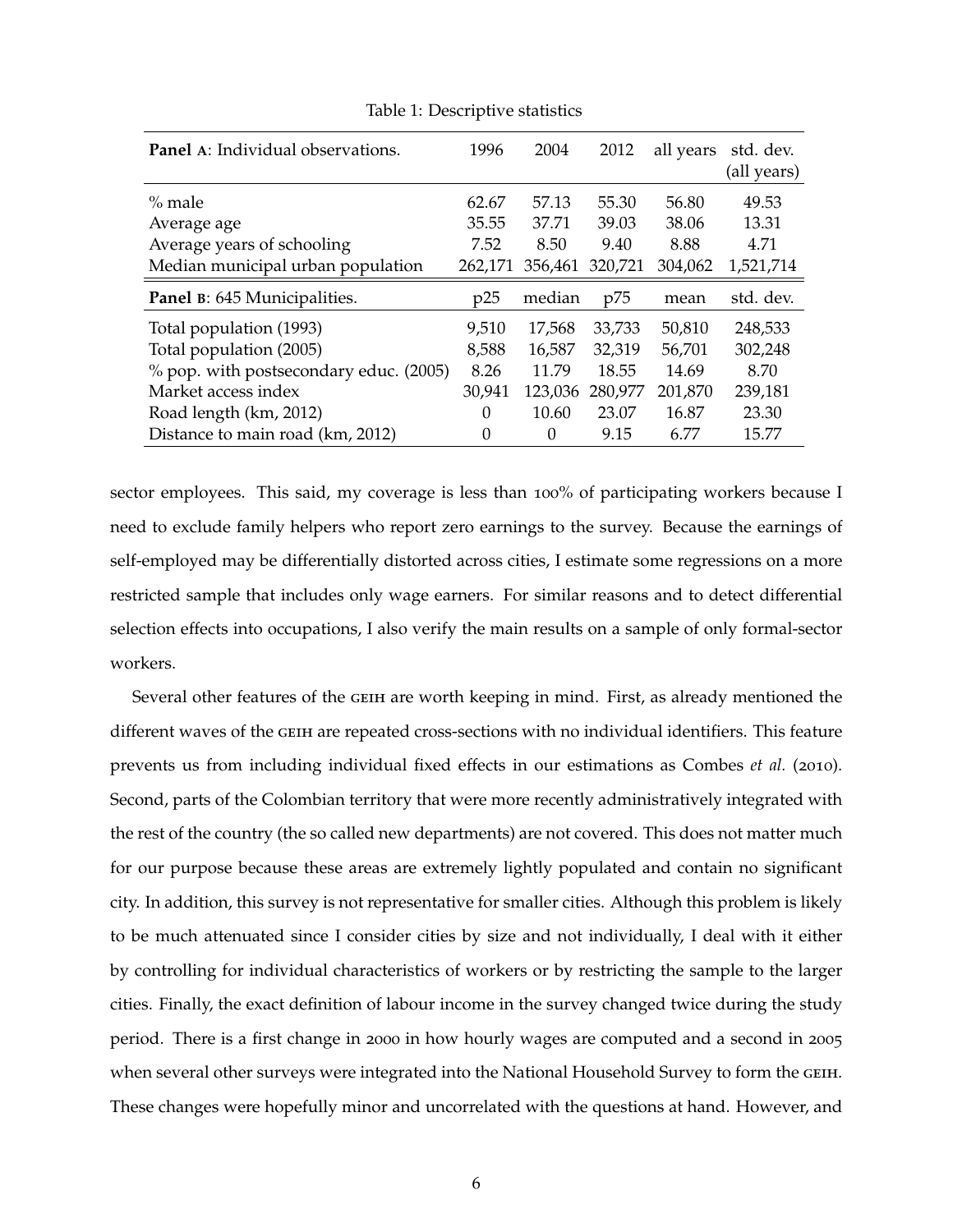because the number of surveyed households also greatly increased over time, the analysis will be duplicated for pairs of years separately. Finally, while the the GEIH contains information about occupations, it is hard to isolate public servants whose wage is not set by market mechanisms. As they might be over-represented in smaller cities, this may modestly bias downwards our estimates of agglomeration economies. See [Departamento Administrativo Nacional de Estadística](#page-36-5) ([2013](#page-36-5)) for further details about the GEIH.

This study uses the GEIH together with a wealth of municipal-level information. The first source of information are the Colombian censuses of 1993 and 2005 for population by municipality with a breakdown between the rural and the urban part of each municipality. Colombia is composed of 1,119 municipalities. Colombian municipalities are rather large and, on average, cover an area of 1,018 squared kilometres. This equivalent is to a disk with radius 18 kilometres. In most cases, municipalities are organised around one major settlement, referred to as the 'head' or urban part of the municipality. I complement the 1993 and 2005 population figures with DANE's municipal population estimates for 2010. The Colombian census also contains a wealth of socio-economic and education variables. Among them, the municipal share of the workforce with post secondary education is of primary interest.

To construct instruments for current population, I use population data collected from the 1843, , and 1938 censuses. Although the first national census of Colombia dates back to 1812, the census, despite being probably subject to under-counting, is the first useable one [\(Bushnell,](#page-35-7) ). The details of the instrumentation strategy are postponed until later.

Other municipal characteristics are coming from several sources. [Sánchez and Nuñez](#page-38-1) ([2000](#page-38-1)) gathered a large number of geographical characteristics for Colombian municipalities including climate, availability of natural resources such as gold, coal, or oil, altitude, soils, or availability of water among others. This source is complemented with further municipal data collected by the National Planning Ministry (DNP) which cover land area, many socio-economic indicators, and some public finance variables. I also use a rich set of amenity and tourism variables collected by [Meisel Roca and Pérez](#page-37-5) ([2012](#page-37-5)) containing information about museums, public libraries, hotels, restaurants, and airport arrivals and departures.

I also use various measures of roads and market access for Colombian municipalities. Roads data are further described in [Duranton](#page-36-6) ([2015](#page-36-6)*a*) where I also compute market access variables. These data cover the Colombian road network from the country's colonial era to the current day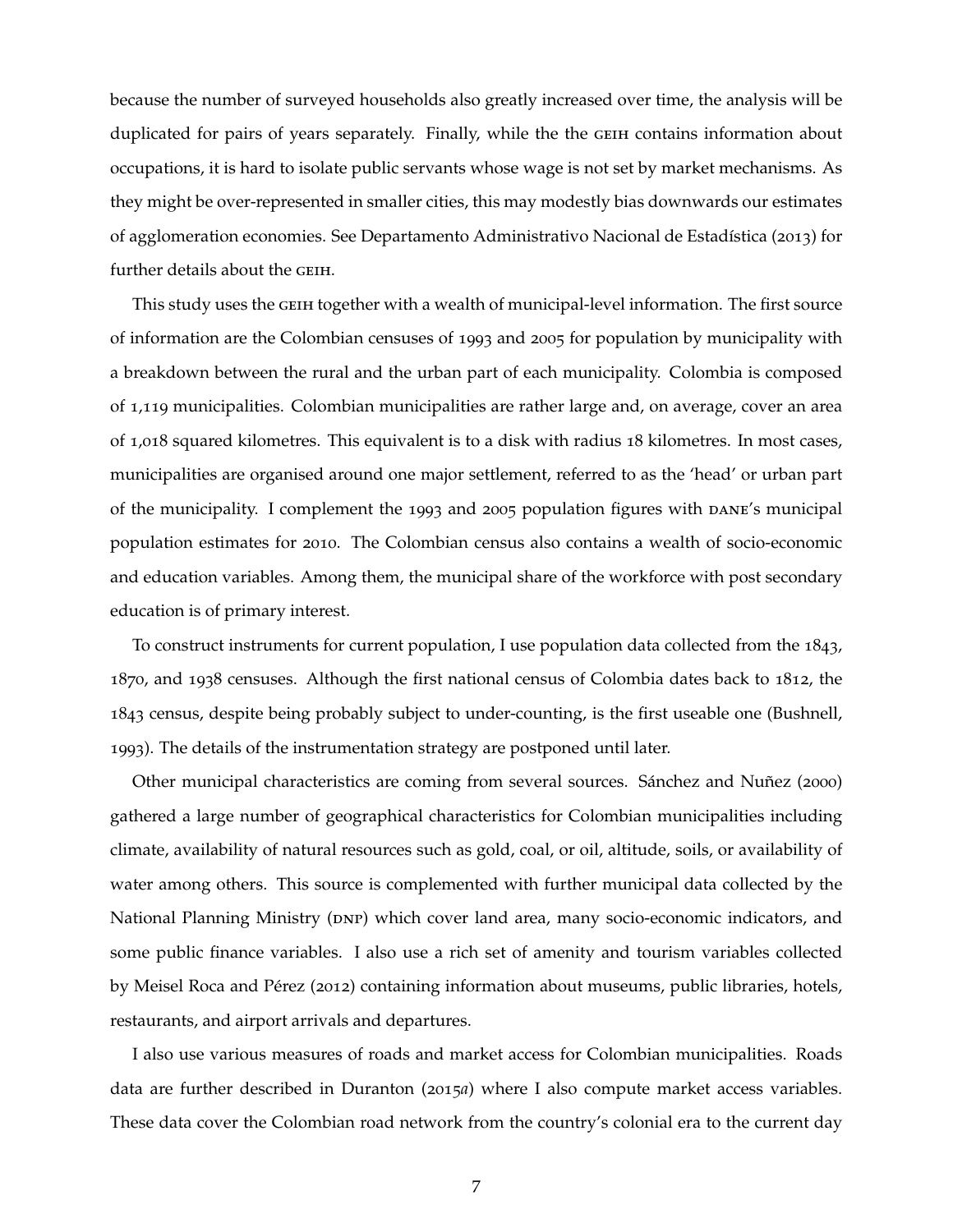network and various market access variables measured either directly using wages in Colombian municipalities and travel time distance from Google Map or indirectly using a large-scale internal trade survey. See below for further details. Panel  $B$  of table [1](#page-6-0) provides some descriptive statistics for the Colombian municipalities represented in the study.

While most of the analysis presented here uses the population of the urban part of Colombian municipalities, in some regressions I use total municipal population. I also sometimes aggregate municipalities into metropolitan areas (ma) as in [Duranton](#page-36-7) ([2015](#page-36-7)*b*) where metropolitan areas are defined using commuting patterns between municipalities.

## <span id="page-8-0"></span>**3. Theory and estimation**

The proposition that larger cities enjoy a productive advantage dates back to [Smith](#page-38-2) ([1776](#page-38-2)), who provided an insightful comparison between workers in Edinburgh and farmers in the Scottish highlands, and [Marshall](#page-37-6) ([1890](#page-37-6)), who argued that this productive advantage occurred because of more intensive input-output linkages, thicker local labour markets, and knowledge spillovers. Modern economic theory has provided a variety of microeconomic foundations for agglomeration economies (see [Duranton and Puga,](#page-36-8) [2004](#page-36-8), for a summary). Despite relying on different mechanisms, theories of agglomeration in production all predict that output increases more than proportionately with employment for a group of spatially proximate workers.

While there are different ways to define a given 'group of spatially proximate workers' such as the workers in narrowly defined sectors working within walking distance of each other, I will follow much of the recent literature and consider all workers in a city as defining the relevant group to measure agglomeration effects in my baseline analysis.[4](#page-8-1) To measure efficiency, I will also follow a dominant tradition in the literature and measure agglomeration benefits through wages. The prediction is then that, because of agglomeration effects, wages should increase with city population.

<span id="page-8-1"></span><sup>4</sup>A theoretical case can be made that agglomeration effects will, to some extent, take place within sectors of economic activity. These are referred to as localisation economies. In line with much of the literature, our focus here is on agglomeration effects taking place across sectors or irrespective of them. These are usually referred to as urbanisation economies. There are two reasons for this focus. First, tracking sectoral employment in Colombian cities is difficult given the existence of a large informal sector. Second, it is difficult to identify localisation effects as there is no obvious instrument for employment by sector. See [Jofre-Monseny, Marín-López, and Viladecans-Marsal](#page-37-7) ([2014](#page-37-7)) for a recent study on localisation and urbanisation effects.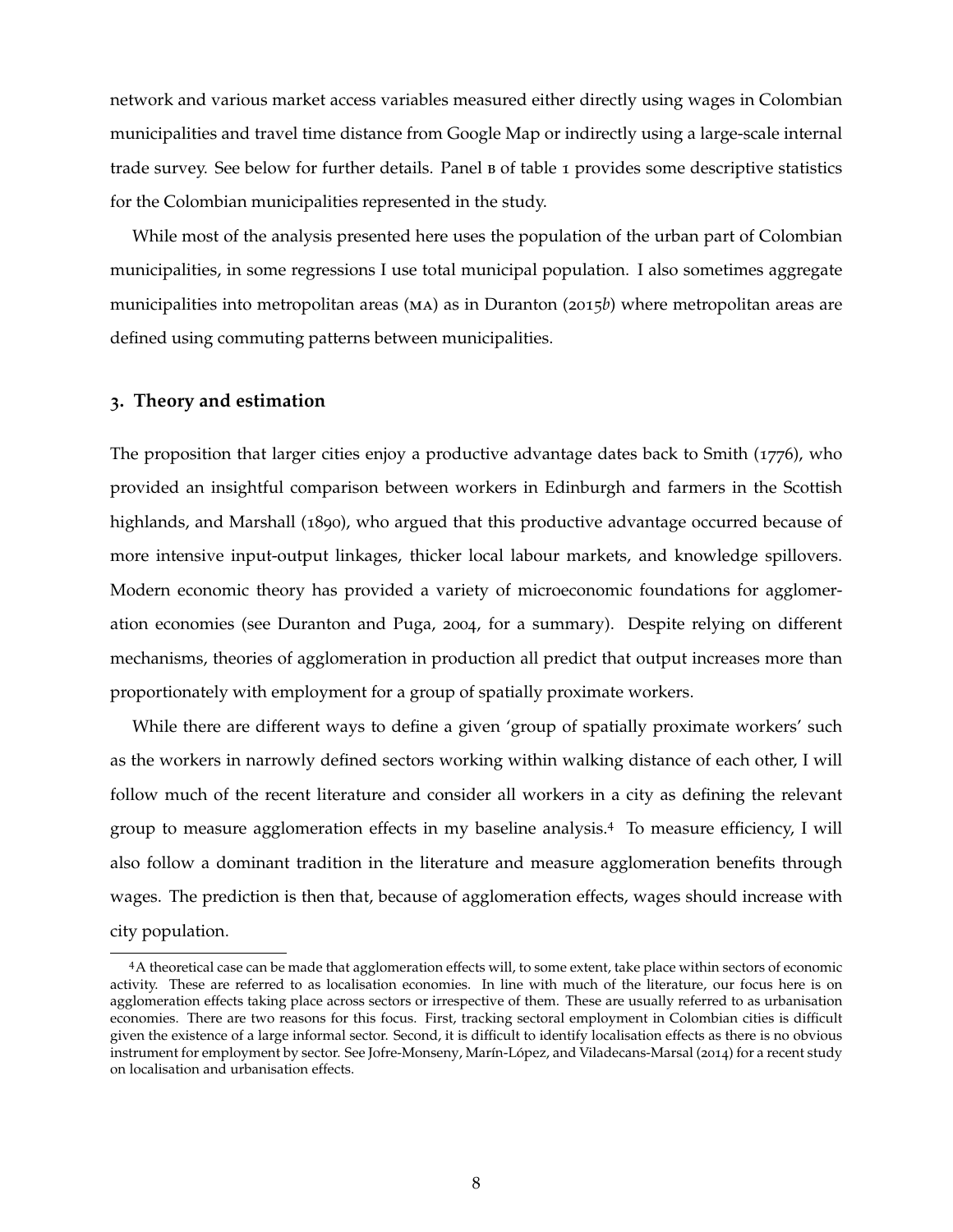More formally, I estimate variants of the following regression:

<span id="page-9-1"></span>
$$
\log w_{ic(i)t} = \alpha \log P \circ p_{c(i)} + X_{it}\beta + A_{c(i)t}\gamma + \delta_t + \epsilon_{ic(i)t}, \qquad (1)
$$

where the dependent variable is the (natural) log of the hourly wage of person *i* who lives in city *c*(*i*) in year *t*. The coefficient of interest is *α*, the elasticity of wages with respect to city population. The regression also includes a vector of individual characteristics *X*, a vector of city characteristics *A*, year indicators *δ*, and an error term *e*.

Ideally one would like to compare the same workers across different, exogenously assigned locations. This is unfortunately impossible. Instead, I can only compare the wages of different workers who chose to be where they are.<sup>[5](#page-9-0)</sup> There are two main sources of bias in the estimation of equation ([1](#page-9-1)). They both find their source in the fact that our explanatory variable of interest log *Popc*(*i*) is indexed by *c*(*i*), that is the city *c* is *chosen* by worker *i*.

The first source of bias arises from the possibility that some city effects not included in the vector of city characteristics  $A_{c(i)t}$  are correlated with city population and wages — a missing variable problem. Alternatively, workers may prefer to locate in cities where wages are higher — a reverse causation problem. Econometrically, the two problems are equivalent. I deal with them in two different manners. First, I use an extensive set of local control variables capturing the geography of Colombian municipalities, the education of their workforce, their infrastructure, their proximity to markets, their amenities, etc. Second, I implement a standard instrumental variable (iv) strategy and instrument current city population with long lags of population from 1843, 1870, and 1938 [\(Ciccone and Hall,](#page-35-2) [1996](#page-35-2), [Combes](#page-35-4) *et al.*, [2010](#page-35-4)). Given that past population is expressed in logs, this is equivalent to using past populations and long term population growth.

This iv strategy is valid if past populations are correlated with current wages only through current population. While this exclusion restriction is plausible, one can imagine a number of possible violations caused by alternative links between past population and current wages including, for instance, better market access, which may be extremely persistent, or some other geographical characteristics. These variables could affect wages and population at the same time and thus defeat the purpose of the instruments. To minimise potential problems, I consider a wide variety of possible control variables to preclude such correlations. An alternative is to use other instruments. In the spirit of [Combes](#page-35-4) *et al.* ([2010](#page-35-4)), I use soil characteristics, namely soil erodibility and fertility,

<span id="page-9-0"></span><sup>5</sup>This discussion builds on [Duranton](#page-36-0) ([2014](#page-36-0)). See also [Combes and Gobillon](#page-35-8) ([2015](#page-35-8)) for further details.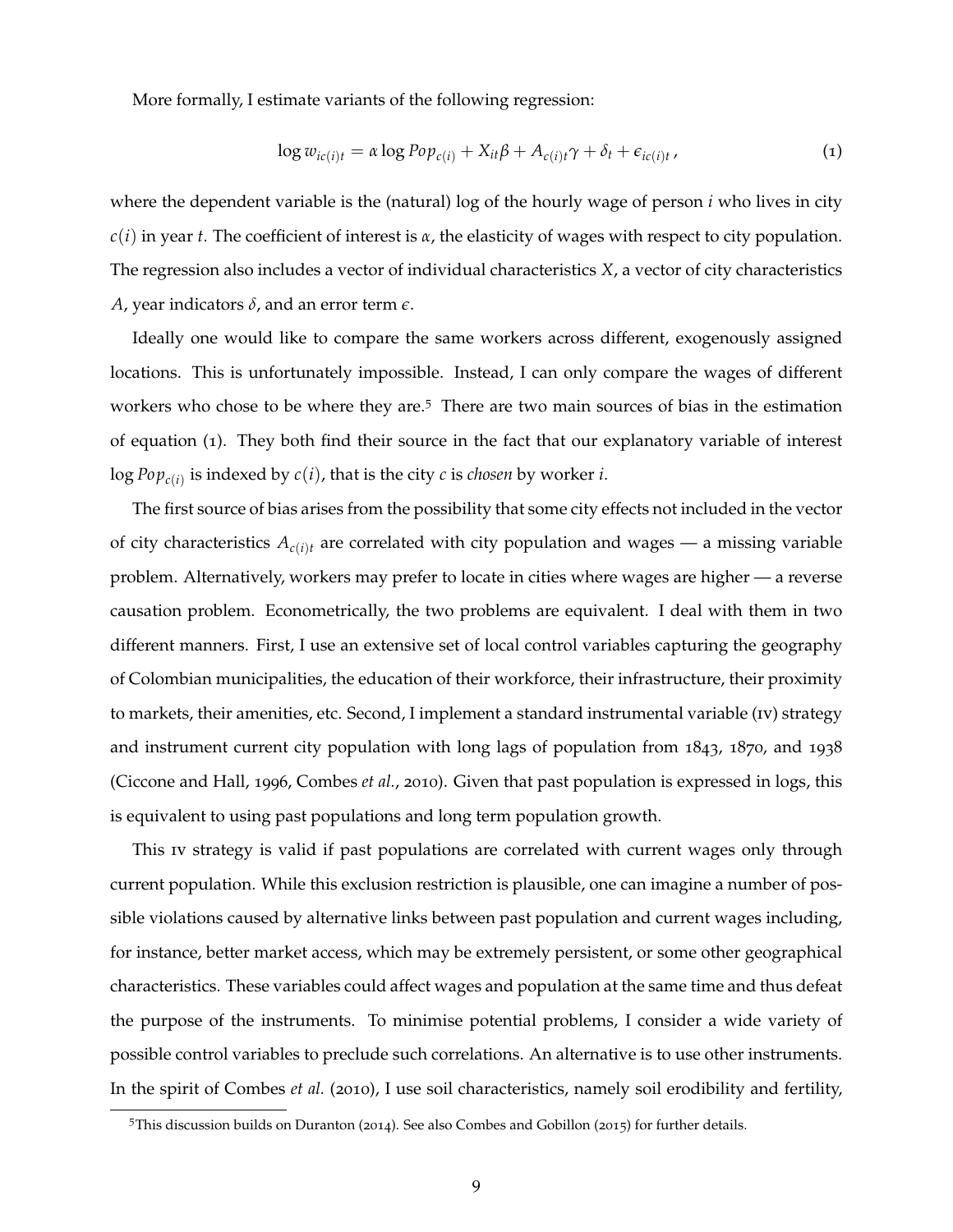which predict current population but are not obviously linked to wages in the largest settlements where agriculture only plays a minor role.

The second main identification problem associated with the estimation of equation ([1](#page-9-1)) is a possible correlation between the measure of city population and unobserved individual characteristics. More productive workers may stand to gain more from working in cities. This correlation between individual effects and city population may bias the estimate of the population elasticity *α* in equation ([1](#page-9-1)). A possible strategy is to rely on a panel of workers and estimate *α* by comparing the same workers across several locations (e.g., [Combes](#page-35-4) *et al.*, [2010](#page-35-4)). This strategy is not available here in absence of household identifiers. An alternative solution is to control for an extensive set of individual characteristics as in [Bacolod, Blum, and Strange](#page-35-9) ([2009](#page-35-9)), [Bacolod, Blum, and Strange](#page-35-10) ([2010](#page-35-10)) or [Glaeser and Resseger](#page-36-3) ([2010](#page-36-3)).

Much of the recent literature has been concerned with the heterogeneity of workers in their ability to generate and benefit from agglomeration effects. I explore many of these possible heterogeneous effects of agglomeration here.

The first form of heterogeneity regards the possibility of non-linear agglomeration effects. The literature has often focused on estimating a constant elasticity of wages (or any other measure of local efficiency) with respect to city population. A constant elasticity is often predicted by simple models of agglomeration economies [\(Duranton and Puga,](#page-36-8) [2004](#page-36-8)) but this prediction is mainly driven by the desire of theorists to rely on simple functional forms and keep their model tractable. Agglomeration benefits that differ with city size are interesting in themselves. They are also of importance for policy. As noted by [Glaeser and Gottlieb](#page-36-9) ([2008](#page-36-9)) and [Moretti](#page-37-8) ([2011](#page-37-8)), even though agglomeration effects rely on market failures, the distribution of population across cities need not be inefficient. With a constant agglomeration elasticity, relocating workers across cities is neutral from an efficiency perspective since the agglomeration gains in the city of arrival are fully offset by agglomeration losses in the city of departure.

There may also be some heterogeneity in agglomeration effects over time. The first half of the study period starting in 1996 was a time of considerable civil unrest in many parts of Colombia. Although armed groups were mostly present in rural areas, smaller cities were also greatly affected. In the second part of the study period after 2004, levels of civil unrest were much lower. This may have had a powerful effect on Colombian cities through some sort of peace dividend. More generally, as countries develop agglomeration benefits may change as well. It may also be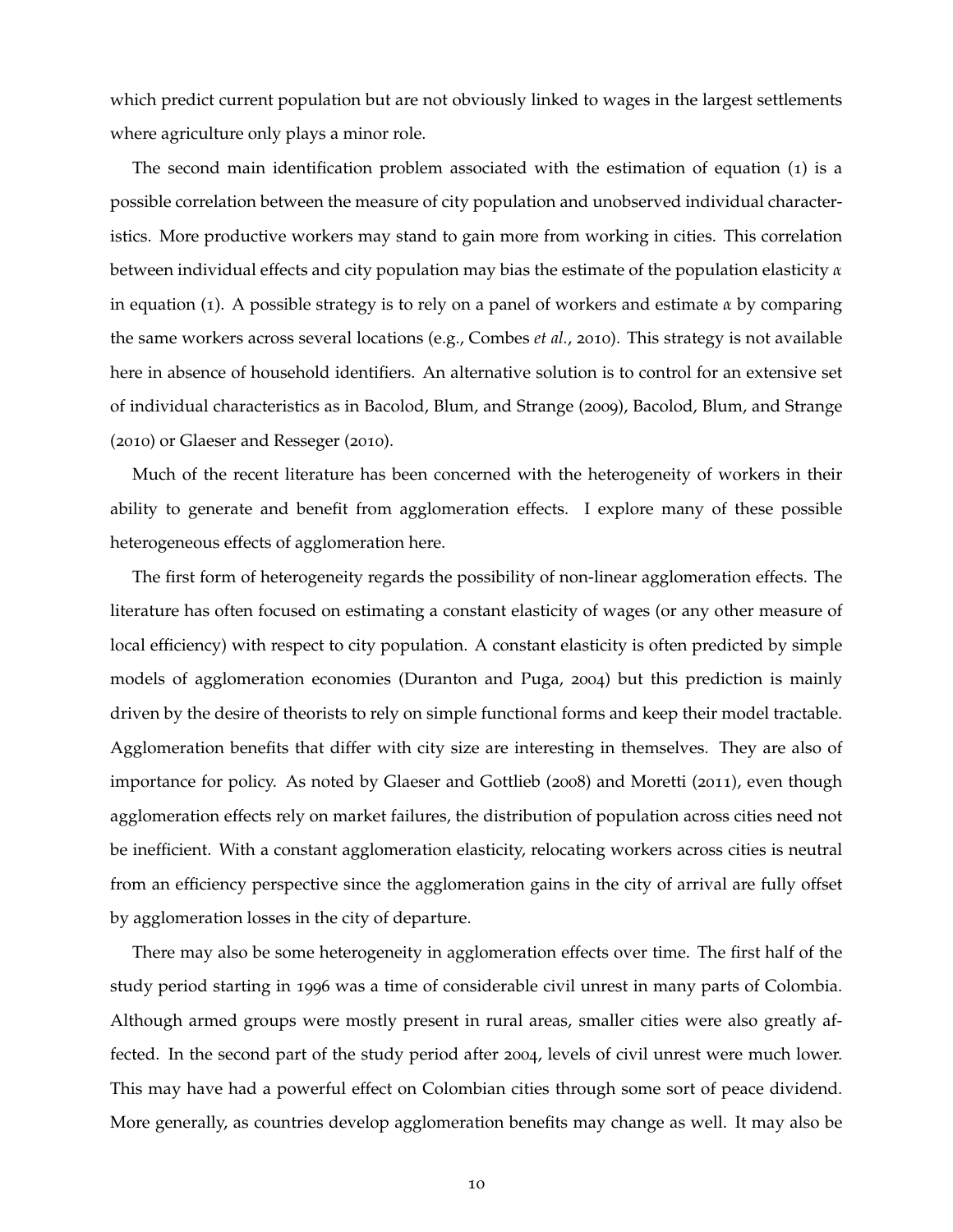the case that agglomeration benefits are altered by technological progress which may alleviate or reinforce the need to co-locate and the benefits from such co-location. I assess time changes in agglomeration effects in what follows.

Different groups of workers may also benefit from agglomeration differently. There is a long standing conjecture that cities and skills may complement each other. There is some evidence of such effects being at play in the us [\(Bacolod](#page-35-9) *et al.*, [2009](#page-35-9), [Glaeser and Resseger,](#page-36-3) [2010](#page-36-3)). Whether a positive interaction between city population and a worker's education is also at work in Colombia is an open question. Because labour markets for male and female workers often differ considerably, particularly in a country like Colombia, urbanization may have different effects on male and female workers and more generally affect workers in different demographic groups differently. An analysis of individual heterogeneity in agglomeration effects is proposed below.

Another question of specific interest here is the possible difference in agglomeration effects between young and old workers. There is some evidence (e.g., [Peri,](#page-37-9) [2002](#page-37-9), [Wheeler,](#page-38-3) [2006](#page-38-3)) that wage growth is stronger in larger cities in the us. There is also evidence that the length of tenure in large cities is also closely related to the ability of workers to reap the benefits of agglomeration [\(De la](#page-36-2) [Roca and Puga,](#page-36-2) [2012](#page-36-2)). These outcomes are consistent with theories that emphasise greater learning in larger cities [\(Glaeser,](#page-36-10) [1999](#page-36-10)). Although the lack of an available panel of workers prevents a direct treatment of the issue of urban learning, note that these theories predict higher benefits from cities for workers that have lived there longer, that is older workers. Hence the issue of urban learning can be tackled indirectly.

There may be some heterogeneity, not only in the ability of workers to benefit from agglomeration, but also in their propensity to generate such effects. Following [Rauch](#page-37-3) ([1993](#page-37-3)) and [Moretti](#page-37-4) ([2004](#page-37-4)), a significant body of literature emphasises that agglomeration benefits may be generated mostly by skilled workers. Although the literature has focused on the correlation between average education (and more specifically the share of workers with higher education) and city wages, it is still unclear whether a measure of city education should be viewed as an alternative to city population to estimate the same agglomeration effects or as a way to capture other agglomeration effects. The analysis below will hopefully shed lights on these issues.

Going back to potential confounding factors that might be correlated with city size and explain wages, three of them are of particular relevance and interest: market access, the local road infrastructure, and amenities. Starting with market access, it is possible to view it as a form of agglomer-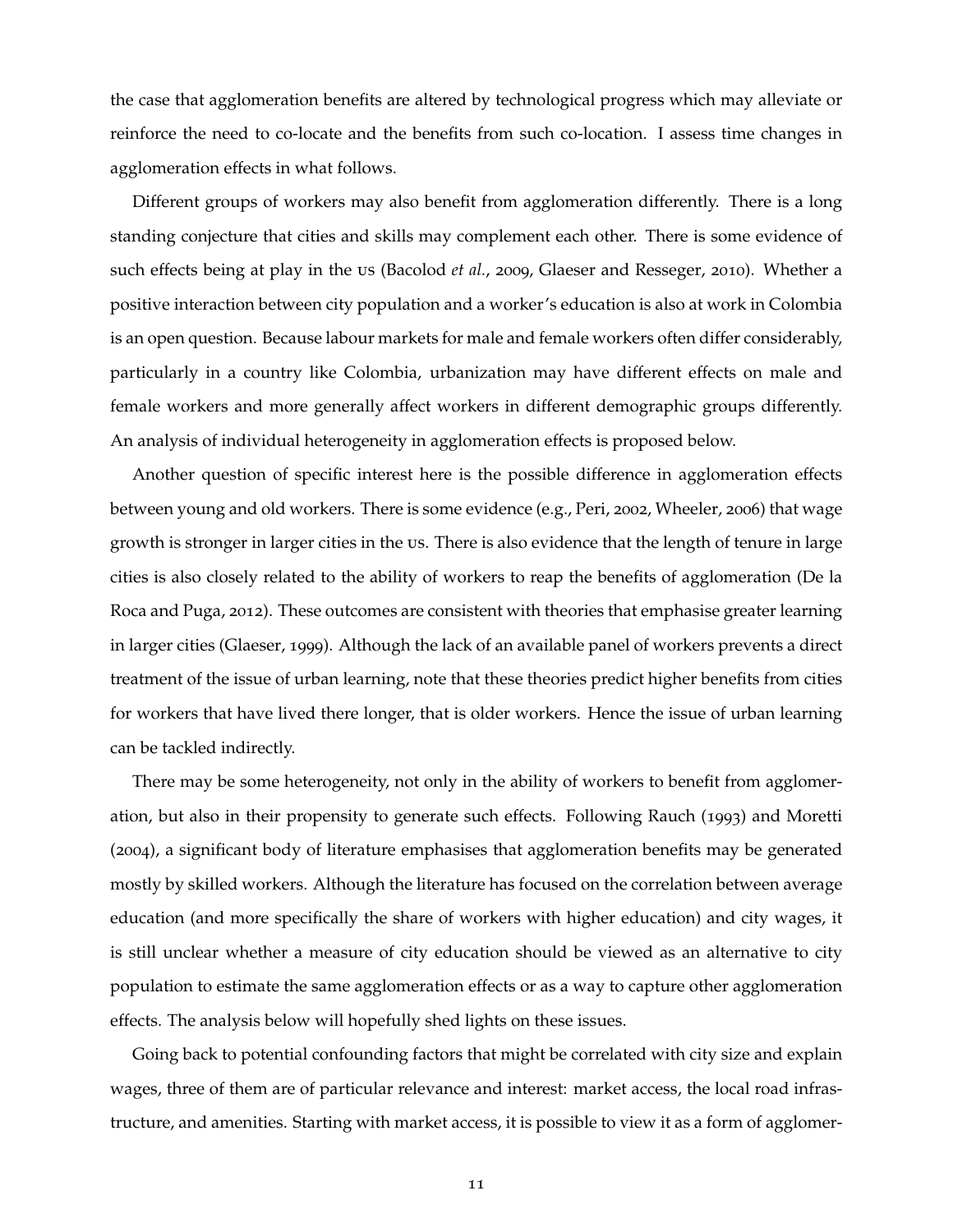ation effects taking place at a broader spatial scale. In the original specification of [Krugman](#page-37-10) ([1980](#page-37-10)), better market access allows firms to export more and at a lower cost. Put differently, better market access implies a stronger demand for the output of local firms and this increases the value of the marginal product of their labour and can thus be expected to lead to an increase in local wages. In a refinement of this idea, [Krugman and Venables](#page-37-11) ([1995](#page-37-11)) consider the importance of market access in a model where they add input-output linkages across locations. Better access to outside markets makes local firms more productive by allowing them to access a broader variety of goods at a cheaper price. In turn, this makes local firms more productive and, again, this should lead to higher wages. Following [Redding and Venables](#page-37-12) ([2004](#page-37-12)) there has been a lot of work highlighting the importance of market access including in particular the assessment of [Fally, Paillacar, and Terra](#page-36-11) ([2010](#page-36-11)) for Brazilian regions or that of [Bartelme](#page-35-11) ([2015](#page-35-11)) for the us.

These effects both lead to an increase in the nominal wage. Better market access also increases the real wage by allowing local consumers to consume a broader variety of goods at a lower price. [Handbury and Weinstein](#page-37-13) ([2015](#page-37-13)) provide strong evidence that larger cities (with perhaps better market access) provide a larger variety of grocery goods at a lower price.

The immobility of labour is an important assumption imposed by [Krugman](#page-37-10) ([1980](#page-37-10)) or [Krugman](#page-37-11) [and Venables](#page-37-11) ([1995](#page-37-11)) in their models and much of the follow-up work. In the context of cities within a country, we need to allow for some labour mobility. Interestingly, labour mobility leads to very different predictions regarding the effects of market access. This is because labour mobility implies the equalisation of utility, often measured by real wages, in simple models. Then, if the wage divided by the local price index is equalised across cities, cities with better market access (which enjoy a lower price index) must also offer lower nominal wages.<sup>[6](#page-12-0)</sup> I explore these issues further in section [5](#page-25-0).2.

There is also a recent literature interested in the effects of urban infrastructure, following in particular [Baum-Snow](#page-35-12) ([2007](#page-35-12)). This literature has looked at the effect of transportation infrastructure on a wide variety of outcomes including suburbanisation, the population growth of cities, or urban export and import patterns (see [Redding and Turner,](#page-37-14) [2015](#page-37-14), for a recent survey). Although some work has been devoted to the effects of transportation on rural wages [\(Michaels,](#page-37-15) [2008](#page-37-15), [Donaldson and Hornbeck,](#page-36-12) [2013](#page-36-12)), very little attention has been devoted to urban wages. In light of

<span id="page-12-0"></span> $6$ Although in absence of labour mobility, better market access raises wages as argued above, labour mobility, by increasing labour supply reduces wages. With free labour mobility, utility equalisation must thus imply lower nominal wages.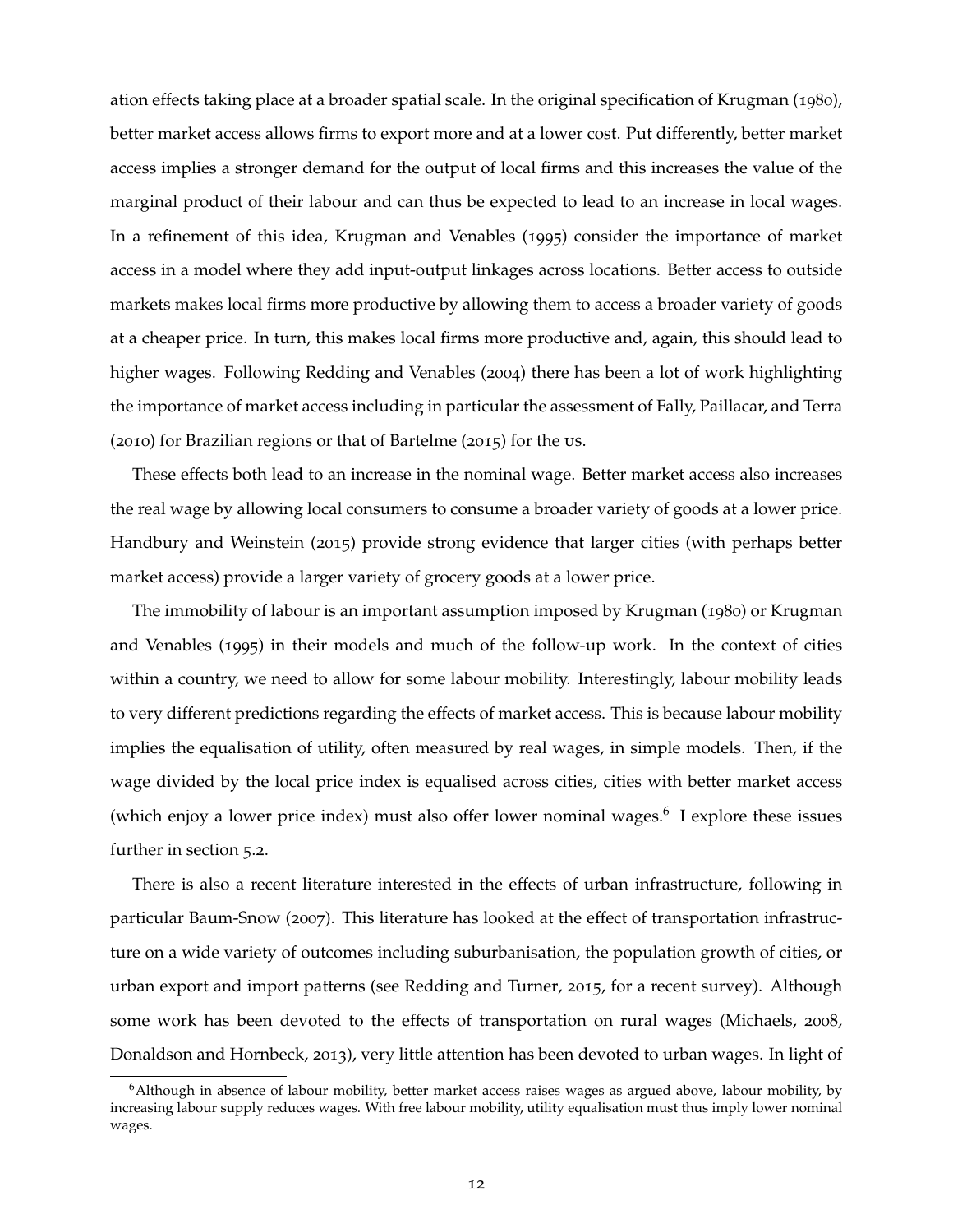the discussion above, the expected effect of the road infrastructure (or urban wages) is ambiguous. More roads in a city may improve market access and thus have a negative effect on wages. The local transportation infrastructure may also act as an argument in the city production function and have a positive effect on wages. Finally, roads may affect the attractiveness of cities and may thus indirectly affect wages at the spatial equilibrium.

Related to this last point, we should expect any amenity to be potentially reflected in wages through, again, a spatial equilibrium mechanism [\(Rosen,](#page-38-4) [1979](#page-38-4), [Roback,](#page-37-16) [1982](#page-37-16)). Any city with more amenities will, at the spatial equilibrium, be a more expensive place to live and offer lower wages. Higher housing prices and lower wages are the two main margins that we expect to be at work to equate utility across cities [\(Glaeser and Gottlieb,](#page-36-13) [2009](#page-36-13)).

## <span id="page-13-0"></span>**4. Results about city population**

### *4.1 Baseline results*

Table [2](#page-14-0) reports the main ols results regarding the elasticity of wages with respect to city population. In absence of any other control, the specification in column 1 reports an elasticity of 0.11 (or 11%). This indicates that in the cross-section of Colombian cities between 1996 and 2012, a 10% larger population is associated with 1.1% higher wages. Column 2 adds individual characteristics as control variables. This divides the coefficient on log city population by two at 0.054. This implies that about half the relationship between wages and city population is explained by worker characteristics. A prominent feature of the data is the greater representation of more educated workers in larger cities. Regressing the share of workers with postsecondary education on city population in 2010 yields a highly significant coefficient of 0.05 with a  $R^2$  of 4[7](#page-13-1)%.<sup>7</sup>

While the rest of this section is devoted to asserting the robustness of this finding and examining the possible heterogeneity that underlies it, a few comments are in order at this stage. First, a city

<span id="page-13-1"></span><sup>7</sup>This coefficient of 0.05 may seem small but only small differences are needed here given the large effects of individual education on wages. For instance, workers with 18 years of education have an hourly wage more than six times as high relative to workers with only six years of education. Small differences in the education composition of the workforce across cities are enough to explain away about half the raw elasticity of wages with respect to city population of 0.11. [Behrens, Duranton, and Robert-Nicoud](#page-35-13) ([2014](#page-35-13)) estimate similar relationships for us cities. Using aggregate data, they estimate an elasticity of earnings with respect to city population of 0.082 without conditioning for the share of population with a post-secondary education degree and 0.051 after conditioning for this. They also estimate an elasticity of the share of educated workers with respect to city population of about 0.068. Hence the drop in the elasticity of city earnings with respect to population drops by a lower amount in the us when controlling for city population despite a slightly faster increase in the number of college educated workers as city size increases. This is to be expected given the much high college premium in Colombia and the fact that [Behrens](#page-35-13) *et al.* ([2014](#page-35-13)) use aggregate data.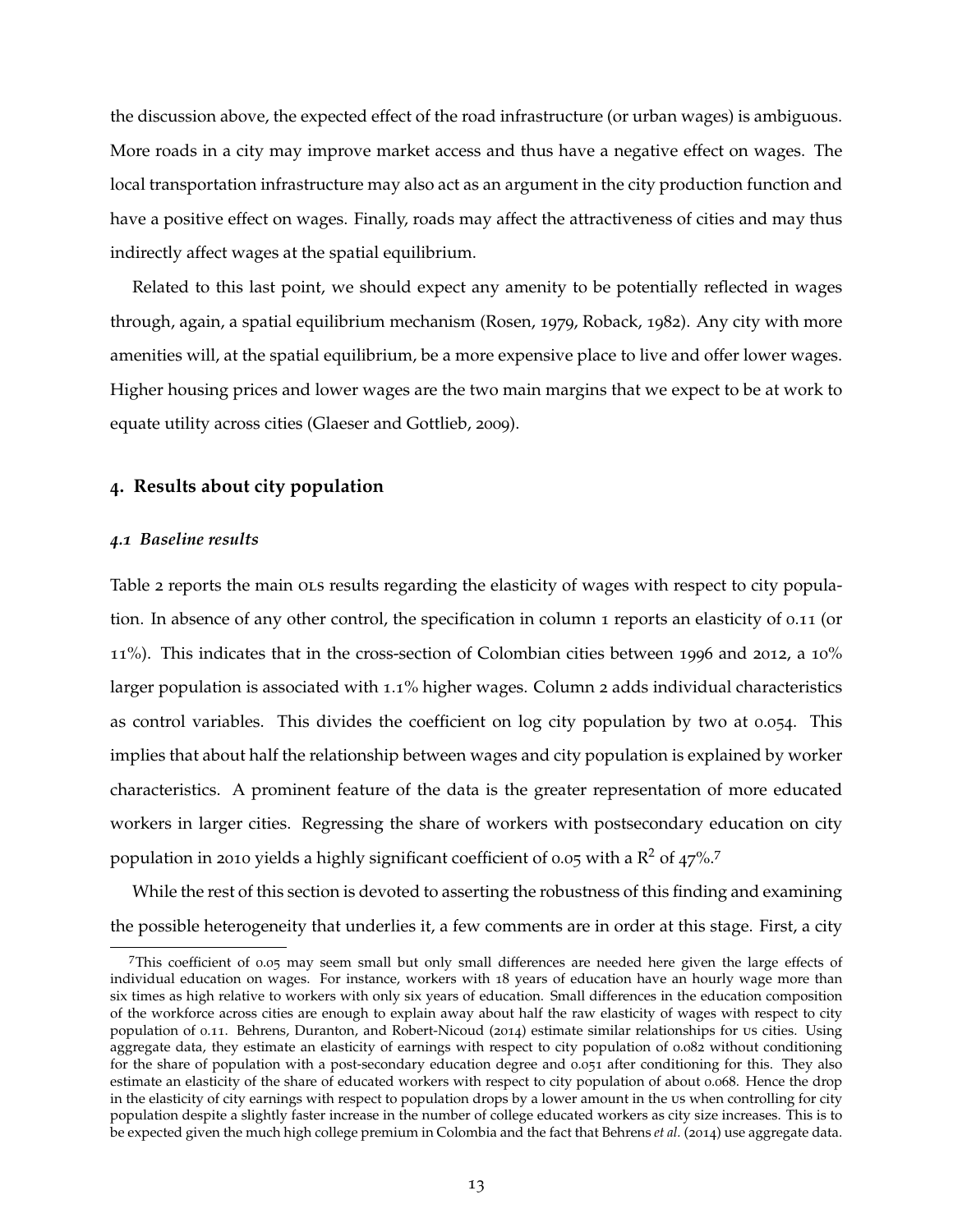|                                  | (1)                  | (2)                     | (3)                    | (4)                    | (5)                                                                             | (6)                     | (7)                    | (8)                     |
|----------------------------------|----------------------|-------------------------|------------------------|------------------------|---------------------------------------------------------------------------------|-------------------------|------------------------|-------------------------|
|                                  | Only pop.            | Indiv.                  | Geog.                  |                        | Access Muni. pop.                                                               | MA                      | Non-lin.               | Comp.                   |
| log population                   | $0.11^a$<br>(0.0051) | $0.054^{a}$<br>(0.0045) | $0.060^{a}$<br>(0.013) | $0.055^a$<br>(0.0062)  | $0.060^{a}$<br>(0.0053)                                                         | $0.046^{a}$<br>(0.0070) | 0.071<br>(0.045)       | $0.054^{a}$<br>(0.0046) |
| $log$ population <sup>2</sup>    |                      |                         |                        |                        |                                                                                 |                         | $-0.00072$<br>(0.0020) |                         |
| log market access                |                      |                         |                        | $-0.13^a$<br>(0.037)   |                                                                                 |                         |                        |                         |
| $log$ market access <sup>2</sup> |                      |                         |                        | $0.0068^a$<br>(0.0022) |                                                                                 |                         |                        |                         |
| Educ. $\times$ log pop.          |                      |                         |                        |                        |                                                                                 |                         |                        | $-0.0086c$<br>(0.0045)  |
| Observations                     |                      |                         |                        |                        | 2,738,494 2,735,518 2,712,456 1,873,803 2,735,518 2,735,518 2,735,518 2,735,518 |                         |                        |                         |
| $R^2$                            | 0.10                 | 0.40                    | 0.41                   | 0.41                   | 0.40                                                                            | 0.36                    | 0.40                   | 0.40                    |
| Municipalities                   | 645                  | 645                     | 618                    | 337                    | 645                                                                             | 572                     | 645                    | 645                     |

<span id="page-14-0"></span>Table 2: Agglomeration effects, OLS specifications for all workers

*Notes:* OLS regressions with year indicators in all columns. Robust standard errors clustered at the municipality level in parentheses. *a*, *b*, *c*: significant at 1%, 5%, 10%. The dependent variable is a log wage in all columns. Individual characteristics included in columns 2 to 8 are: gender, 26 education indicators, and imputed experience and its square. Geographic characteristics in columns 3 include three regional indicators (Andean, Carribean, and Oriental), the log of the urban area, two climate indicators (hot and moderate), a series of indicators variables for natural resources (coal, gold, and oil), the log of natural water flows, a precipitation index, and the log of altitude and its square. For a given municipality, market access is measured by multiplying 2005 population by average municipal wage for all trading partners with population above 40,000, dividing by Google map time distance, and summing. The log of market access and its square are included in column 4. Its exact computation is explained in section [5.2.](#page-25-0) Column 5 replicates column 2 using total municipal population. Column 6 uses metropolitan areas instead of municipalities.

population elasticity of wages of 5.4% is quantitatively important. Comparing a small municipality with an urban population of, say, 5,000 to Bogotá with a population above seven million, this elasticity implies a wage difference of nearly 50%. While city population is not the sole factor accounting for spatial wage disparities in Colombia, it is certainly a prime driver.

Second, this elasticity of 5.4% is somewhat larger than comparable findings for cities in more developed countries. Using a similar specification, [Glaeser and Resseger](#page-36-3) ([2010](#page-36-3)) report an elasticity of 3.4% for us cities while, [Combes](#page-35-4) *et al.* ([2010](#page-35-4)) report an elasticity of 3.3% for French cities using a more data-intensive approach. On the other hand, [Combes](#page-35-1) *et al.* ([2015](#page-35-1)) for Chinese cities and [Chauvin](#page-35-0) *et al.* ([2013](#page-35-0)) for Indian cities report much higher elasticities of 10 to 20%. Third, the drop in the coefficient on city population when controlling for individual characteristics is not unusual. As in most countries where this type of approach has been implemented, workforce composition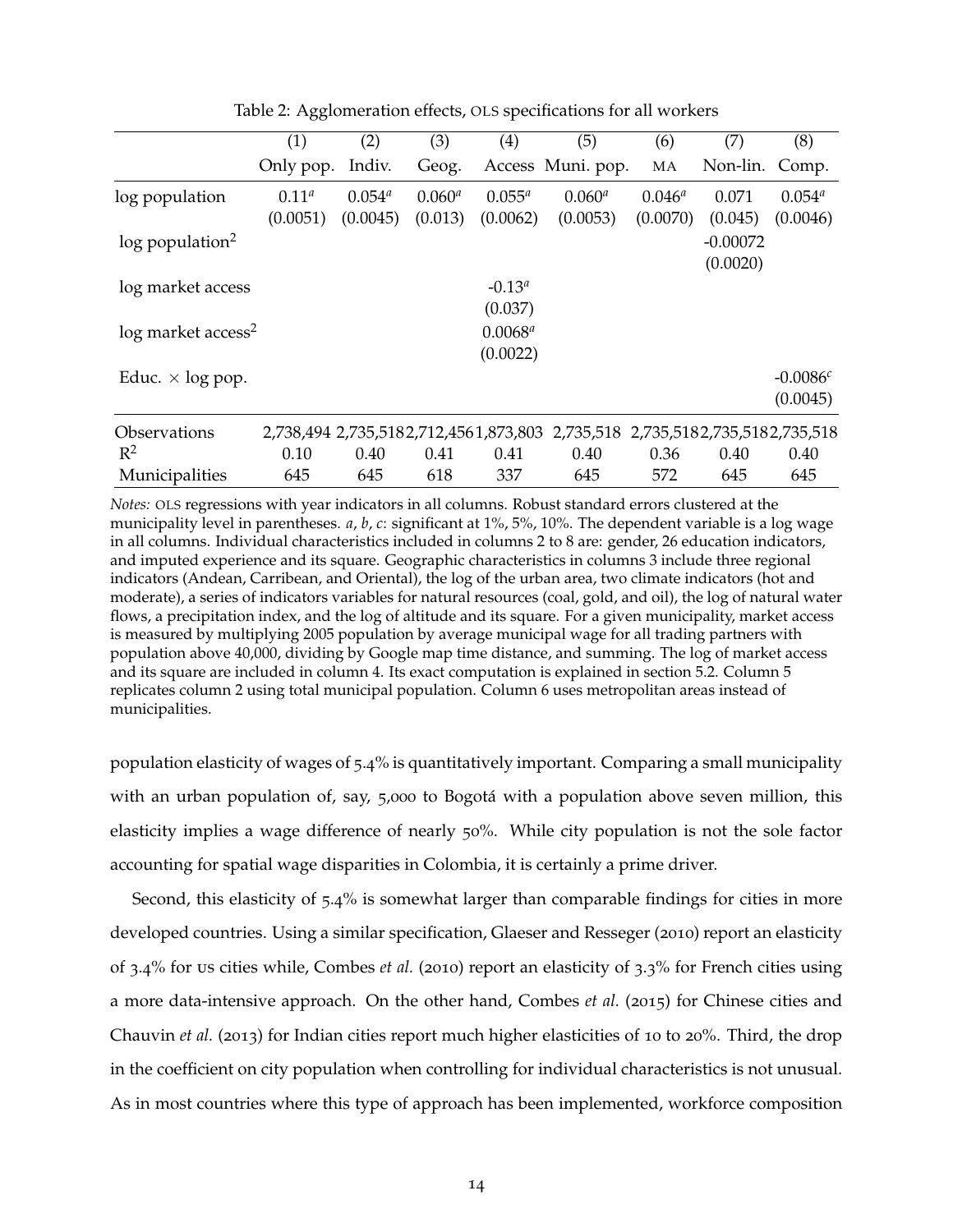effects account for a sizeable fraction of spatial wage disparities [\(Combes and Gobillon,](#page-35-8) [2015](#page-35-8)).

Column 3 further includes a number of geographic variables including regional indicators, land area, climate and precipitation, indicators for natural resources, water flows, and altitude. The coefficient on city population for this specification is marginally higher. Note also that adding geographic controls does not increase the explanatory power of the regression by much. Although detailed results are not reported here, the coefficients on most geographic controls are not statistically significant. Wages are higher in the Andean and Oriental regions of Colombia relative to the Caribbean and Pacific regions. In this regression, climate and the presence of oil also have a significant coefficient but this relationship is not robust.

Relative to the specification of column 2, column 4 adds log market access and its square. In this regression, a theory-consistent measure of market access is computed as in [Duranton](#page-36-6) ([2015](#page-36-6)*a*). Interestingly the coefficient on log market access is negative. The coefficient on the squared market access term is positive but no municipality has a high enough market access for the overall effect to be positive. For now, we only note that introducing market access does not affect the coefficient on city population. The effect of market access on wages is subject to greater scrutiny below.

Column 5 duplicates column 2 but uses total municipal population instead of the population of the urban part of a municipality. The coefficient on log population increases marginally to 0.06. Column 6 duplicates column 2 again but uses metropolitan areas instead of municipalities. The coefficient on city population drops slightly to 0.046. This drop is small. It is caused by the fact that for small areas, the municipality and the 'metropolitan area' coincide whereas large metropolitan areas are formed of several municipalities. As a result, the dispersion of the dependent variable, population, increases. At the same time, the dispersion of the main explanatory variable, mean wages, is marginally reduced. This mechanically reduces the coefficient on population. Reassuringly the effect remains small. Interestingly, the  $\mathbb{R}^2$  of the regression also declines somewhat in this specification. This is perhaps a weak indication that it is better to work with municipalities than with metropolitan areas in the case of Colombia.

## *4.2 Heterogeneity in agglomeration effects*

To start investigating possible heterogeneities in agglomeration effects, column 7 of table [2](#page-14-0) attempts to detect non-linearities by adding the square of log city population as dependent variable to the specification of column 2. The point estimate for the coefficient on log city population is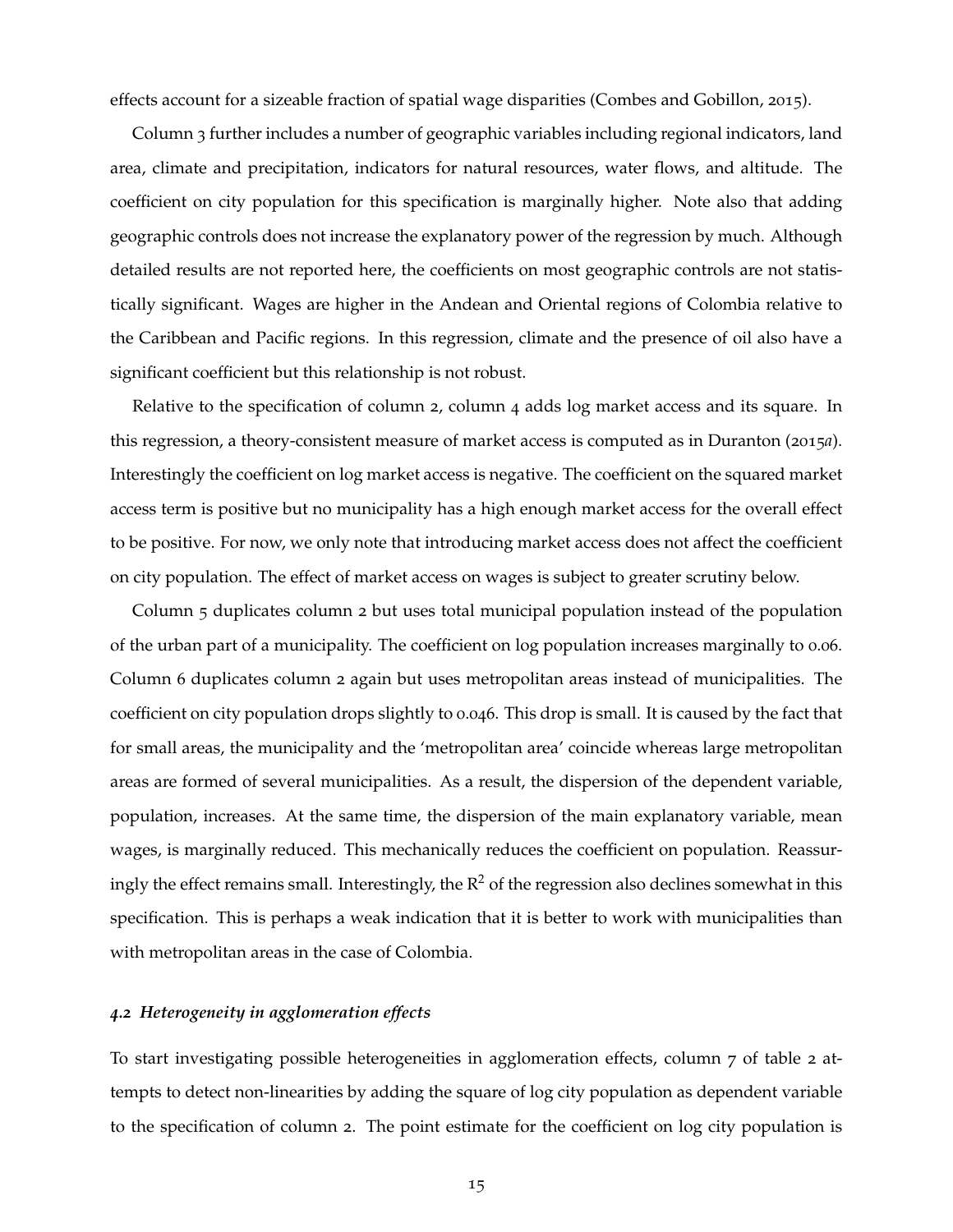marginally higher at 0.07 but insignificant while the coefficient on the quadratic term is insignificant and close to zero. In a supplementary appendix, I confirm this absence of non-linearities in agglomeration effects in Colombia by duplicating table [2](#page-14-0) using only individuals living in municipalities with more than 20,000 inhabitants in 1993. Despite a much lower number of cities, the coefficients on log city population remain very close to those reported in table [2](#page-14-0).

Finally, column 8 of table [2](#page-14-0) adds an interaction term to the specification of column 2: the product of the worker's number of years of schooling by log city population. The coefficient on this interaction term is small, negative, and marginally significant. Adding further controls often makes the coefficient on the interaction term insignificant. This negative or insignificant interaction effect is nonetheless in contrast with results from extant literature, often highlighting the existence of higher returns to cities for more educated workers (see [Wheeler,](#page-38-5) [2001](#page-38-5), [Bacolod](#page-35-9) *[et al.](#page-35-9)*, [2009](#page-35-9), [Glaeser and Resseger,](#page-36-3) [2010](#page-36-3), among others). A plausible explanation for this finding that relies on higher agglomeration effects in the informal sector is proposed below.<sup>[8](#page-16-0)</sup>

To pursue this investigation on possible heterogenous effects of agglomeration on different types of workers, I duplicate table [2](#page-14-0) for prime-aged males only in a supplementary appendix. The coefficients on log city population are similar in both tables in that they never differ by more than 0.005 and are never statistically different. In the same supplementary appendix, I also perform the same exercise for prime-aged females. There are very little differences in the benefits from agglomeration accruing to men and women and there is no tendency for one gender to experience systematically higher coefficients. Hence, despite considerable differences in both the supply and demand for labour between males and females, both genders appear to benefit equally from agglomeration effects.

Turning next to the comparison of workers of different age groups, I duplicate table [2](#page-14-0) for male workers aged 20 to 30 and aged 40 to 50. The differences are again small. If anything, younger workers appear to benefit more from agglomeration with a coefficient that is between 0.005 and 0.02 higher. This difference is sometimes statistically significant at 5%.

This result is somewhat surprising and at odds with a lot of extant literature. It is often assumed

<span id="page-16-0"></span><sup>&</sup>lt;sup>8</sup>Another possible reason for this result is that in smaller cities more educated workers are often employed in the public sector where the urban agglomeration premium might be less. The GEIH makes it hard to isolate public-sector workers and explore this conjecture further.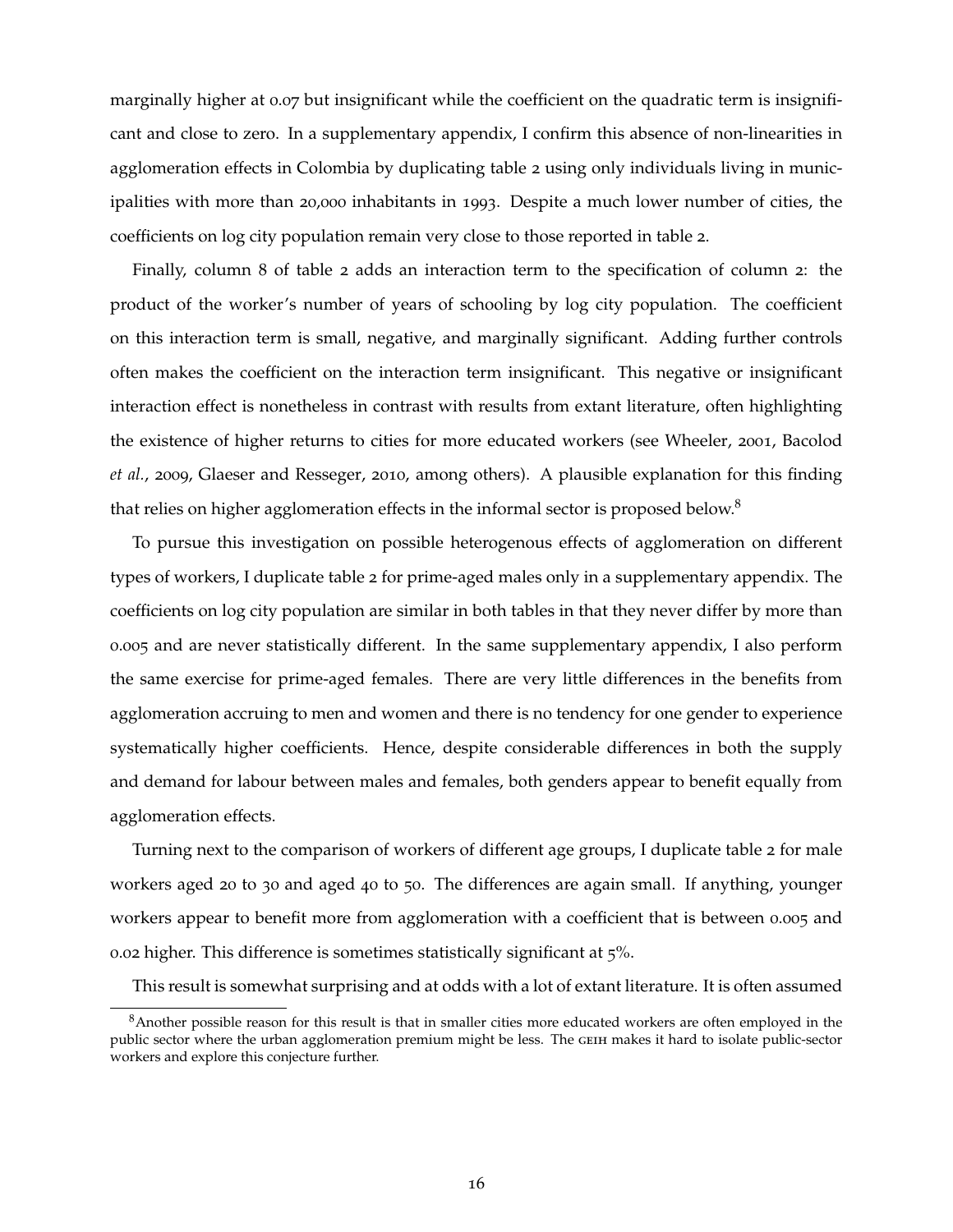that workers learn more in larger cities.[9](#page-17-0) The learning-in-city hypothesis typically implies that the urban premium should be larger for older workers.[10](#page-17-1) This is not the case in Colombia.

|                                  | (1)                | (2)                             | (3)  | (4)                     | (5)                     | (6)       | (7)                     | (8)                  |
|----------------------------------|--------------------|---------------------------------|------|-------------------------|-------------------------|-----------|-------------------------|----------------------|
|                                  | Only pop. Indiv.   |                                 |      |                         | Geog. Access Muni. pop. | MA        | Non-lin. Comp.          |                      |
| log population                   | 0.073 <sup>a</sup> | $0.037^{\circ}$                 |      | $0.0071$ $0.047a$       | $0.041^{\circ}$         | $0.040^a$ | $-0.049$                | $0.036^{a}$          |
|                                  | (0.0056)           | $(0.0071)$ $(0.016)$ $(0.0076)$ |      |                         | (0.0081)                | (0.0083)  |                         | $(0.042)$ $(0.0073)$ |
| $log$ population <sup>2</sup>    |                    |                                 |      |                         |                         |           | $0.0036^{b}$            |                      |
|                                  |                    |                                 |      |                         |                         |           | (0.0018)                |                      |
| log market access                |                    |                                 |      | $-0.12^{\alpha}$        |                         |           |                         |                      |
|                                  |                    |                                 |      | (0.035)                 |                         |           |                         |                      |
| $log$ market access <sup>2</sup> |                    |                                 |      | $0.0063^a$              |                         |           |                         |                      |
|                                  |                    |                                 |      | (0.0020)                |                         |           |                         |                      |
| Educ. $\times$ log pop.          |                    |                                 |      |                         |                         |           |                         | 0.0054               |
|                                  |                    |                                 |      |                         |                         |           |                         | (0.0055)             |
| Observations                     | 742,387            |                                 |      | 742,310 735,237 536,314 | 742,310                 |           | 742,310 742,310 742,310 |                      |
| $R^2$                            | 0.02               | 0.51                            | 0.52 | 0.52                    | 0.51                    | 0.51      | 0.51                    | 0.51                 |
| Municipalities                   | 568                | 568                             | 544  | 304                     | 568                     | 497       | 568                     | 568                  |

<span id="page-17-2"></span>Table 3: Agglomeration effects for workers with a written labour contract, OLS specifications

*Notes:* This table duplicates table [2](#page-14-0) restricting the sample to workers with a formal labour contract.

As it turns out both the absence of complementarity between city size and education and the stronger agglomeration effects for younger workers may have a common cause: higher returns to agglomeration in the informal sector where workers are younger and less educated. Table [3](#page-17-2) duplicates table [2](#page-14-0) for a sample of workers who state that they have a written labour contract. These workers are much more likely to work in the formal sector than those who do not have a written labour contract. The first noteworthy result of table [3](#page-17-2) is that the coefficient on city population is always below its corresponding coefficient in table [2](#page-14-0). This difference is statistically significant in a majority of cases. The other results are essentially the same except that the coefficient on the interaction between individual education and city population is now positive (but insignificant).

<span id="page-17-0"></span><sup>9</sup>See [Glaeser](#page-36-10) ([1999](#page-36-10)) or [Duranton and Puga](#page-36-8) ([2004](#page-36-8)). Indirect evidence of this has been proposed by [Glaeser and Maré](#page-36-1) ([2001](#page-36-1)) and [Combes, Duranton, Gobillon, and Roux](#page-35-14) ([2012](#page-35-14)) among others. They show that workers retain some benefits from agglomeration after they leave their city. In a slightly different spirit, [Peri](#page-37-9) ([2002](#page-37-9)) and [Wheeler](#page-38-3) ([2006](#page-38-3)), among others, shows that wage growth is stronger for younger workers in larger cities. In the most sophisticated treatment of the issue to-date, [De la Roca and Puga](#page-36-2) ([2012](#page-36-2)) show that workers benefit more from agglomeration as their tenure in a city gets longer.

<span id="page-17-1"></span><sup>&</sup>lt;sup>10</sup>Unless older urban workers massively move to rural areas and are replaced by old workers from rural areas, in which case older workers in cities would be less skilled. This situation is deeply implausible.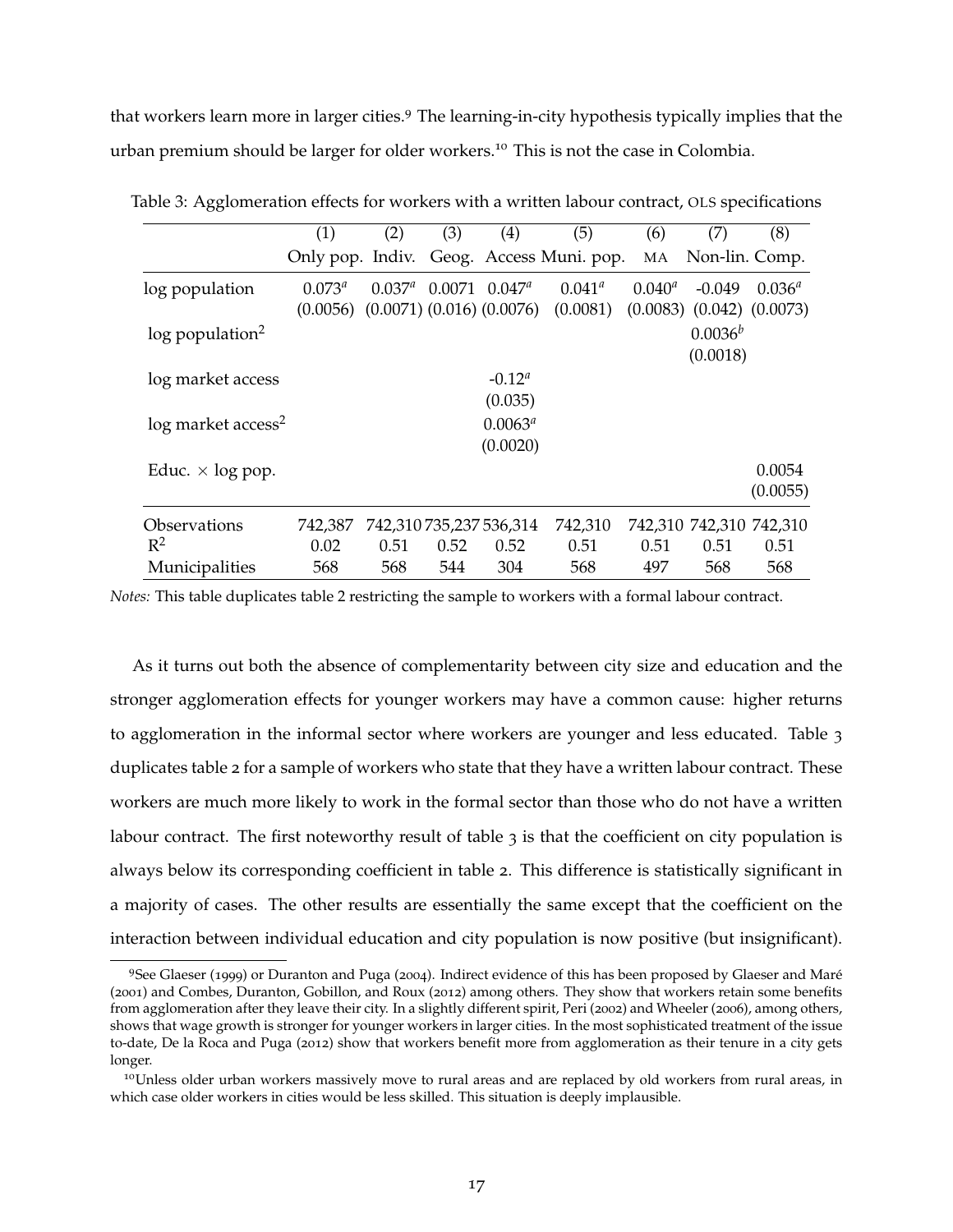In results not reported here, I also confirmed that measured agglomeration effects are larger for workers without a labour contract.

Smaller agglomeration effects in the formal sector provide a nice resolution to some of the more puzzling results obtained so far. This explanation is also consistent with some results obtained below about human capital externalities. We can also note that in table [3](#page-17-2), the elasticity of wages with respect to city population is closer to the same elasticity estimated in more developed countries when only workers in formal employment are considered.

A worry with this explanation is that having a written labour contract is positively correlated with the wage. Having a labour contract may also be positively correlated with city size. It is weak but there is such a correlation in the data. As a result, workers with a written labour contract may not be comparable across cities of different sizes. More specifically, workers with a labour contract may be less skilled in larger cities and this may not be fully accounted for by our individual controls. While it is difficult to fully dispel this concern in a supplementary appendix, I duplicate again table [2](#page-14-0) focusing this time on workers that are either 'employees' or 'manual workers'. This selection excludes domestic employees and self-employed. For that alternate sample, the estimated elasticity of wages to city population is again lower than in table [2](#page-14-0), and, if anything, even lower than in table [3](#page-17-2). This is suggestive that the smaller agglomeration effects tend to be due to the nature of the occupation and the type of activity more than just the result of the formal sector casting a wider net in large cities.

Although they point at smaller agglomeration effects, the results of table [3](#page-17-2) may understate the true magnitude of the decline when focusing only on the formal sector. The reason is that larger cities tend to be more unequal [\(Glaeser, Resseger, and Tobio,](#page-36-14) [2009](#page-36-14), [Behrens and Robert-Nicoud,](#page-35-15) [2014](#page-35-15)). A conclusion often reached by prior work is that more skilled workers benefit more from being in larger cities. By focusing on formal sector workers, we also focus on more skilled workers for whom agglomeration effects should be stronger.

In a supplementary appendix, I propose another duplication of table [2](#page-14-0) that considers only workers in the top quartile of labour income in their city. Unsurprisingly, this table shows that the measured agglomeration effects are stronger for workers that are higher up in the wage distribution. This greater wage inequality in larger cities is in line with extant results for developed countries.

Agglomeration effects might also be heterogeneous over time. Many popular discussions un-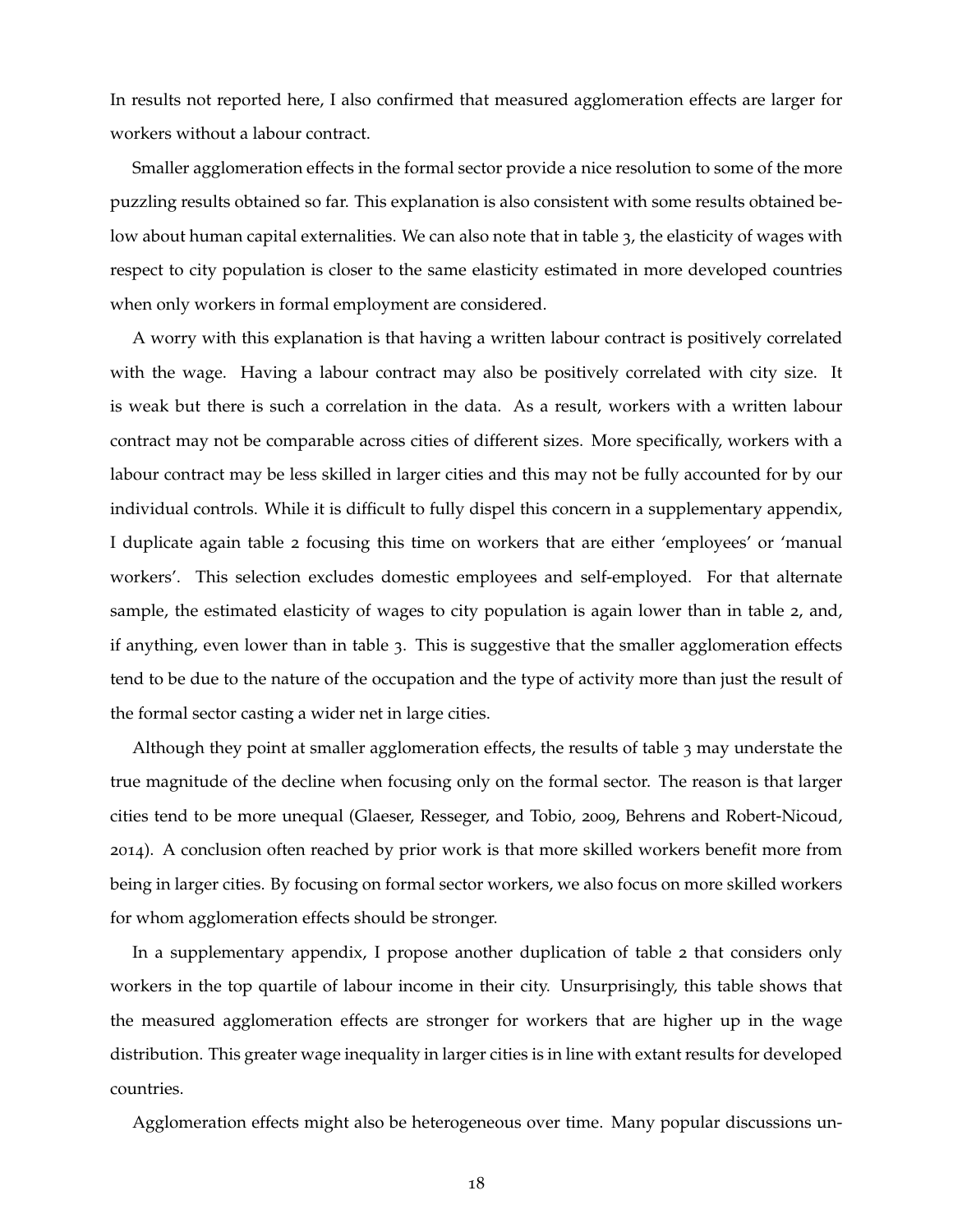derscore either beliefs in how agglomeration effects are becoming irrelevant in an era of cheap telecommunications or, instead, how proximity increasingly matters. While a full analysis of this issue is clearly beyond the scope of this paper, it is interesting to look for any possible time heterogeneity behind the results reported so far. A table in a supplementary appendix duplicates the specification in table [2](#page-14-0) column 3 for eight separate time periods, namely pairs of consecutive years since 1996 except for 2012, which is considered alone in the last column. Overall the changes in the coefficient on city population are limited. The small changes that can be observed coincide exactly with changes in the data collection process of the GEIH.

### *4.3 Further identification of agglomeration effects*

Now that the stability of agglomeration effects over time is established, it is tempting to attempt to identify the elasticity of city wages with respect to city population using city population and wage changes over time. In practice, this implies estimating equation ([1](#page-9-1)) using municipality fixed effects. To rely solely on cross-sectional variation and avoid using any time variation, the results reported in table [2](#page-14-0) and all its variants imputed the same population to all municipalities for all years using an average of 1993, 2005, and 2010 population data. To estimate equation ([1](#page-9-1)) using only the time variation in the data, a different approach is needed. Urban municipal population for 1996 to 2004 can be created by extrapolation using 1993 and 2005 population data. Population for 2008, 2009, 2011, and 2012 can also be imputed using a similar approach.

Because of these imputations of the key explanatory variable, city population, estimating equation ([1](#page-9-1)) with city fixed effects suffers from a major measurement problem. The other identification issue that afflicts this estimation is that variations in population are likely to be sensitive to changes in wages. More specifically, in a fixed-effect or first-difference setting, population is likely to be 'more endogenous' than in a pure cross-sectional estimation.

This said, adding municipal fixed effects to the baseline specification of table [2](#page-14-0) column 2 estimates an insignificant coefficient of 0.04 for city population. (Results are not reported here.) Using only the years for which population is better measured and using overall municipal population, which is perhaps better measured than population of the urban part, implies a coefficient of 0.081 significant at 1%. Many other specifications estimate coefficients close to zero with large standard errors. After extensive experimentations, my two main conclusions are that fixed effect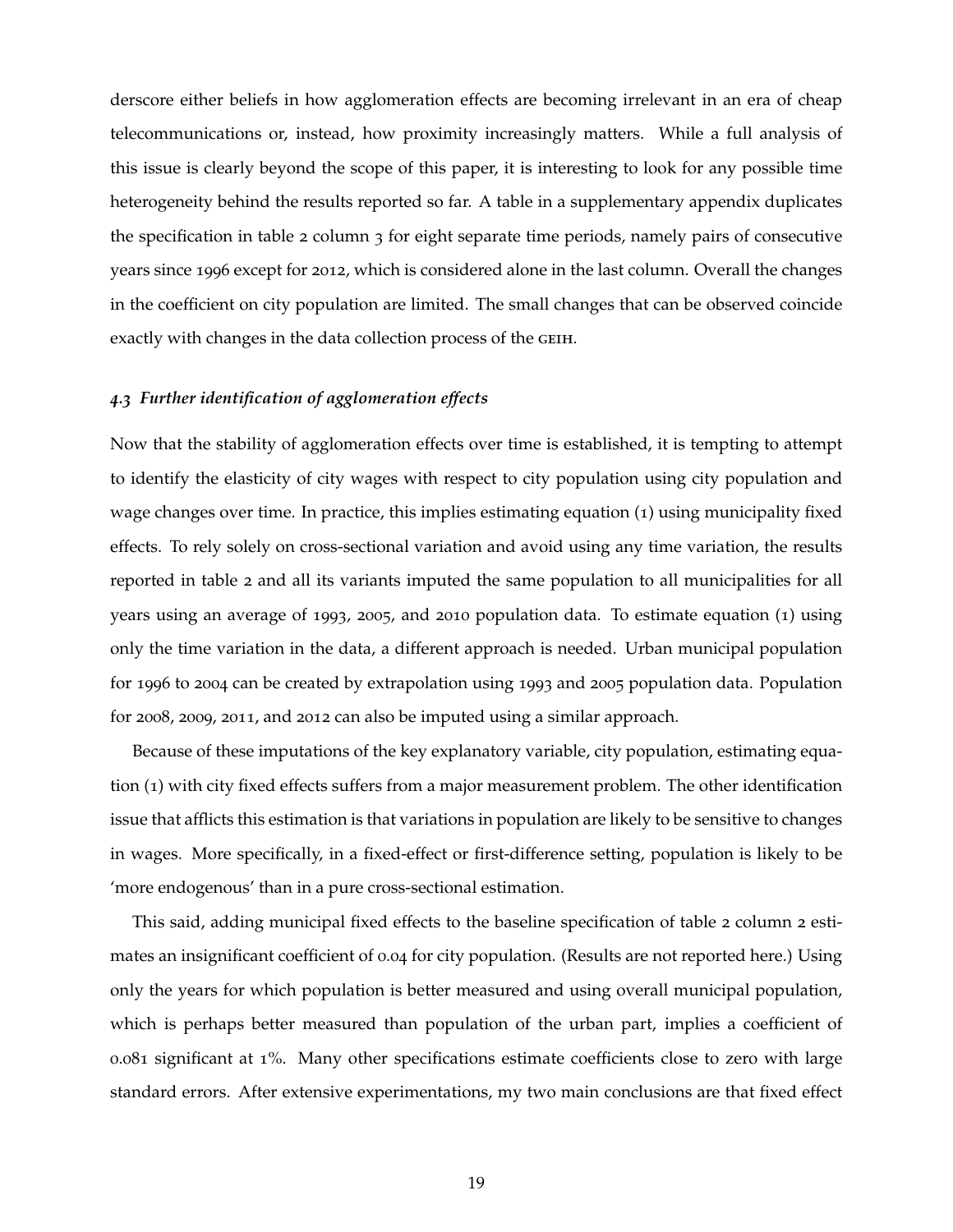specifications do not contradict cross-sectional estimations but that they do not provide enough precision to be really useful.

|                                  | (1)                  | (2)                  | (3)                           | (4)                         | (5)                    | (6)                        | (7)                           | (8)                  |
|----------------------------------|----------------------|----------------------|-------------------------------|-----------------------------|------------------------|----------------------------|-------------------------------|----------------------|
|                                  | Only pop.            | Indiv.               | Geog.                         | Access                      | Muni. pop.             | MA                         | Non-lin.                      | Comp.                |
| log population                   | $0.092^a$<br>(0.011) | $0.048^a$<br>(0.011) | $0.047^a$<br>(0.029)          | $0.056^{a}$<br>(0.012)      | $0.053^{a}$<br>(0.012) | $0.042^{\circ}$<br>(0.014) | $-0.12$<br>(0.10)             | $0.077^a$<br>(0.014) |
| $log$ population <sup>2</sup>    |                      |                      |                               |                             |                        |                            | 0.0068c<br>(0.0039)           |                      |
| log market access                |                      |                      |                               | $-0.12^{\alpha}$<br>(0.044) |                        |                            |                               |                      |
| $log$ market access <sup>2</sup> |                      |                      |                               | $0.0061^b$<br>(0.0026)      |                        |                            |                               |                      |
| Educ. $\times$ log pop.          |                      |                      |                               |                             |                        |                            |                               | $-0.71$<br>(0.55)    |
| Overid. p-value                  | 0.38                 | 0.25                 | $\theta$                      | 0.050                       | 0.25                   | 0.33                       | 0.39                          | 0.27                 |
| First-stage Stat.                | 101                  | 97.2                 | 108                           | 71.2                        | 106                    | 132                        | 14.1                          | 8.35                 |
| Obs.                             | 2,029,310            |                      | 2,026,723 2,015,610 1,444,433 |                             | 2,026,723              |                            | 2,063,528 2,026,723 2,026,723 |                      |
| Municipalities                   | 316                  | 316                  | 311                           | 165                         | 316                    | 264                        | 316                           | 316                  |

<span id="page-20-0"></span>Table 4: Agglomeration effects, TSLS specifications

*Notes:* This table duplicates table [2](#page-14-0) using two-stage least-square (TSLS). In all columns, log population is instrumented by the corresponding log populations for 1843, 1870, 1938. The square of these instruments are also used in column 7. The log population term interacted with education in column 8 is a projection from log population in 1843, 1870, and 1938. Unlike in table [2,](#page-14-0) the set of geography controls in column 3 does not include the log of land area which makes the instruments weak since thinly populated places in the past led to the creation of large municipalities.

To alleviate worries about identification effects, I now turn to rsls estimations and instrument contemporaneous populations with corresponding 1843, 1870, and 1938 populations. As argued above, these three instruments will obviously prevent any possible bias caused by reverse causality. The validity of the instruments rely on these three past populations being uncorrelated with unobserved drivers of contemporaneous wages conditional on the other controls. While a good case can be made for this [\(Combes](#page-35-4) *et al.*, [2010](#page-35-4)), it is by no means decisive. This type of iv estimation is probably best thought of as further evidence supportive of the main result and part of a series of robustness checks rather than the last word on the issue.

The first series of iv results is reported in table [4](#page-20-0). This table replicates table [2](#page-14-0) instrumenting contemporaneous population by the three historical populations described in the previous paragraph. In column 1, the coefficient on log city population is marginally lower than its ols counterpart. Given the absence of individual characteristics, the informational content of this regression is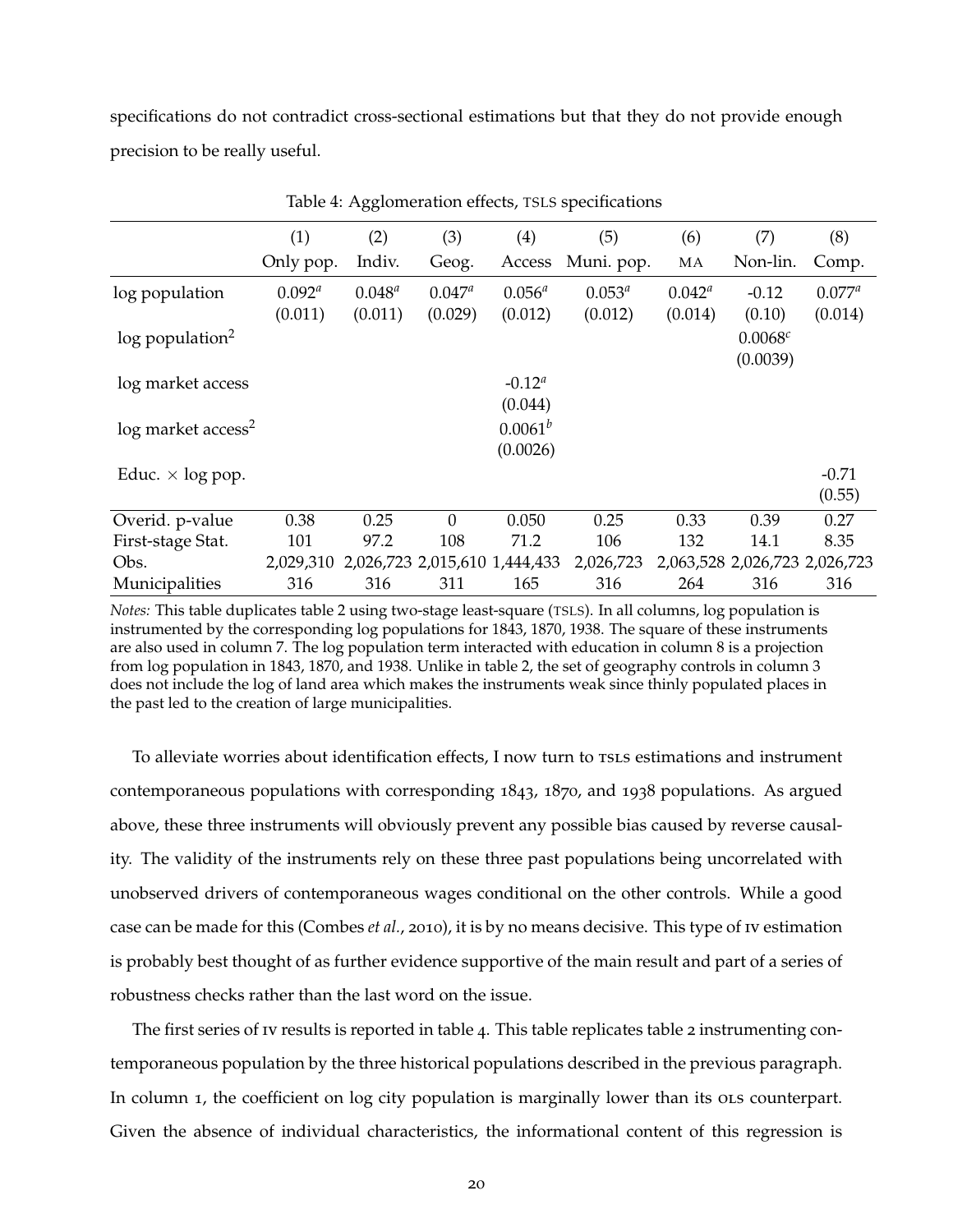probably limited. In column 2, the rsls elasticity of wages with respect to city population is 0.048 instead of 0.054 for its ols counterpart. This difference is small, less than one standard deviation, and insignificant. The ancillary tests show that the instruments are strong and imply similar coefficients. Although the OLS-TSLS difference obtained with this specification is not significant, it appears again with the same sign and magnitude in most of the specifications discussed below. This is suggestive of perhaps a small upward bias in the ola coefficients of table [2](#page-14-0). Note also that estimating a marginally lower coefficient for city population with this sort of instrument is a standard finding for this type of regression (e.g. [Combes](#page-35-4) *et al.*, [2010](#page-35-4)).

Turning to the subsequent columns of table [4](#page-20-0), note that introducing a large number of geographic controls makes no change to the coefficient on city population in column 3. Columns 4 and 5 estimate slightly higher coefficients whereas, in keeping with OLS results, column 6 estimates a slighly lower coefficient. Column 7 estimates a negative coefficient for city population. The coefficient on squared log population is however higher than its ols counterpart and significant. These two estimates imply a marginal agglomeration effect of 0.048 (as in column 2) for a city of 240,000. The coefficient on city population in column 8 is also close to its corresponding ols coefficient.

The main conclusion to be drawn from table  $4$  is the marginally lower agglomeration elasticity with rsls. To assess the robustness of this result further, a table in a supplementary appendix experiments with the instrumentation strategy and the estimation technique. It reports results for each instrument used separately. It also uses alternate instruments built from tourism and hospitality data (the number of air passengers and number of hotels). It also makes an attempt using soil characteristics in the spirit of [Combes](#page-35-4) *et al.* ([2010](#page-35-4)), although they turn out to be weak. Finally this table also experiments with alternate estimation techniques for instrumental variables such as the generalised method of moments (IV-GMM) and with limited information maximum likelihood (LIML) instead of TSLS. The important takeaway for that robustness table is that it essentially confirms the results obtained in table [4](#page-20-0).

Overall, it appears that the instrumented coefficients on city population are generally statistically similar to our baseline ols of 0.055 but with a marginally lower point estimate. This conclusion is generally robust to the choices of specification, instruments, and estimation technique.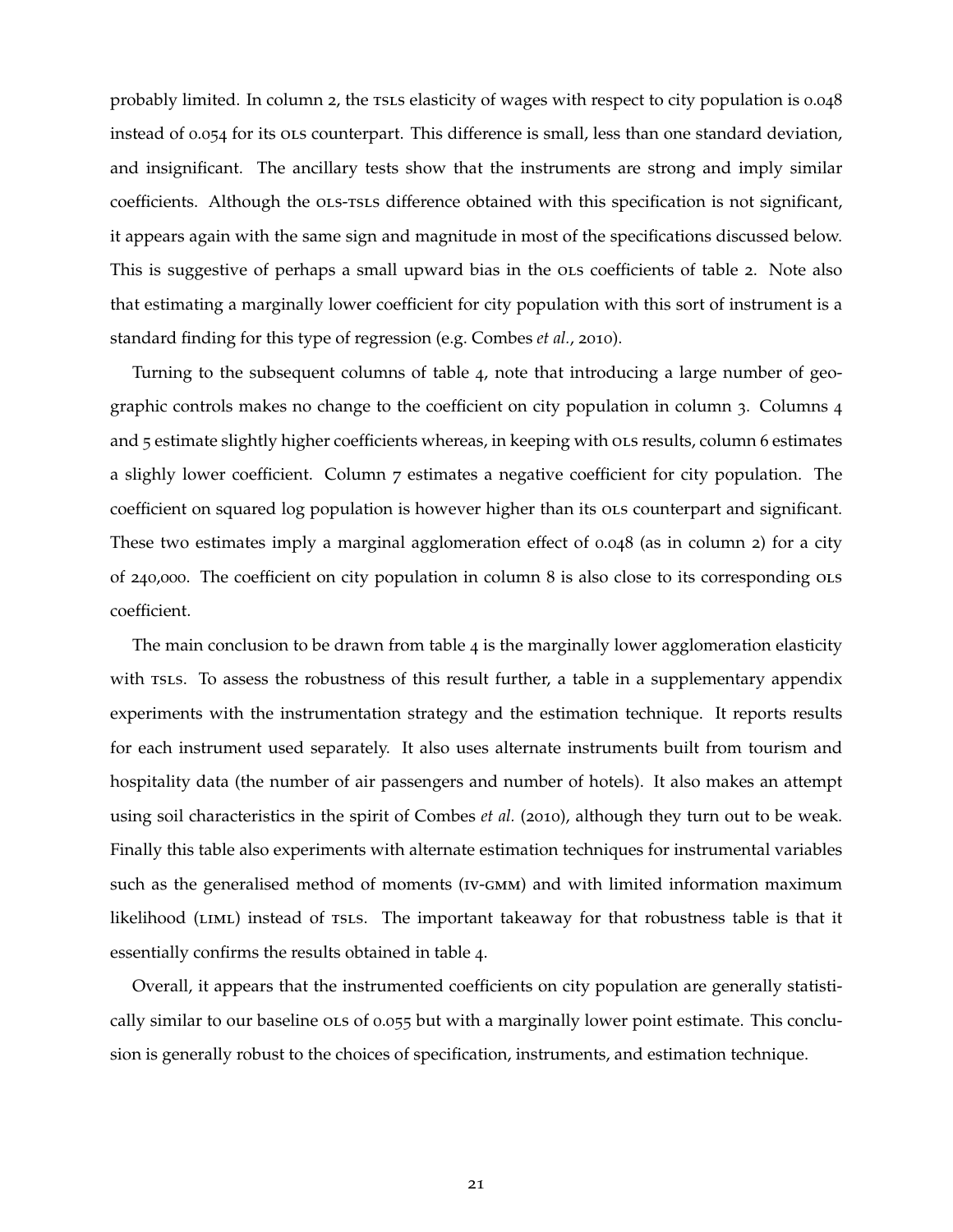# <span id="page-22-0"></span>**5. Results about human capital externalities, market access, and infrastructure and amenities**

I now extend the previous approach and focus on four sets of variables: city human capital, market access, infrastructure, and amenities. The results that follow should be viewed as providing robustness checks for our main results so far. It is also an exploration into alternative ways to measure and think about agglomeration effects.

### *5.1 Human capital externalities*

Human capital externalities arise from the notion that having more education (or skills) in a city generates social benefits to urban workers over and beyond the already large private benefits of education. Put differently, the notion of human capital externalities recognises that, perhaps, not all workers contribute to agglomeration effects equally. More skilled workers may contribute more. This is in contrast with what we have done so far when regressing wages on overall city population. We have implicitly assumed that all workers contribute equally to agglomeration effects. The key distinction is thus that human capital externalities differ from the agglomeration effects measured so far as they concern the skill composition of the local workforce, not its absolute size.

Before going any further, and despite the obvious complementarity between the two concepts, it is important to recognise a key tension between the 'agglomeration' literature and the 'human capital externality' literature. The key explanatory variable of interest (city size or share/number of educated/skilled worker) of each literature is typically ignored (missing) in the other.[11](#page-22-1) To reconcile these two strands of literature, in the regressions that follow I include both a measure of city scale (i.e., city population just like in previous regressions) and a measure of the share of more educated workers. This allows me to account for the skill composition of the workforce at the same time as its scale. To measure city skill/education, I use the share of workers with some university education since the importance of education at the upper end is underscored by extant results in the literature.

<span id="page-22-1"></span><sup>&</sup>lt;sup>11</sup>The pioneering efforts in the estimation of human capital externalities are due to [Rauch](#page-37-3) ([1993](#page-37-3)) and [Moretti](#page-37-4) ([2004](#page-37-4)). Their findings of strong external returns to education have been reproduced in many countries. See [Duranton](#page-36-0) ([2014](#page-36-0)) for a short review and discussion of the issue for developing countries.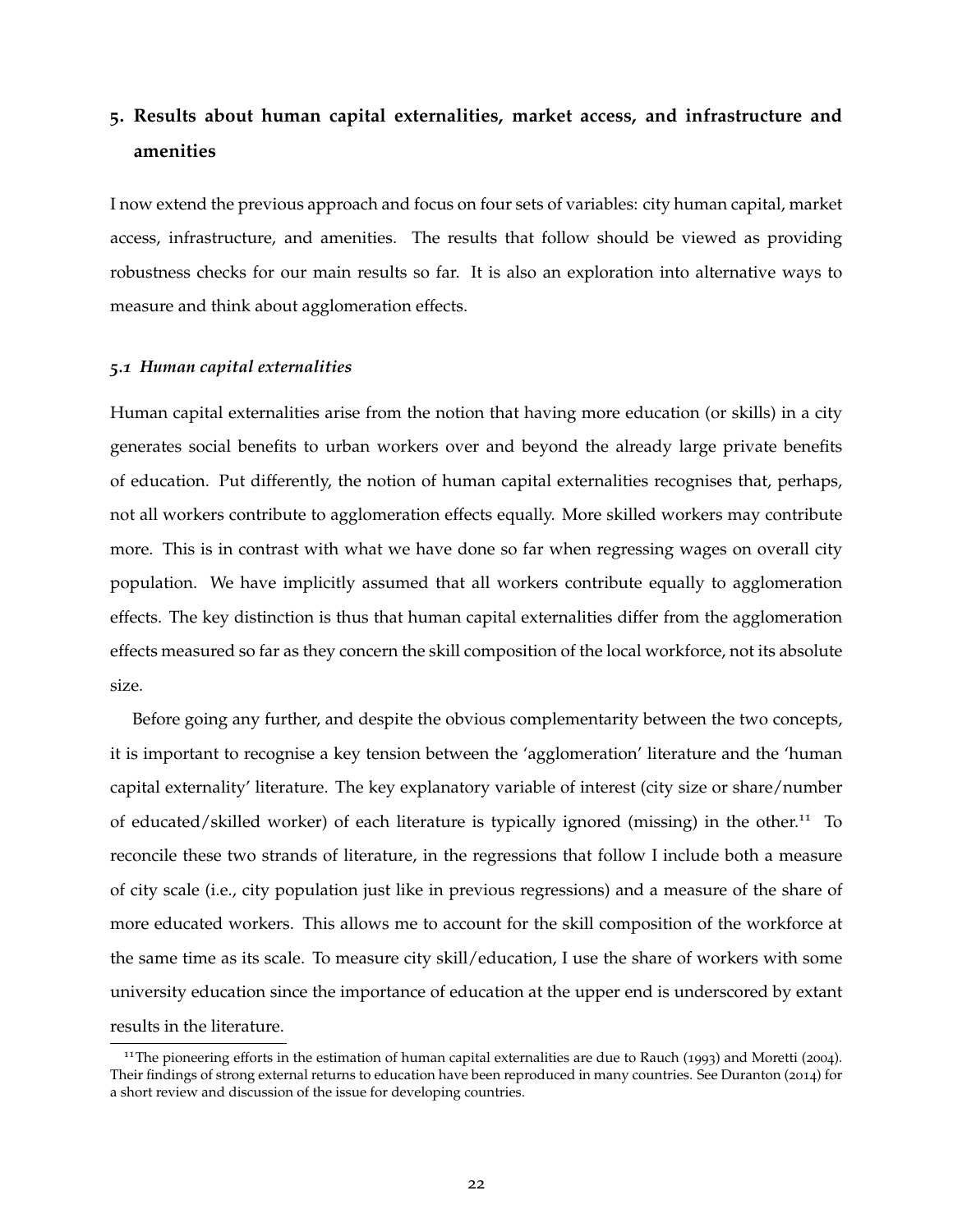|                                  | (1)                                     | (2)                     | (3)                      | (4)                      | (5)                   | (6)                    | (7)                           | (8)                     |
|----------------------------------|-----------------------------------------|-------------------------|--------------------------|--------------------------|-----------------------|------------------------|-------------------------------|-------------------------|
|                                  | Only pop.                               | Indiv.                  | Geog.                    | Access                   | Muni. pop.            | MA                     | Non-lin.                      | Comp.                   |
| log population                   | $0.057^{a}$<br>(0.011)                  | $0.052^{a}$<br>(0.0089) | $0.055^{a}$<br>(0.013)   | $0.060^a$<br>(0.014)     | $0.047^a$<br>(0.0096) | $0.035^{a}$<br>(0.010) | 0.068<br>(0.049)              | $0.053^{a}$<br>(0.0089) |
| share educated                   | $1.43^{a}$<br>(0.33)                    | 0.050<br>(0.26)         | $0.47^{\circ}$<br>(0.12) | $-0.14$<br>(0.35)        | 0.30<br>(0.23)        | 0.35<br>(0.22)         | 0.036<br>(0.27)               | 0.047<br>(0.26)         |
| $log$ population <sup>2</sup>    |                                         |                         |                          |                          |                       |                        | $-0.00066$<br>(0.0020)        |                         |
| log market access                |                                         |                         |                          | $-0.13^a$<br>(0.042)     |                       |                        |                               |                         |
| $log$ market access <sup>2</sup> |                                         |                         |                          | $0.0070^{a}$<br>(0.0025) |                       |                        |                               |                         |
| Educ $\times$ log pop.           |                                         |                         |                          |                          |                       |                        |                               | $-0.0082c$<br>(0.0043)  |
| <b>Observations</b>              | 2,737,326 2,734,355 2,711,293 1,872,901 |                         |                          |                          | 2,734,355             |                        | 2,734,355 2,734,355 2,734,355 |                         |
| $R^2$                            | 0.10                                    | 0.40                    | 0.41                     | 0.41                     | 0.40                  | 0.36                   | 0.40                          | 0.40                    |
| Municipalities                   | 643                                     | 643                     | 616                      | 336                      | 643                   | 570                    | 643                           | 643                     |

<span id="page-23-0"></span>Table 5: Agglomeration and human capital externalities, OLS

*Notes:* This table duplicates table [2](#page-14-0) adding the share of population with some university education.

Table [5](#page-23-0) duplicates table [2](#page-14-0) adding the share of population with some university education, which can be loosely referred to as city education. Recall that individual education is controlled for so that the coefficient on city population really measures an external effect of education.<sup>[12](#page-23-1)</sup>

Two results emerge. First, the coefficient on city population is unaffected by the introduction of this alternative measure of agglomeration. Its significance and its magnitude are the same as before. This reinforces all the conclusions drawn above. Second, the results regarding human capital externalities are mixed. The coefficient on city education is significant only in columns 1 and 3. In column 3, this coefficient is large but of the same magnitude as uncovered by [Moretti](#page-37-4) ([2004](#page-37-4)) in the us. In columns 5 and 6, the magnitude remains the same but the coefficient is insignificant. In other columns, the coefficient on city education is much smaller (even negative once) and insignificant.

When the same regressions as in table [5](#page-23-0) are estimated without city population, the coefficient on

<span id="page-23-1"></span><sup>&</sup>lt;sup>12</sup>There are of course serious identification worries. The coefficient on the share of educated workers will also capture complementarities between skilled and unskilled labour in the production function. In addition, more educated workers flock to cities with higher wages. As will become clear in the next paragraph, this worry is moot in the Colombian case. In any case, a full treatment and identification of human capital externalities is beyond the scope of this work. The share of university-educated labour is introduced to assess the robustness of prior finding and compare with previous work on this topic.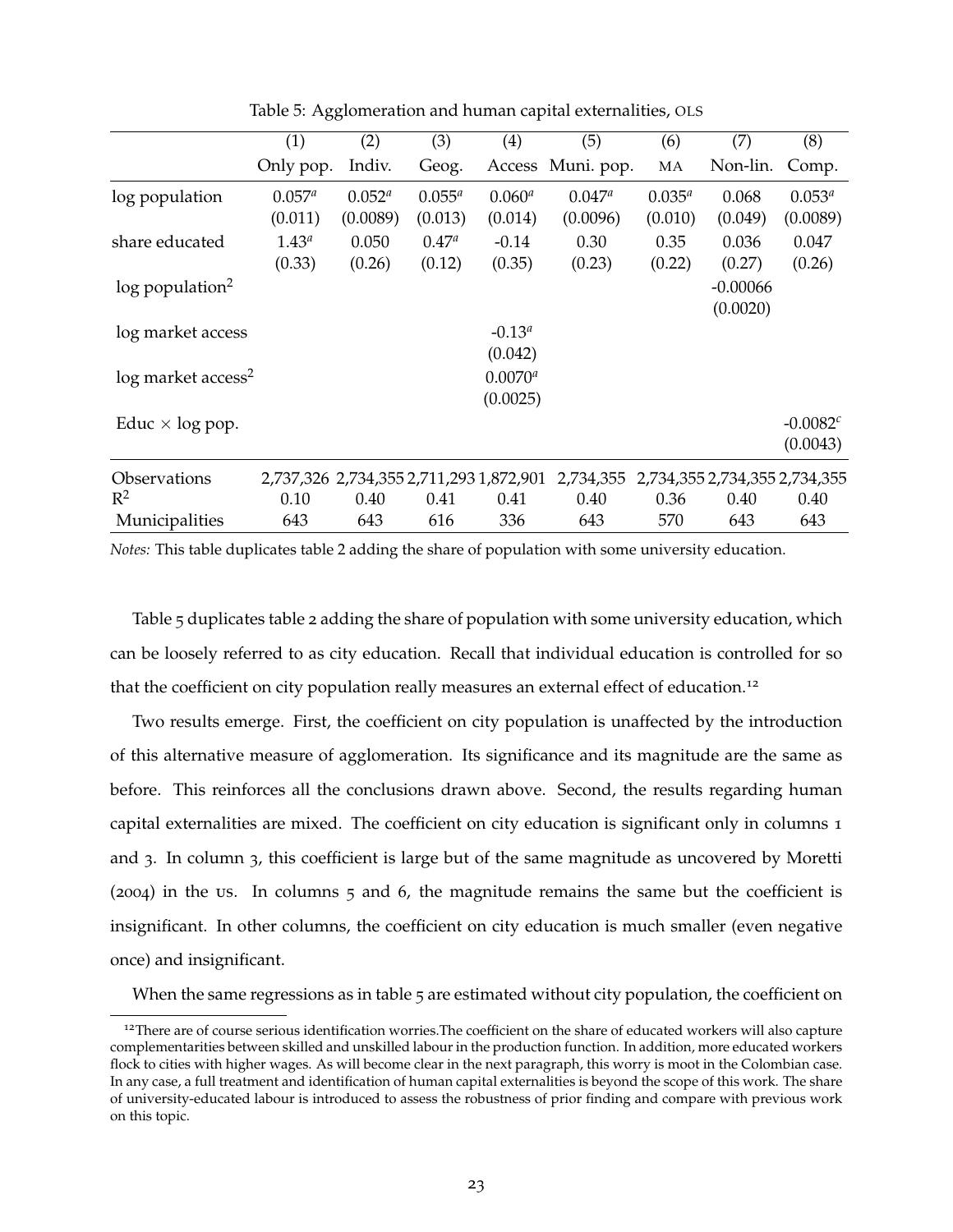city education is high and highly significant. However in the horse race between city population and city education, city population emerges as a clear winner. Since both population and education are measured from the same source (the Colombian censuses of 1993 and 2005 and more recent population projections), it is hard to argue that this result is caused by a measurement issue where the effect of city education would be captured by population.

To verify that these results were not driven by any of the choices made when estimating the regressions in table [5](#page-23-0), I made a number of checks. Maybe the share of educated workers in city population is not used with an appropriate functional form. In a supplementary appendix, I duplicate the regression of table [5](#page-23-0) using the log share of university educated workers instead of the level. The results are the same. Maybe the explanatory variable is not appropriate. I experimented with various alternative measures of post-secondary education going from the more restrictive (university degree) to the least restrictive (any form of post-secondary education) and obtained again similar results. Using average years of schooling does not give stronger results either. Maybe using cross-sectional variation over a long period of time is not appropriate. Using only data for 2008-2010 with 2010 education data does not improve the results. Maybe using data for a large number of municipalities is not appropriate as human capital externalities may occur only in larger cities. Using municipalities with a population above 20,000 in 1993, which drastically reduces the number of municipalities, does not yield stronger results.

In a supplementary appendix, a table reports results where the share of education is instrumented by the number of local higher education institutions and the number of the positions for the local branch of the national technical university (sena). I use a similar instruments when regressing population growth on city education in [Duranton](#page-36-15) ([2015](#page-36-15)*c*). Although the instruments are strong, the coefficients on city education is in most cases insignificant but typically around 0.50. From this, I conclude that the evidence on human capital externalities in Colombia is mixed.

While these weak results are in contrast with those obtained in more developed countries, they are perhaps consistent with the interpretation given above regarding the role of the informal sector. If agglomeration economies are in large part driven by the informal sector, this implies that they are driven by workers that are on average younger and less educated. Although there might be some human capital externalities coming from the most educated segment of the population, these two phenomena may offset each other.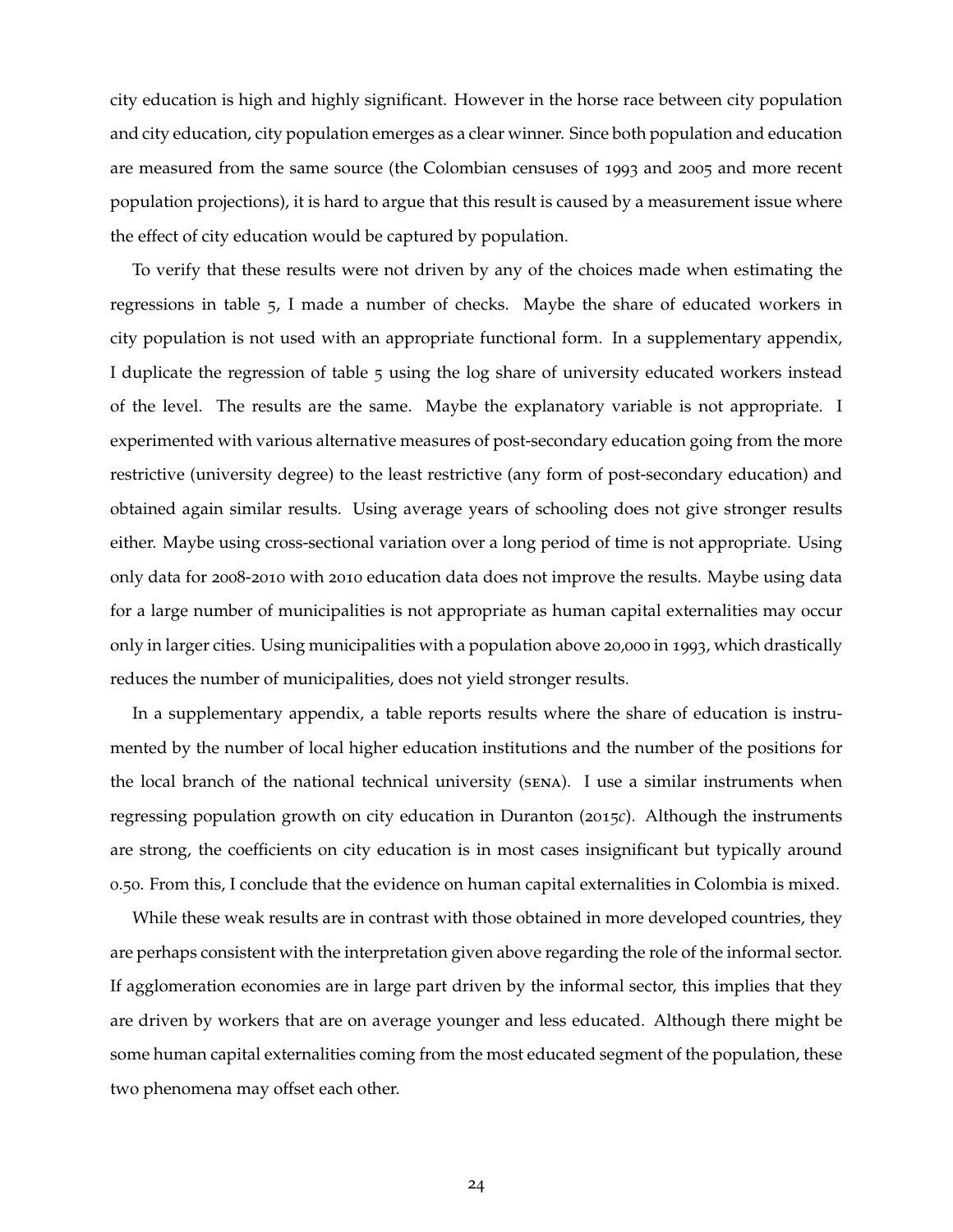#### <span id="page-25-0"></span>*5.2 Market access*

As argued above, the effects of market access on wages are potentially ambiguous and need not be positive as often believed. To understand the reasons for this possible ambiguity, consider the following heuristic.<sup>[13](#page-25-1)</sup> Indirect utility in municipality *i* is given by  $(w_i - H_i)/P_i$  where  $H_i$  is expenditure on housing and local transportation and *P<sup>i</sup>* is the local price index for consumption goods. In this simple example, indirect utility is given by real income once the cost of local housing and transportation has been paid. Better market access can have four effects. The first two are higher demand for the output from local firms (because buyers can buy at a lower price inclusive of transportation costs) and higher productivity (because the firm can purchase intermediate inputs at a lower price). These two effects are expected to translate into higher wages. In addition, better market access also implies lower prices for consumption goods. Finally, better market access may lead to population growth and thus higher local housing and transportation costs. At a simple spatial equilibrium with labour mobility, indirect utility  $(w_i - H_i)/P_i$  is equalised across municipalities. As a result, better market access can imply higher or lower wages depending on which effects dominates and what the main adjustment margin is. In particular, if better market access primarily means a lower price index locally, wages will need to adjust downwards for indirect utility to be equalised across municipalities.

Table [6](#page-26-0) reports results for three series of regressions with three different measures of market access. Columns 1 to 3 use a theory-based measure of market access as computed in [Duranton](#page-36-16) *[et al.](#page-36-16)* ([2014](#page-36-16)), itself a simplified version of the measure proposed by [Redding and Venables](#page-37-12) ([2004](#page-37-12)). Importantly, market access is computed over a municipality's trading partners. The shipment data from 2011 used to identify a municipality's trading partners were collected by verifying the content of travelling trucks along Colombia's major roads. In practice, trading partners are cities with a population above 40,000 that are in most cases not immediate neighbours. For instance, the shipment data used to compute market access does not record any trade between the capital city Bogotá and its immediate suburbs.<sup>[14](#page-25-2)</sup> As explained below, this selection on trade partners that are not neighbours may be an advantage.

<span id="page-25-2"></span><span id="page-25-1"></span><sup>&</sup>lt;sup>13</sup>See [Bartelme](#page-35-11) ([2015](#page-35-11)) for a full-fledged model consistent with this heuristic.

<sup>&</sup>lt;sup>14</sup> The primary objective of the data is to collect information about traffic along major roads in Colombia, not to measure trade across places.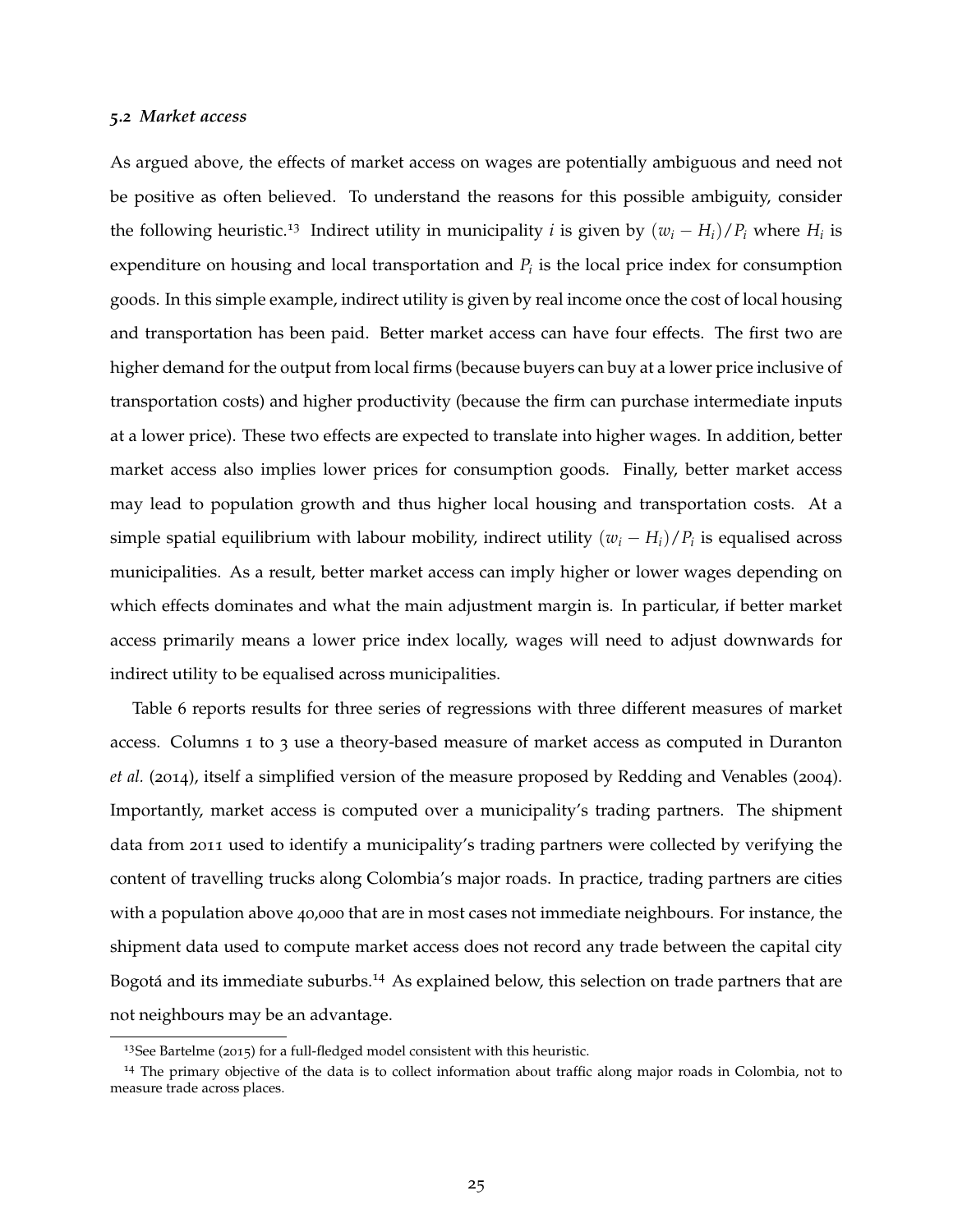|                                   | 'Theory' market access |            |              |                                                                   | Income market access |                 | Population market access |           |                                                                                           |
|-----------------------------------|------------------------|------------|--------------|-------------------------------------------------------------------|----------------------|-----------------|--------------------------|-----------|-------------------------------------------------------------------------------------------|
|                                   | (1)                    | (2)        | (3)          | (4)                                                               | (5)                  | (6)             | (7)                      | (8)       | (9)                                                                                       |
| log population                    | $0.044^{a}$            | $0.040^a$  | $0.059^{a}$  | $0.055^a$                                                         | $0.060^a$            | $0.071^{\circ}$ | $0.054^{\circ}$          | $0.052^a$ | $0.052^a$                                                                                 |
|                                   | (0.0064)               | (0.0087)   | (0.013)      | (0.0062)                                                          | (0.014)              | (0.020)         | (0.0057)                 | (0.0092)  | (0.014)                                                                                   |
| log market access                 | $-0.079^b$             | $-0.080^a$ | $-0.016$     | $-0.13^a$                                                         | $-0.13^a$            | $-0.010$        | $-0.11$                  | $-0.10$   | $-0.0067$                                                                                 |
|                                   | (0.031)                | (0.030)    | (0.018)      | (0.037)                                                           | (0.042)              | (0.025)         | (0.096)                  | (0.099)   | (0.046)                                                                                   |
| $\log$ market access <sup>2</sup> | $-0.028$ <sup>a</sup>  | $-0.027^b$ | $-0.019^{a}$ | $0.0068^a$                                                        | $0.0070^{a}$         | 0.00074         | 0.0041                   | 0.0040    | $-0.000030$                                                                               |
|                                   | (0.011)                | (0.011)    |              | $(0.0066)$ $(0.0022)$ $(0.0025)$ $(0.0014)$ $(0.0040)$ $(0.0041)$ |                      |                 |                          |           | (0.0019)                                                                                  |
| share educ.                       | N                      | Y          | Y            | N                                                                 |                      |                 | N                        | Y         | Y                                                                                         |
| Geography                         | N                      | N          | Y            | N                                                                 | N                    | Y               | N                        | N         | Y                                                                                         |
| Observations                      |                        |            |              |                                                                   |                      |                 |                          |           | 2,608,300 2,607,137 2,586,549 1,873,803 1,872,901 1,870,884 2,573,455 2,573,455 2,559,814 |
| $R^2$                             | 0.40                   | 0.40       | 0.41         | 0.41                                                              | 0.41                 | 0.41            | 0.40                     | 0.40      | 0.41                                                                                      |
| Municipalities                    | 630                    | 628        | 603          | 337                                                               | 336                  | 329             | 470                      | 470       | 457                                                                                       |

<span id="page-26-0"></span>Table 6: Agglomeration effects, OLS specifications with market access

*Notes:* OLS regressions with year indicators and individual characteristics in all columns. Robust standard errors clustered at the municipality level in parentheses. *a*, *b*, *c*: significant at 1%, 5%, 10%. The dependent variable is a log wage in all columns. Geographic characteristics are the same as in table [2.](#page-14-0) Market access in columns 1 to 3 is computed as in [Duranton, Morrow, and Turner](#page-36-16) [\(2014\)](#page-36-16) using the fixed effects estimated from a trade gravity regression. Market access in columns 4 to 6 is computed for municipality *j* as  $\sum_i Pop_i\overline{w}_i/d_{ij}$  where the *j* are all the trade partners of municipality *j* identified in the shipment data used in [Duranton](#page-36-6) [\(2015](#page-36-6) $a$ ), Po $p_j$  is population of municipality *j*,  $\overline{w}_j$  is the wage of municipality *j* net of individual characteristics estimated as above, and *dij* is road distance between *i* and *j*. Market access in columns 7 to 9 is computed for municipality *j* as  $\sum_i Pop_i/d_{ij}$ .

Column 1 adds this variable to the baseline specification of column 2 in table [2](#page-14-0). Column 2 also adds the log share of educated workers. Column 3 further includes geographic controls and market access. The same patterns is repeated in columns 4 to 6 with a measure of market access based on the aggregate incomes of a municipality's trade partners. Unlike the measure of market access used in columns 1 to 3, this one is constructed directly from local incomes but it nonetheless uses the same sample of city pairs. Its main drawback is that it does not account for local prices unlike the theory-driven measure of market access estimated from trade data used in columns 1 to 3. For this reason, it should be viewed as more *ad hoc*. It is sometimes referred to as market potential since it only measures the size of nearby markets. Finally, columns 7 to 9 use an even simpler measure of market potential where only population is considered.

In columns 1 and 2, the coefficient on market access and on its square are both negative and significant. In column 3, both coefficients remain negative but only that on squared market access is significant. The more *ad hoc* market potential variable used in columns 4 to 6 that weights population by a measure of income has negative and significant coefficients in two of the three specifications. The positive coefficient on the squared term does not make the marginal effect of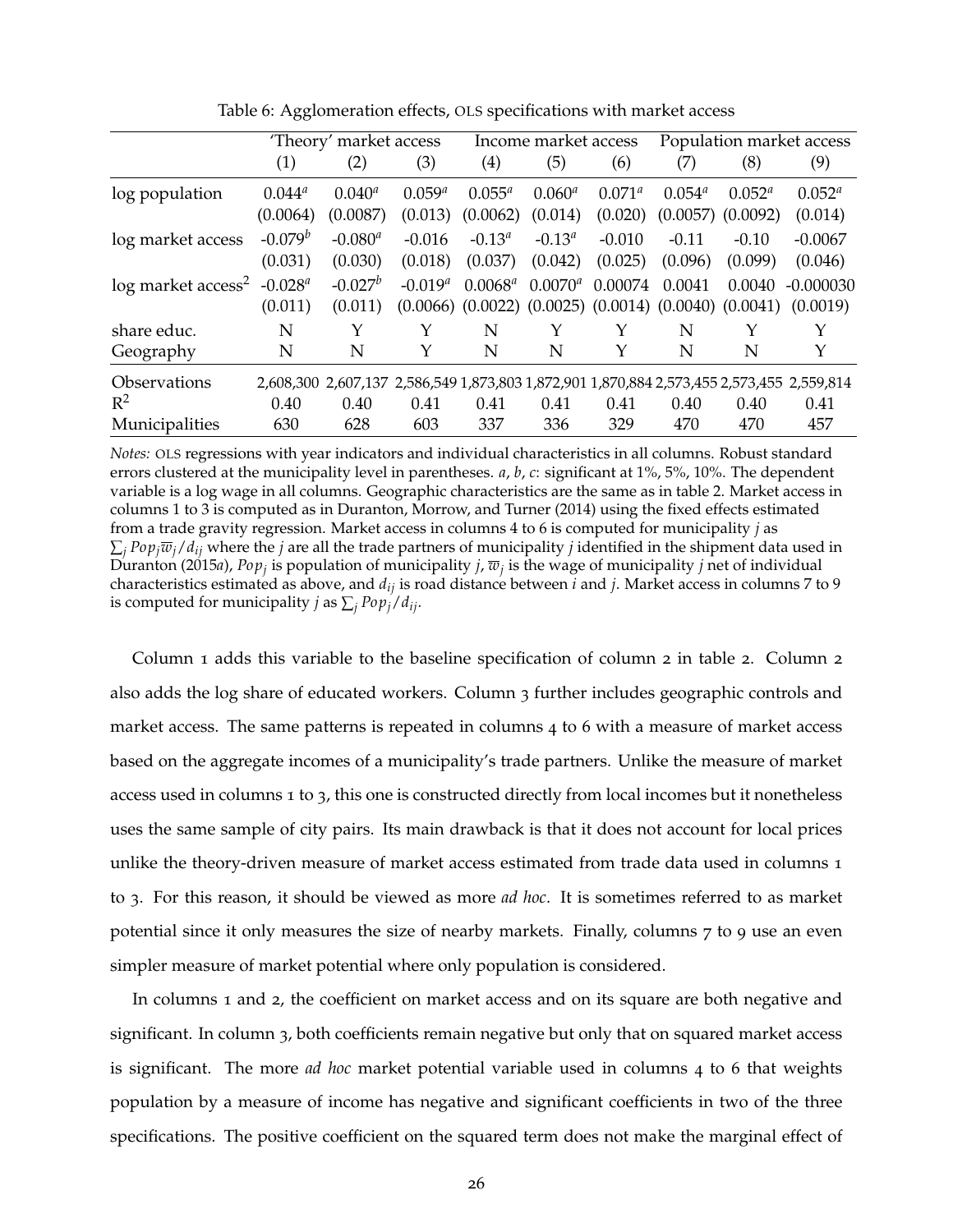market access positive over the range of observed market access. The simpler market access variable used in columns 7 to 9 is always insignificant. Note that this is due to larger standard errors. The point estimates are generally consistent with those obtained with the other two measures of market access.

In a table in a supplementary appendix, I compute market potential for population, local labour incomes, or local GDP using all other municipalities and not only trade partners. These measures of market potential are arguably even more *ad hoc*. They yield a coefficient on market access that is insignificant and poorly estimated. I also experimented with a variety of other specifications and obtained similar outcomes.

Another alternative is to compute the market access of a municipality including the municipality itself in the computation. This typically yields a positive effect of market access on wages. This is for instance what [Fally](#page-36-11) *et al.* ([2010](#page-36-11)) find when they assess the importance of market access for Brazilian regions.<sup>[15](#page-27-0)</sup> Their approach shares some similarities with what is done here. In a first regression, they compute a local wage conditioning out the effect of individual characteristics very much like here. In a second regression, they regress bilateral trade between Brazilian jurisdictions on distance and fixed effects for importers and exporters. Although details differ, this parallels what we use here except that we do not consider a municipality's own market access.

Although subject to some caveats and of limited robustness, the market access results of table [6](#page-26-0) are in stark contrast with results in extant literature. This coexistence of negative, insignificant, and positive results may seem contradictory. Perhaps it is not. To understand this, it is important to note that the theory-consistent measure of market access used above is negatively correlated with city population with a correlation of about -0.3. This is in part explained by the fact that cities that export a lot to other cities in Colombia tend to be fairly isolated cities that export either natural resources or agricultural commodities. This negative correlation is also consistent with many theoretical results in the new economic geography literature [\(Fujita, Krugman, and Venables,](#page-36-17) [1999](#page-36-17)) where market access is typically a bell-shaped function of distance to the main population centre. The more *ad hoc* measures of external access used in table [6](#page-26-0) and in the supplementary appendix, which have little to no effect on wages, have a positive correlation with city population between 0.1 and 0.3.

Finally, the measures of market access used in the literature, which rely on a municipality's own

<span id="page-27-0"></span><sup>15</sup>See also recent work by [Bartelme](#page-35-11) ([2015](#page-35-11)).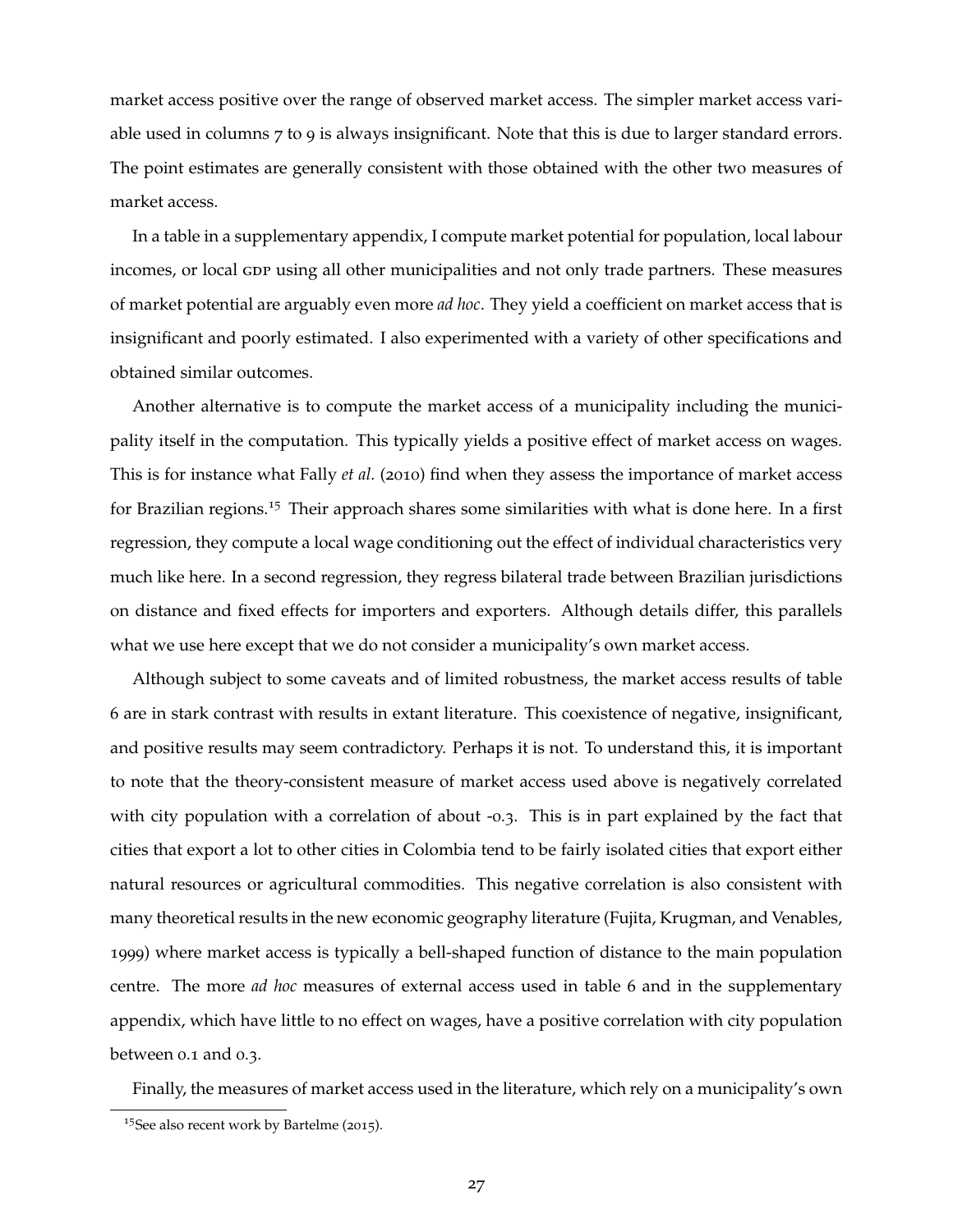population or income, are more highly correlated with city population with a correlation typically above 0.5. As a result, these measures of market access also positively correlate with wages.

Separating between what one might call external market access (i.e., market access computed on other municipality) and 'internal' market access (i.e., a municipality's own population) is important for two reasons. The first is that internal market access is essentially the aggregate income of a municipality and introducing it in a wage regression raises an obvious endogeneity problem. Second, internal market access will capture input-output linkages within a municipality, which are part of the agglomeration economies we try to identify. We also expect internal market access to be highly correlated with other benefits from agglomeration that do not percolate through input-output linkages but are instead associated with thick local labour markets and learning spillovers. Although the literature that attempts to assess the effects of market access on wages usually fails to separate between different possible benefits from agglomeration, it makes sense to separate between internal and external market access and acknowledge that internal market access will capture various benefits from agglomeration.

We can now go back to the simple equilibrium condition stated above:  $(w_i - H_i)/P_i = \text{constant}$ . Then, it is clear from the results obtained above that a larger local population raises local wages. Larger cities are also more expensive places to live, in part due to higher housing and transportation costs. In the context of this simple spatial equilibrium, equilibration is probably occurring through the adjustment of urban costs when it comes to 'internal' market access (i.e., city population). On the other hand, a higher 'external' market access may predominantly affect the consumption side (i.e., by lowering the price index *P*) and may thus lead to lower nominal wages especially if the population response is weak and does not lead to higher urban costs.

### *5.3 Transportation infrastructure*

Related to market access, the local transportation infrastructure may also matter. In a related paper [\(Duranton,](#page-36-6) [2015](#page-36-6)*a*), I show that a better provision of roads or a better accessibility to the main road network of the country has a sizeable effect on both the volume and the value of exports of Colombian municipalities. Whether roads also have an effect on wages is, of course, another question.

Table [7](#page-29-0) reports results for two series of regressions using different measures of roads. Columns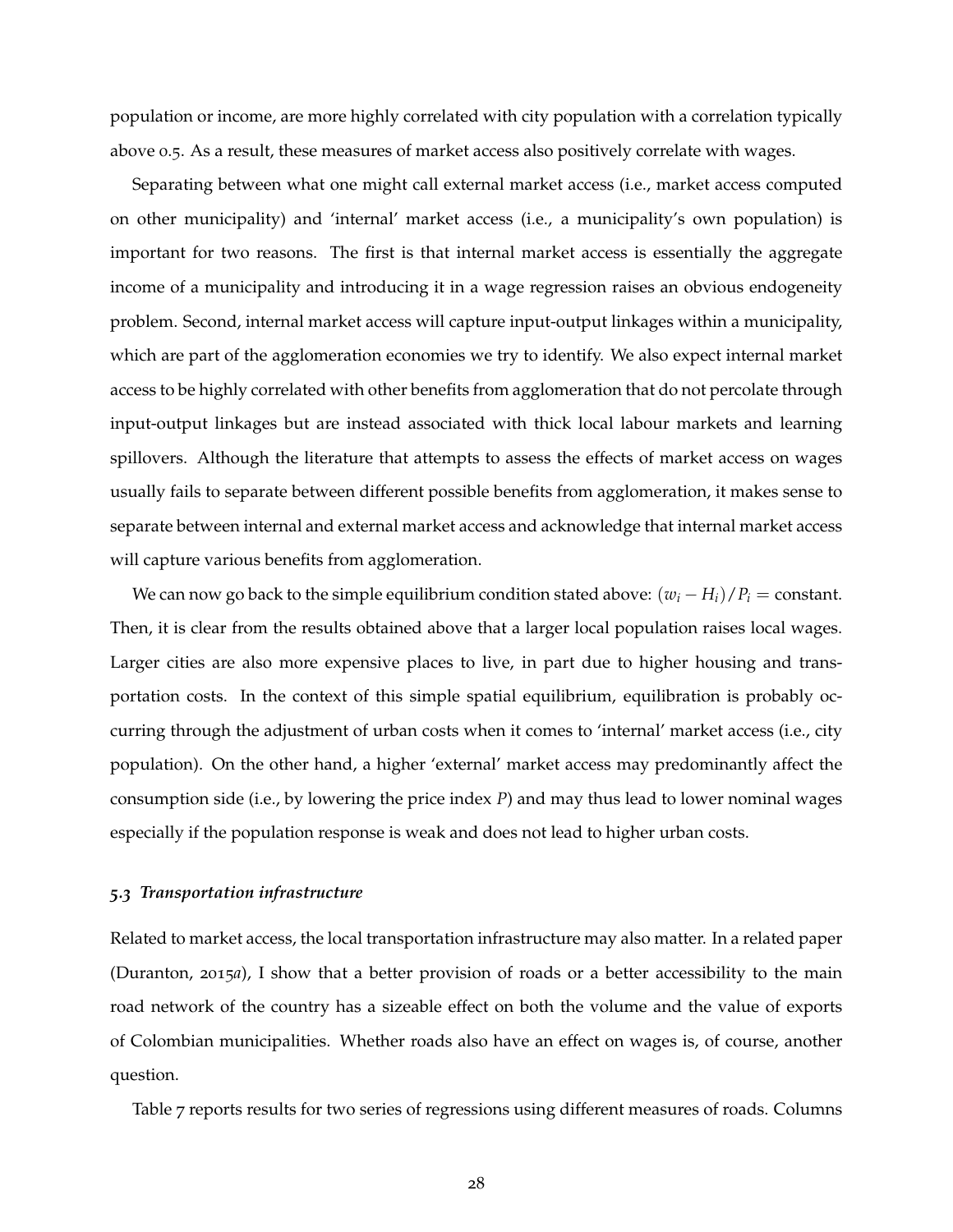|                  |             | Road index 1 |                                                             | Road index 2        |             |                 |  |
|------------------|-------------|--------------|-------------------------------------------------------------|---------------------|-------------|-----------------|--|
|                  | (1)         | (2)          | (3)                                                         | $\scriptstyle{(4)}$ | (5)         | (6)             |  |
| log population   | $0.049^{a}$ | $0.050^{a}$  | $0.043^{\circ}$                                             | $0.049^{a}$         | $0.050^{a}$ | $0.043^{\circ}$ |  |
|                  | (0.012)     | (0.014)      | (0.0054)                                                    | (0.012)             | (0.014)     | (0.0054)        |  |
| Roads            | 0.0061      | 0.0058       | 0.0067                                                      | 0.0061              | 0.0058      | 0.0067          |  |
|                  | (0.016)     | (0.016)      | (0.0075)                                                    | (0.016)             | (0.016)     | (0.0075)        |  |
| share educ.      | N           | Y            | Y                                                           | N                   | Υ           | Y               |  |
| Geography+access | N           | N            | Y                                                           | N                   | N           | Y               |  |
| Observations     |             |              | 2,399,834 2,399,834 1,724,221 2,399,834 2,399,834 1,724,221 |                     |             |                 |  |
| $R^2$            | 0.40        | 0.40         | 0.41                                                        | 0.40                | 0.40        | 0.41            |  |
| Municipalities   | 243         | 243          | 130                                                         | 243                 | 243         | 130             |  |

<span id="page-29-0"></span>Table 7: Agglomeration effects and roads, OLS specifications

*Notes:* OLS regressions with year indicators and individual characteristics in all columns. Robust standard errors clustered at the municipality level in parentheses. *a*, *b*, *c*: significant at 1%, 5%, 10%. The dependent variable is log wage in all columns. Geographic characteristics are the same as in table [2.](#page-14-0) Market access is as in table [2.](#page-14-0) The road index in columns 1 to 3 sums the log of the number of major national roads in the municipality, the log of the number of exits in and out of the municipality, and the log of kilometers of national roads minus the log of kilometers of distance to the closest national road for municipalities with no roads. Logs are normalised to zero in absence of roads within a municipality. The road index in columns 4 to 6 only sums the first terms of road index 1.

1 to 3 use an index summing the number of national roads, their number of entries into the municipality, the mileage and, for municipalities with no national roads, the (negative) distance to the closest national road. Columns 4 to 6 use a similar index that does not consider the distance to the closest road. The first result in table  $7$  is that the estimated elasticity of wages with respect to city population is not affected by the inclusion of road variable. The second main finding in table [7](#page-29-0) is that the road variable is insignificant. Because of the way the two road indices used in table [7](#page-29-0) are constructed, the roads coefficients can be loosely interpreted as elasticities. They are always less than 1%. Importantly, the standard errors around these coefficients are also extremely small. Consequently, we can rule out ols elasticities as low as  $3\%$ . I experimented with these findings using the measures of roads that compose these indices one at a time and found similar results.

Following extant literature on the effects of roads on urban outcomes [\(Baum-Snow,](#page-35-12) [2007](#page-35-12), [Du](#page-36-18)[ranton and Turner,](#page-36-18) [2012](#page-36-18)), the worry is that road allocation may be endogenous. When assessing the effects of roads on the population growth of us cities, [Duranton and Turner](#page-36-18) ([2012](#page-36-18)) provide evidence of such endogeneity as their instrumental variable results indicate much stronger effects of roads than are estimated directly from the cross-section. Here, I follow the identification strategy used in [Duranton and Turner](#page-36-18) ([2012](#page-36-18)) and instrument the road indices used above by the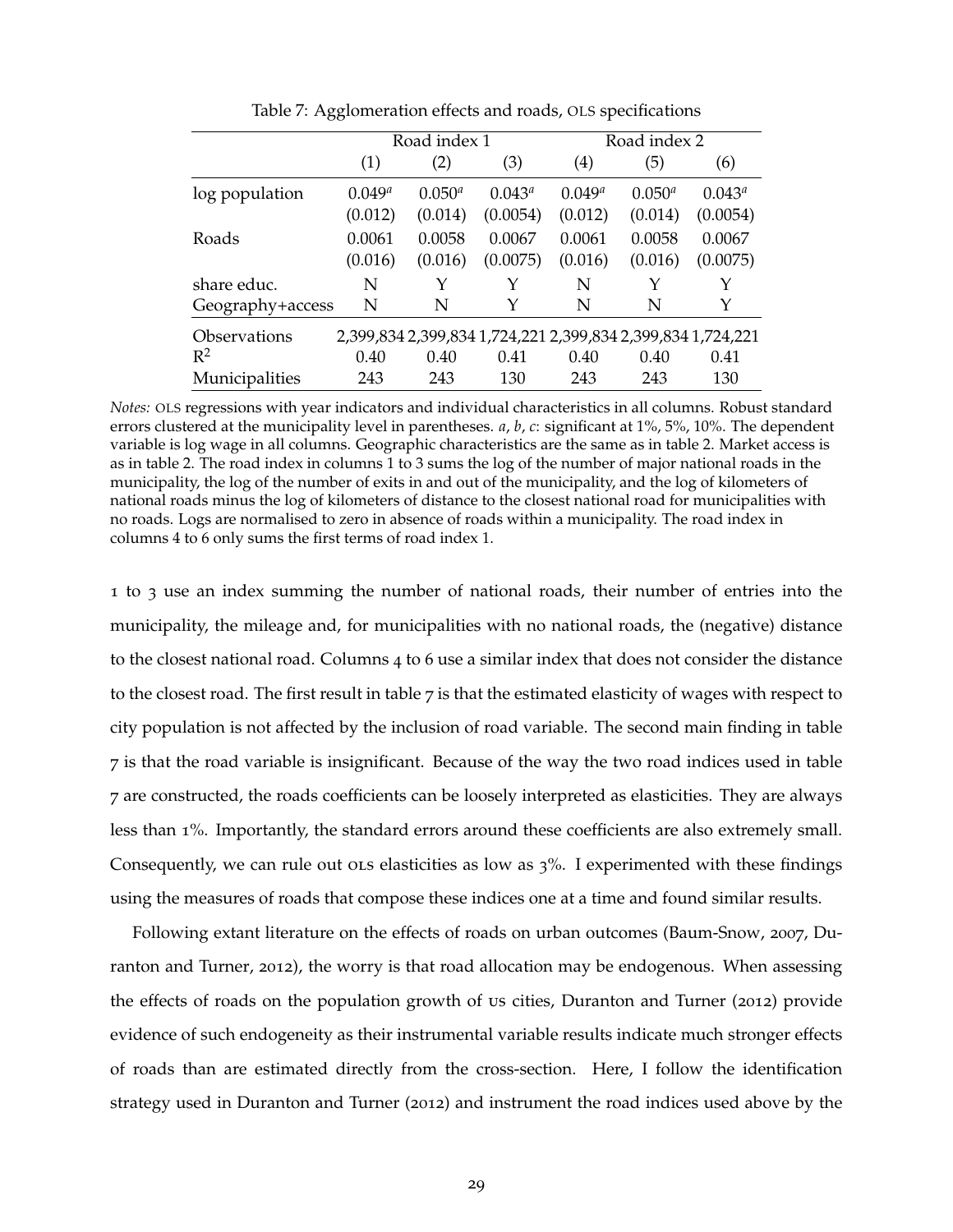measures of the 1938 road network and colonial roads ('caminos reales'). Because population is also potentially endogenous and correlated with current roads, I also instrument population by the same population lags as in table [4](#page-20-0). These instruments will rule out any form of reverse causality. However, old roads may also be correlated with contemporaneous characteristics of Colombian municipalities that determine their wages. For this reason, I also estimate iv regressions where the share of university educated workers and geographical characteristics are also included.

|                   |         | Road index 1 |          | Road index 2 |         |                                                             |  |  |
|-------------------|---------|--------------|----------|--------------|---------|-------------------------------------------------------------|--|--|
|                   | (1)     | (2)          | (3)      | (4)          | (5)     | (6)                                                         |  |  |
| log population    | 0.023   | 0.0061       | $-0.010$ | 0.028        | 0.011   | $-0.0095$                                                   |  |  |
|                   | (0.021) | (0.031)      | (0.026)  | (0.020)      | (0.029) | (0.026)                                                     |  |  |
| Roads             | 0.042   | 0.043        | 0.0025   | 0.027        | 0.031   | 0.0054                                                      |  |  |
|                   | (0.031) | (0.034)      | (0.0069) | (0.029)      | (0.031) | (0.0061)                                                    |  |  |
| log share educ.   | N       | Υ            | Υ        | N            | Υ       | Y                                                           |  |  |
| Geography+access  | N       | N            | Y        | N            | N       | Y                                                           |  |  |
| Overid. p-value   | 0.37    | 0.21         | 0        | 0.42         | 0.21    | $\theta$                                                    |  |  |
| First-stage Stat. | 3.49    | 2.31         | 34.5     | 5.66         | 4.86    | 216                                                         |  |  |
| Observations      |         |              |          |              |         | 1,852,423 1,852,423 1,389,553 1,852,423 1,852,423 1,389,553 |  |  |
| Municipalities    | 137     | 137          | 73       | 137          | 137     | 73                                                          |  |  |

<span id="page-30-0"></span>Table 8: Agglomeration effects and roads, LIML specifications

*Notes:* This table duplicates table [8](#page-30-0) using limited information maximum likelihood LIML. In all columns, log population is instrumented by the corresponding log populations for 1843, 1870, 1938. The road index is instrumented by the corresponding indices computed from the 1938 road network and from the colonisation roads ('caminos reales').

The results are reported in table [8](#page-30-0). Unfortunately, the instruments are weak and much caution is needed when interpreting these results. It can nonetheless be noted that some of the specifications estimate a coefficient on the road index between 0.03 and 0.05. On the other hand, the coefficient on city population becomes insignificant. Interestingly, the sum of the coefficients on the road index and city population in a majority of cases remains the same as before at about 0.05-0.06. This suggests that the regressions cannot identify the effects of roads on wages separately from those of population when using instrumental variables. This is due to the fact that past populations and past road networks predict current roads better than current population. If we think that the true elasticity of wages with respect to city population is around 0.05, that only leaves a tiny positive effect of roads on wages.<sup>[16](#page-30-1)</sup>

<span id="page-30-1"></span><sup>&</sup>lt;sup>16</sup>In results not reported here, I also confirm the tiny effect of roads on wages in regression where I instrument for roads but not for city population.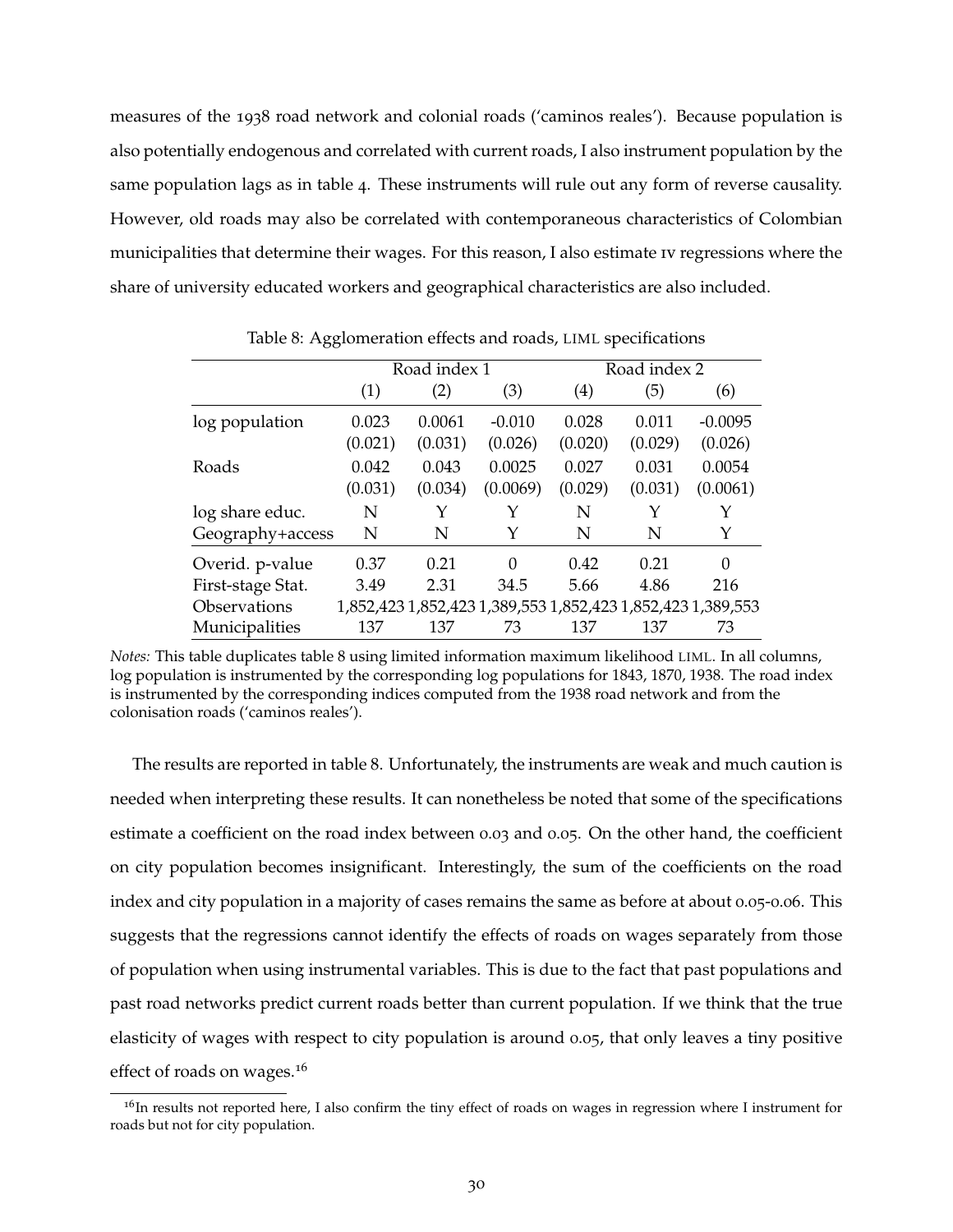Remember also that whatever effect of roads on wages is measured, this is an overall effect. As shown in [Duranton](#page-36-6) ([2015](#page-36-6)*a*) roads in a municipality foster exports. In itself, this should have a positive effect on wages. Roads may also lead to higher wages because they improve local productivity by facilitating local trades. At the same time, roads may be thought of as improving market access. In line with the results of the previous section, a better access, which lowers the price of imported goods, may lead to lower wages if labour is mobile across places. Hence documenting a zero or very small coefficient is not synonymous with the absence of an effect. Rather, roads may have countervailing effects on wages.<sup>[17](#page-31-0)</sup>

### *5.4 Amenities*

Models of spatial equilibrium involving utility equalization across locations usually imply that amenities will be capitalised into property prices through a higher demand for land and through wages. To live in locations with better amenities, workers are willing to accept a combination of higher rents and lower wages. The channel through which amenities capitalise into property prices is straightforward. Since housing is in limited supply in any location, a greater demand for housing will lead to higher prices. The mechanism through which amenities capitalise into wages is indirect. Firms that face higher land prices use less land, which, in turn, reduces the marginal product of labour and thus the wage [\(Roback,](#page-37-16) [1982](#page-37-16), [Glaeser and Gottlieb,](#page-36-13) [2009](#page-36-13)).

There is a large literature using data from developed countries that convincingly argues that climate is an important amenity [\(Rappaport,](#page-37-17) [2007](#page-37-17), [Cheshire and Magrini,](#page-35-16) [2006](#page-35-16)). There are major differences in climate between Colombian cities, caused mainly by differences in their elevation. This said, from the regressions estimated in section [4](#page-13-0) the effect of climate variables on wages in Colombia is weak and it is unclear whether the climate affects wages indirectly through the channel just described or directly as a factor of production.

Table [9](#page-32-0) performs three series of regressions with three types of 'human' (i.e., non-natural) amenity variables. Columns 1 to 3 consider leisure amenities: libraries, museums, and hotels, and restaurants. Column 1 adds these three variables to the baseline specification of column 2 in table [2](#page-14-0). Column 2 also adds the log share of educated workers. Column 3 further includes geographic controls and market access. The same patterns is repeated in columns 4 to 6 with the log number

<span id="page-31-0"></span><sup>&</sup>lt;sup>17</sup>In [Duranton](#page-36-15) ([2015](#page-36-15)*c*), I find that roads have a positive effect on city growth.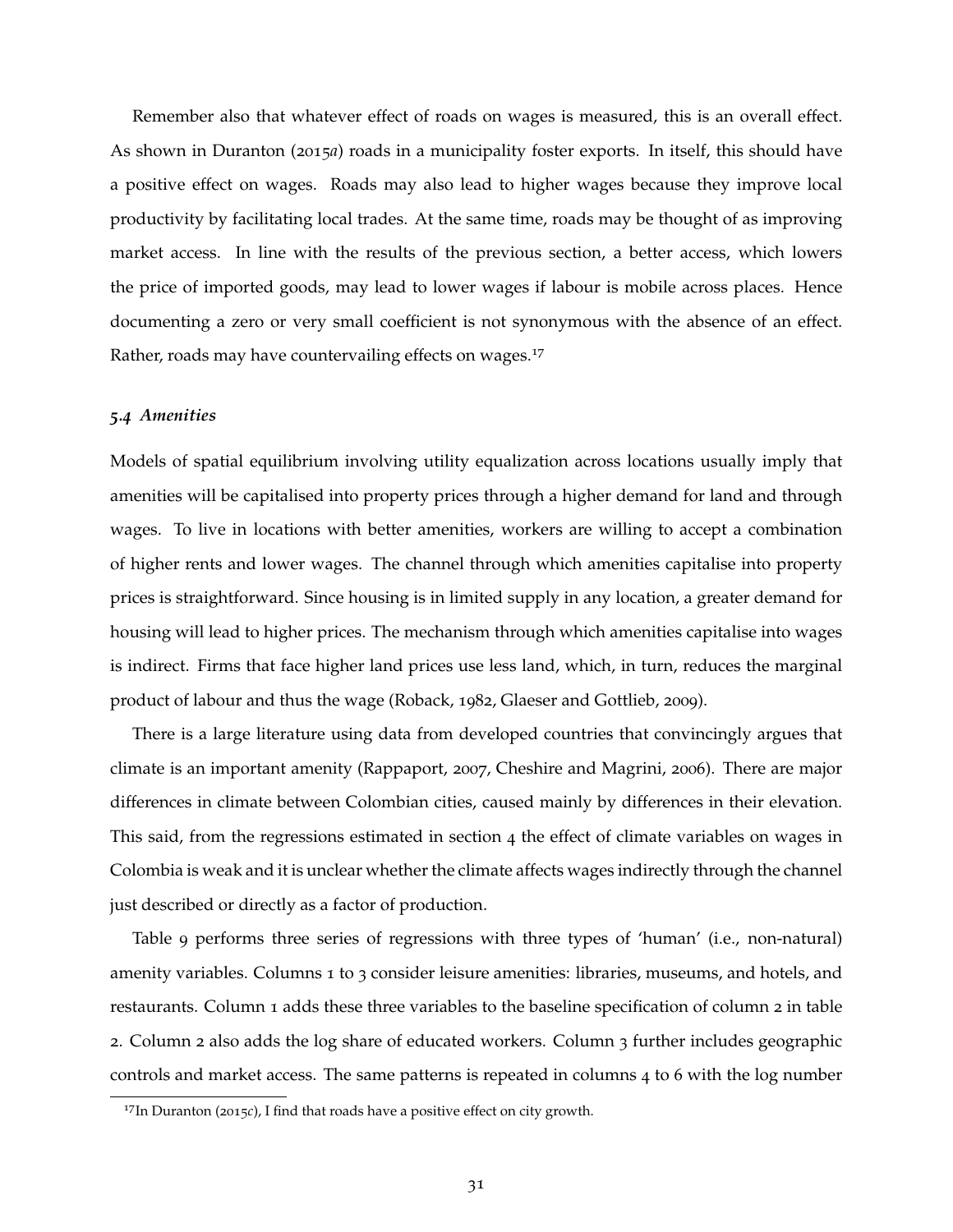|                      | (1)       | (2)         | (3)       | (4)             | (5)       | (6)        | (7)         | (8)                                                                                       | (9)       |
|----------------------|-----------|-------------|-----------|-----------------|-----------|------------|-------------|-------------------------------------------------------------------------------------------|-----------|
| log population       | $0.067^a$ | $0.075^{a}$ | 0.12      | $0.043^{\circ}$ | $0.043^a$ | $0.13^{a}$ | $0.053^{a}$ | $0.054^{a}$                                                                               | $0.066^a$ |
|                      | (0.012)   | (0.016)     | (0.074)   | (0.012)         | (0.016)   | (0.042)    |             | $(0.0062)$ $(0.0098)$                                                                     | (0.018)   |
| log libraries p.c.   | $0.058^b$ | $0.061^{b}$ | $-0.038$  |                 |           |            |             |                                                                                           |           |
|                      | (0.025)   | (0.025)     | (0.031)   |                 |           |            |             |                                                                                           |           |
| log museum p.c.      | $-0.0026$ | 0.0015      | 0.0076    |                 |           |            |             |                                                                                           |           |
|                      | (0.027)   | (0.027)     | (0.012)   |                 |           |            |             |                                                                                           |           |
| log hospitality p.c. | $-0.047c$ | $-0.045$    | $-0.0042$ |                 |           |            |             |                                                                                           |           |
|                      | (0.027)   | (0.028)     | (0.041)   |                 |           |            |             |                                                                                           |           |
| log homicide p.c.    |           |             |           | 0.012           | 0.012     | $-0.015$   |             |                                                                                           |           |
|                      |           |             |           | (0.025)         | (0.034)   | (0.014)    |             |                                                                                           |           |
| log violence 1       |           |             |           |                 |           |            | $0.086^{b}$ | $0.087^b$                                                                                 | $-0.019$  |
|                      |           |             |           |                 |           |            | (0.036)     | (0.038)                                                                                   | (0.021)   |
| log violence 2       |           |             |           |                 |           |            | $-0.053$    | $-0.054$                                                                                  | 0.020     |
|                      |           |             |           |                 |           |            | (0.035)     | (0.037)                                                                                   | (0.017)   |
| share educ.          | N         | Υ           | Y         | N               | Υ         | Υ          | N           | Υ                                                                                         | Y         |
| Geography+access     | N         | N           | Υ         | N               | N         | Υ          | N           | N                                                                                         | Υ         |
| Observations         |           |             |           |                 |           |            |             | 2,326,863 2,326,863 1,637,316 2,340,482 2,340,482 1,639,045 2,735,289 2,734,126 1,870,884 |           |
| $\mathbb{R}^2$       | 0.40      | 0.40        | 0.41      | 0.40            | 0.40      | 0.41       | 0.40        | 0.40                                                                                      | 0.41      |
| Municipalities       | 102       | 102         | 39        | 118             | 118       | 44         | 644         | 642                                                                                       | 329       |

<span id="page-32-0"></span>Table 9: Agglomeration effects and amenities, OLS specifications

*Notes:* OLS regressions with year indicators and individual characteristics in all columns. Robust standard errors clustered at the municipality level in parentheses. *a*, *b*, *c*: significant at 1%, 5%, 10%. The dependent variable is log wage in all columns. Geographic characteristics are the same as in table [2](#page-14-0) and also include log market access. Library per capita is computed as the  $1+$  the number of libraries in 2009 divided by 2005 population. One is added to accommodate the log transformation. Museum per capita is computed as the 1+ the number of museums in 1998 + the number of museums in 2009 divided by 2005 population. Hospitality per capita is computed as the  $1+$  the number of restaurants in 2005  $+20\times$  the number of hotels in 2005 divided by 2005 population. Homicide per capita is computed as the  $1+$  the number of homicides in 2002 + the number of homicides in 2009 divided by 2005 population. Violence 1 is computed as  $1+$  the sum over 1993 to 2005 of all operations by the army and any of the unofficial armed groups. Violence 2 is 1+ the sum of all deaths attributed to unofficial armed groups over 1993-2005.

of homicide per capita and in columns 7 to 9 with two variables associated with political violence between 1993 and 2005: the number of military operations plus attacks by unofficial armed groups and the number of death attributed to armed groups.

Among the three leisure activities, the coefficient for the number of libraries is only significant with a positive sign in columns 1 and 2, whereas hospitality has a negative significant coefficient only in column 1. The sign of the coefficient on the number of libraries may be viewed as 'perverse' since we expect good amenities to be associated with lower wages at the spatial equilibrium. However, this is probably due to reverse causation where richer municipalities can afford more libraries. In columns 4 to 6, the number of homicides is never significant. Finally, the first political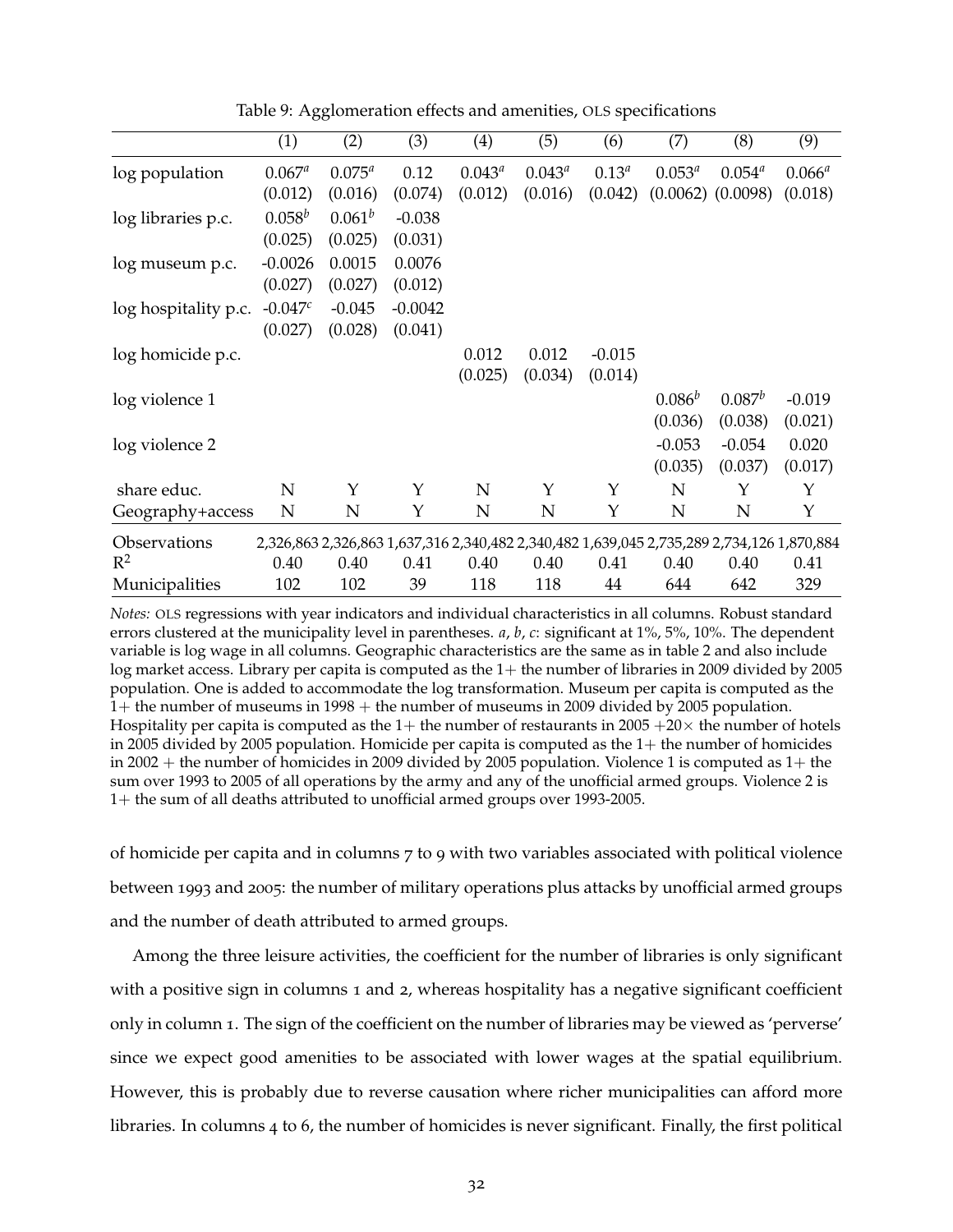violence variable has a positive coefficient that is significant at 5% in columns 7 and 8 but becomes insignificant in column 9. The other political violence variable is always insignificant.

Overall, the patterns are weak since none of the amenity variables considered here (nor in experimentations not reported here) appears to have a robust effect. A first possible explanation for these weak patterns is that the 'human' amenities considered in table [9](#page-32-0) are highly correlated with the geographic controls, some of which may be viewed as natural amenities. Then, collinearity may prevent the appropriate identification of the effects of the human amenities considered here. This is not the case. The correlations between the amenities considered in table [9](#page-32-0) and the geographic controls are low. Most of them are below 0.1 and the highest ones are only about 0.25. Interestingly, it is the inclusion of regional indicators that makes amenities insignificant when we control for geography in table [9](#page-32-0). One would expect the effect of amenities to be robust to their inclusion.

On the other hand, it is true that the amenities considered in table [9](#page-32-0) are strongly correlated with log population. We note nonetheless that the standard errors on the amenity coefficients are small. This argues against a collinearity problem. It is better to think about these results on amenities as being zeroes that are fairly precisely estimated rather than as having a complete lack of pattern. It is also noteworthy that this precision is obtained despite the amenity variables used in columns 1 to 6 being available for only a small subset of municipalities.

A worry might be then be that population is driven by these amenities. This conjecture is examined in [Duranton](#page-36-15) ([2015](#page-36-15)*c*) where I examine the determinants of city growth in Colombia between 1993 and 2010. I only find a modest role for amenities. That amenities play no discernible role in urban growth is consistent with the fact that Colombian households spend only a minimal fraction of their income on leisure [\(Meisel Roca and Pérez,](#page-37-5) [2012](#page-37-5)).

There remains of course the worry that these coefficients are biased by reverse causality. While this remains a possibility, it would require two things. First, the effect of all positive amenities should be overestimated (i.e., be zero instead of negative) because they are caused by greater local incomes. Second, the effect of negative amenities should be underestimated because they are caused by local poverty. It is hard to imagine opposite biases affecting positive and negative amenities with just this exact pattern.

To go deeper on this, it is possible that amenities affect more educated individuals more either because they are more mobile or because they value these amenities more, positively or negatively. Duplicating table [9](#page-32-0) by adding some interactions between amenities and education does not change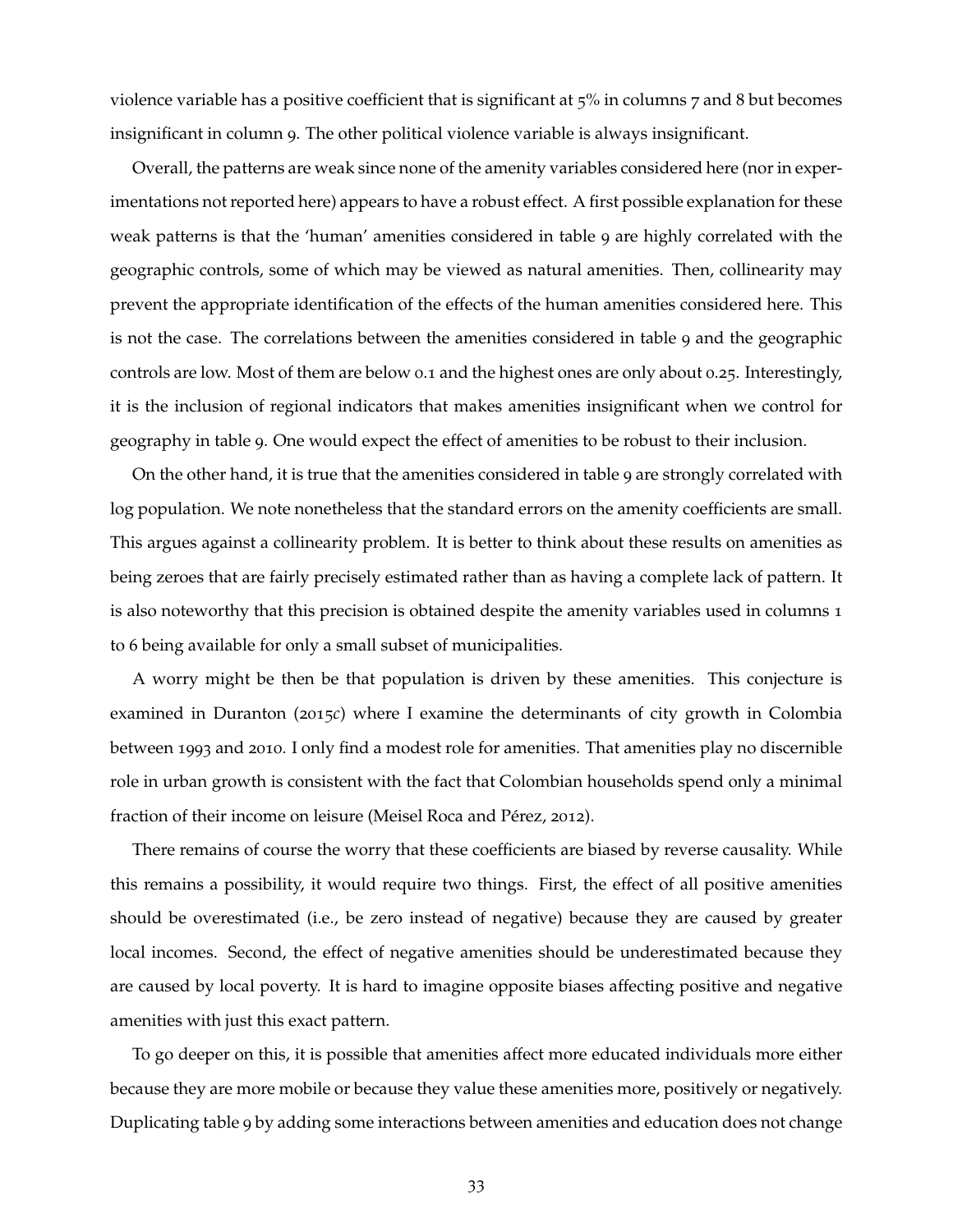anything and the coefficients on the interaction terms are erratic in their sign and lack precision. On the other hand, the coefficient on log city size remains positive, significant, and of the same magnitude as previously in all columns except column 3 where significance is lacking with only 39 municipalities (and essentially 17 explanatory variables at the municipality level).

### <span id="page-34-0"></span>**6. Conclusions**

This paper provides a broad exploration of agglomeration benefits in Colombian cities. The main finding is an elasticity of wages with respect to population of about 5%. This coefficient is extremely robust to the inclusion of a wide variety of controls and to the use of now standard instrumental variable strategies. This elasticity suggests sizeable gains from 'urbanisation'. Moving from a city with 10,000 inhabitants to Bogotá with more than 7 million is associated with about 40% higher wages. This elasticity of about 5% is somewhat larger than the same elasticity estimated across us and French cities but smaller than for Chinese and Indian cities.

Consistent with this cross-country comparison, I also find stronger agglomeration effects for workers in the informal sector. As these workers tend to be younger and less educated, this provides a unified explanation for a range of negative findings including weak evidence regarding human capital externalities, a lack of measurable learning effects, and an absence of complementarity between city size and individual education.

I also find suggestive and novel evidence of a negative effect of market access on wages. This effect is probably best understood in a spatial equilibrium framework with labour mobility. The evidence about roads suggests no effect of roads on wages (or tiny positive effects at best). There is also no effect of urban amenities on wages.

These findings should be useful for two reasons. First, they provide a rather comprehensive documentation of agglomeration effects for Colombian cities. This should be helpful at a time when the country rediscovers its cities and is starting to rethink the organisation of its territory after having considered it for many years mainly though military lenses.

This broad set of findings, positive and negative, should also be useful to develop a broader knowledge base about agglomeration effects in developing countries. There is a now a lot of consistent evidence about agglomeration economies in more advanced countries. The evidence for developing countries still lags behind despite their crucial importance at a time when many of these countries are fast urbanising.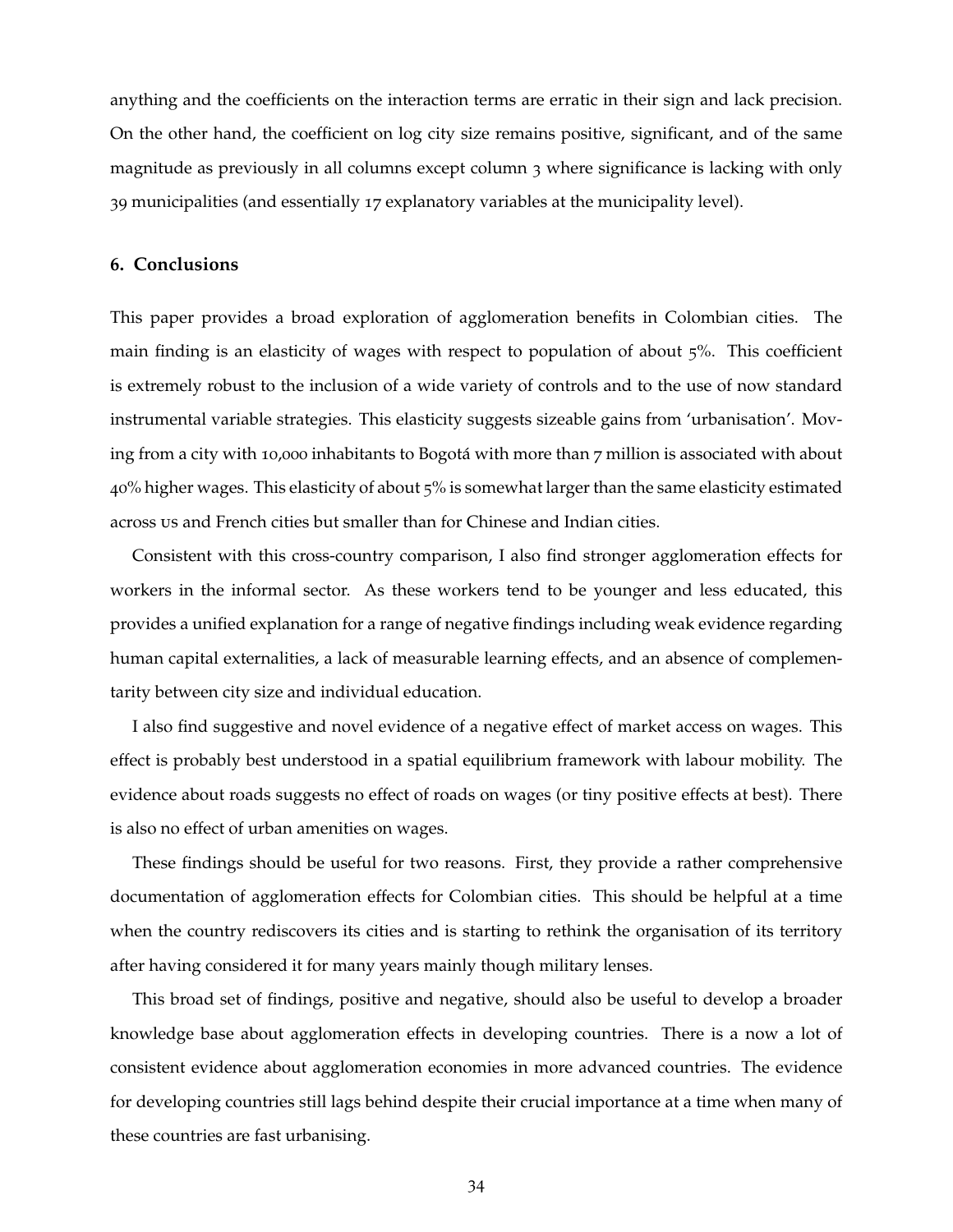### **References**

- <span id="page-35-6"></span>Angrist, Joshua D. and Adriana D. Kugler. 2008. Rural windfall or a new resource curse? Coca, income, and civil conflict in colombia. *Review of Economics and Statistics* 90(2):191–215.
- <span id="page-35-5"></span>Attanasio, Orazio, Pinelopi K. Goldberg, and Nina Pavcnik. 2004. Trade reforms and wage inequality in Colombia. *Journal of Development Economics* 74(2):331–366.
- <span id="page-35-9"></span>Bacolod, Marigee, Bernardo S. Blum, and William C. Strange. 2009. Skills in the city. *Journal of Urban Economics* 65(2):136–153.
- <span id="page-35-10"></span>Bacolod, Marigee, Bernardo S. Blum, and William C. Strange. 2010. Elements of skill: Traits, intelligences, education, and agglomeration. *Journal of Regional Science* 50(1):245–280.
- <span id="page-35-3"></span>Barco, Carolina. 2013. Misión para el fortalecimiento del sistema de ciudades de Colombia. Documento técnico de soporte política del sistema de ciudades de Colombia. Report for the Colombian National Planning Ministry (Departamento Nacional de Planeación, Dirección de Desarrollo Urbano).
- <span id="page-35-11"></span>Bartelme, Dominick. 2015. Trade costs and economic geography: Evidence from the uus. Processed, University of California Berkeley.
- <span id="page-35-12"></span>Baum-Snow, Nathaniel. 2007. Did highways cause suburbanization? *Quarterly Journal of Economics* 122(2):775–805.
- <span id="page-35-13"></span>Behrens, Kristian, Gilles Duranton, and Frédéric Robert-Nicoud. 2014. Productive cities: Sorting, selection, and agglomeration. *Journal of Political Economy* 122(3):507–553.
- <span id="page-35-15"></span>Behrens, Kristian and Frédéric Robert-Nicoud. 2014. Survival of the fittest in cities: Urbanisation and inequality. *Economic Journal* 124(581):1371–1400.
- <span id="page-35-7"></span>Bushnell, David. 1993. *The Making of Modern Colombia: A Nation in Spite of Itself*. Berkeley (ca): University of California Press.
- <span id="page-35-0"></span>Chauvin, Juan Pablo, Edward L. Glaeser, and Kristina Tobio. 2013. Urban economics in the us and India. Manuscript in progress, Harvard University.
- <span id="page-35-16"></span>Cheshire, Paul C. and Stefano Magrini. 2006. Population growth in european cities: weather matters-but only nationally. *Regional Studies* 40(1):23–37.
- <span id="page-35-2"></span>Ciccone, Antonio and Robert E. Hall. 1996. Productivity and the density of economic activity. *American Economic Review* 86(1):54–70.
- <span id="page-35-1"></span>Combes, Pierre-Philippe, Sylvie Démurger, and Li Shi. 2015. Migration externalities in China. *European Economic Review* 76(0):152–167.
- <span id="page-35-4"></span>Combes, Pierre-Philippe, Gilles Duranton, Laurent Gobillon, and Sébastien Roux. 2010. Estimating agglomeration economies with history, geology, and worker effects. In Edward L. Glaeser (ed.) *The Economics of Agglomeration*. Cambridge (ma): National Bureau of Economic Research, 15–65.
- <span id="page-35-14"></span>Combes, Pierre-Philippe, Gilles Duranton, Laurent Gobillon, and Sébastien Roux. 2012. Sorting and local wage and skill distributions in France. *Regional Science and Urban Economics* 42(6):913– 930.
- <span id="page-35-8"></span>Combes, Pierre-Philippe and Laurent Gobillon. 2015. The empirics of agglomeration economies. In Gilles Duranton, Vernon Henderson, and Williman Strange (eds.) *Handbook of Regional and Urban Economics*, volume 5A. Amsterdam: Elsevier, 247–348.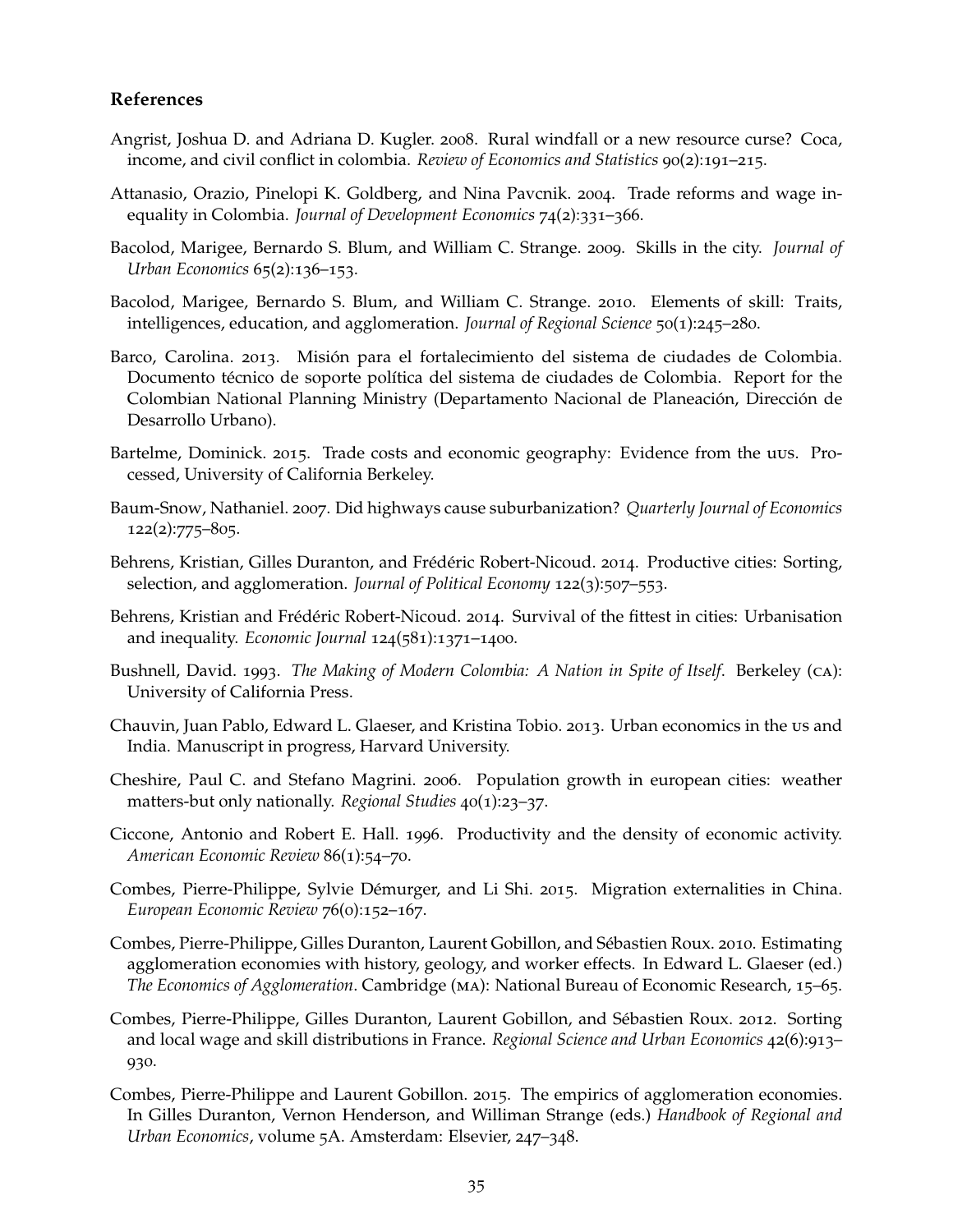- <span id="page-36-2"></span>De la Roca, Jorge and Diego Puga. 2012. The dynamic earnings premium of dense cities. Processed, cemfi and imdea Social Sciences.
- <span id="page-36-5"></span>Departamento Administrativo Nacional de Estadística. 2013. *Great Integrated Household Survey (GEIH) Methodology. Bogota, Colombia: DANE.*
- <span id="page-36-12"></span>Donaldson, Dave and Richard Hornbeck. 2013. Railroads and American economic growth: A "market access" approach. Processed, Harvard University and mit.
- <span id="page-36-0"></span>Duranton, Gilles. 2014. Growing through cities in developing countries. *World Bank Research Observer* 39(1):39–73.
- <span id="page-36-6"></span>Duranton, Gilles. 2015*a*. Roads and trade in Colombia. *Economics of Transportation* 4:forthcoming.
- <span id="page-36-7"></span>Duranton, Gilles. 2015*b*. A proposal to delineate metropolitan areas in Colombia. *Economia & Desarrollo* forthcoming.
- <span id="page-36-15"></span>Duranton, Gilles. 2015*c*. Determinants of city growth in Colombia. Mimeographed, Wharton School, University of Pennsylvania.
- <span id="page-36-16"></span>Duranton, Gilles, Peter M. Morrow, and Matthew A. Turner. 2014. Roads and trade: Evidence from the us. *Review of Economic Studies* 81(2):681–724.
- <span id="page-36-8"></span>Duranton, Gilles and Diego Puga. 2004. Micro-foundations of urban agglomeration economies. In J. Vernon Henderson and Jacques-François Thisse (eds.) *Handbook of Regional and Urban Economics*, volume 4. Amsterdam: North-Holland, 2063–2117.
- <span id="page-36-18"></span>Duranton, Gilles and Matthew A. Turner. 2012. Urban growth and transportation. *Review of Economic Studies* 79(4):1407–1440.
- <span id="page-36-11"></span>Fally, Thibault, Rodrigo Paillacar, and Cristina Terra. 2010. Economic geography and wages in Brazil: Evidence from micro-data. *Journal of Development Economics* 91(1):155–168.
- <span id="page-36-17"></span>Fujita, Masahisa, Paul R. Krugman, and Anthony J. Venables. 1999. *The Spatial Economy: Cities, Regions, and International Trade*. Cambridge (ma): mit Press.
- <span id="page-36-10"></span>Glaeser, Edward L. 1999. Learning in cities. *Journal of Urban Economics* 46(2):254–277.
- <span id="page-36-9"></span>Glaeser, Edward L. and Joshua D. Gottlieb. 2008. The economics of place-making policies. *Brookings* Papers on Economic Activity (1):155-253.
- <span id="page-36-13"></span>Glaeser, Edward L. and Joshua D. Gottlieb. 2009. The wealth of cities: Agglomeration economies and spatial equilibrium in the United States. *Journal of Economic Literature* 47(4):983–1028.
- <span id="page-36-1"></span>Glaeser, Edward L. and David C. Maré. 2001. Cities and skills. *Journal of Labor Economics* 19(2):316– 342.
- <span id="page-36-14"></span>Glaeser, Edward L., Matt Resseger, and Kristina Tobio. 2009. Inequality in cities. *Journal of Regional Science* 49(4):617–646.
- <span id="page-36-3"></span>Glaeser, Edward L. and Matthew R. Resseger. 2010. The complementarity between cities and skills. *Journal of Regional Science* 50(1):221–244.
- <span id="page-36-4"></span>Greenstone, Michael, Richard Hornbeck, and Enrico Moretti. 2010. Identifying agglomeration spillovers: Evidence from winners and losers of large plants openings. *Journal of Political Economy* 118(3):536–598.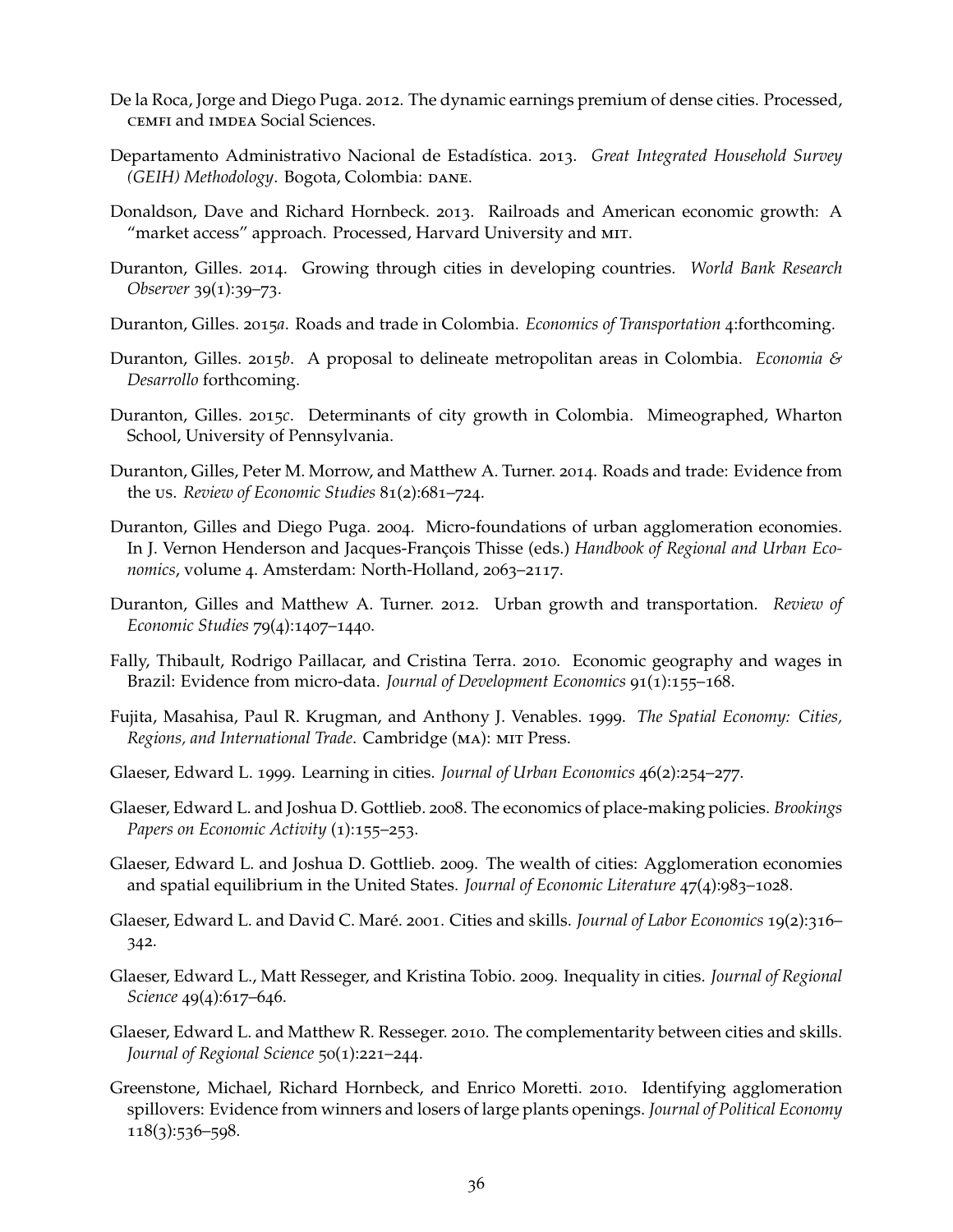- <span id="page-37-13"></span>Handbury, Jessie and David E. Weinstein. 2015. Goods prices and availability in cities. *Review of Economic Studies* 82(1):258–296.
- <span id="page-37-0"></span>Henderson, J. Vernon. 2005. Urbanization and growth. In Philippe Aghion and Steven N. Durlauf (eds.) *Handbook of Economic Growth*, volume 1B. Amsterdam: North-Holland, 1543–1591.
- <span id="page-37-7"></span>Jofre-Monseny, Jordi, Raquel Marín-López, and Elisabet Viladecans-Marsal. 2014. The determinants of localization and urbanization economies: Evidence from the location of new firms in Spain. *Journal of Regional Science* 54(2):313–337.
- <span id="page-37-10"></span>Krugman, Paul. 1980. Scale economies, product differentiation, and the patterns of trade. *American Economic Review* 70(5):950–959.
- <span id="page-37-11"></span>Krugman, Paul R. and Anthony J. Venables. 1995. Globalization and the inequality of nations. *Quarterly Journal of Economics* 110(4):857–880.
- <span id="page-37-6"></span>Marshall, Alfred. 1890. *Principles of Economics*. London: Macmillan.
- <span id="page-37-5"></span>Meisel Roca, Adolfo and Gerson Javier Pérez. 2012. Las ciudades colombianas y sus attractivos. Report for the Urban Development Division of the National Planning Ministry (DNP-DDU).
- <span id="page-37-15"></span>Michaels, Guy. 2008. The effect of trade on the demand for skill - Evidence from the Interstate Highway System. *Review of Economics and Statistics* 90(4):683–701.
- <span id="page-37-4"></span>Moretti, Enrico. 2004. Estimating the social return to higher education: Evidence from longitudinal and repeated cross-sectional data. *Journal of Econometrics* 121(1):175–212.
- <span id="page-37-8"></span>Moretti, Enrico. 2011. Local labor markets. In Orley Ashenfelter and David Card (eds.) *Handbook of Labor Economics*, volume 4B. Amsterdam: North-Holland, 1237–1313.
- <span id="page-37-1"></span>Overman, Henry G. and Anthony J. Venables. 2005. Cities in the developing world. Report, Department for International Development (UK).
- <span id="page-37-9"></span>Peri, Giovanni. 2002. Young workers, learning, and agglomerations. *Journal of Urban Economics* 52(3):582–607.
- <span id="page-37-2"></span>Puga, Diego. 2010. The magnitude and causes of agglomeration economies. *Journal of Regional Science* 50(1):203–219.
- <span id="page-37-17"></span>Rappaport, Jordan. 2007. Moving to nice weather. *Regional Science and Urban Economics* 37(3):375– 398.
- <span id="page-37-3"></span>Rauch, James E. 1993. Productivity gains from geographic concentration of human capital: Evidence from the cities. *Journal of Urban Economics* 34(3):380–400.
- <span id="page-37-12"></span>Redding, Stephen and Anthony J. Venables. 2004. Economic geography and international inequality. *Journal of International Economics* 62(1):63–82.
- <span id="page-37-14"></span>Redding, Stephen J. and Matthew A. Turner. 2015. Transportation costs and the spatial organization of economic activity. In Gilles Duranton, Vernon Henderson, and William C. Strange (eds.) *Handbook of Regional and Urban Economics*, volume 5B. Amsterdam: Elsevier, 1339–1398.
- <span id="page-37-16"></span>Roback, Jennifer. 1982. Wages, rents and the quality of life. *Journal of Political Economy* 90(6):1257– 1278.